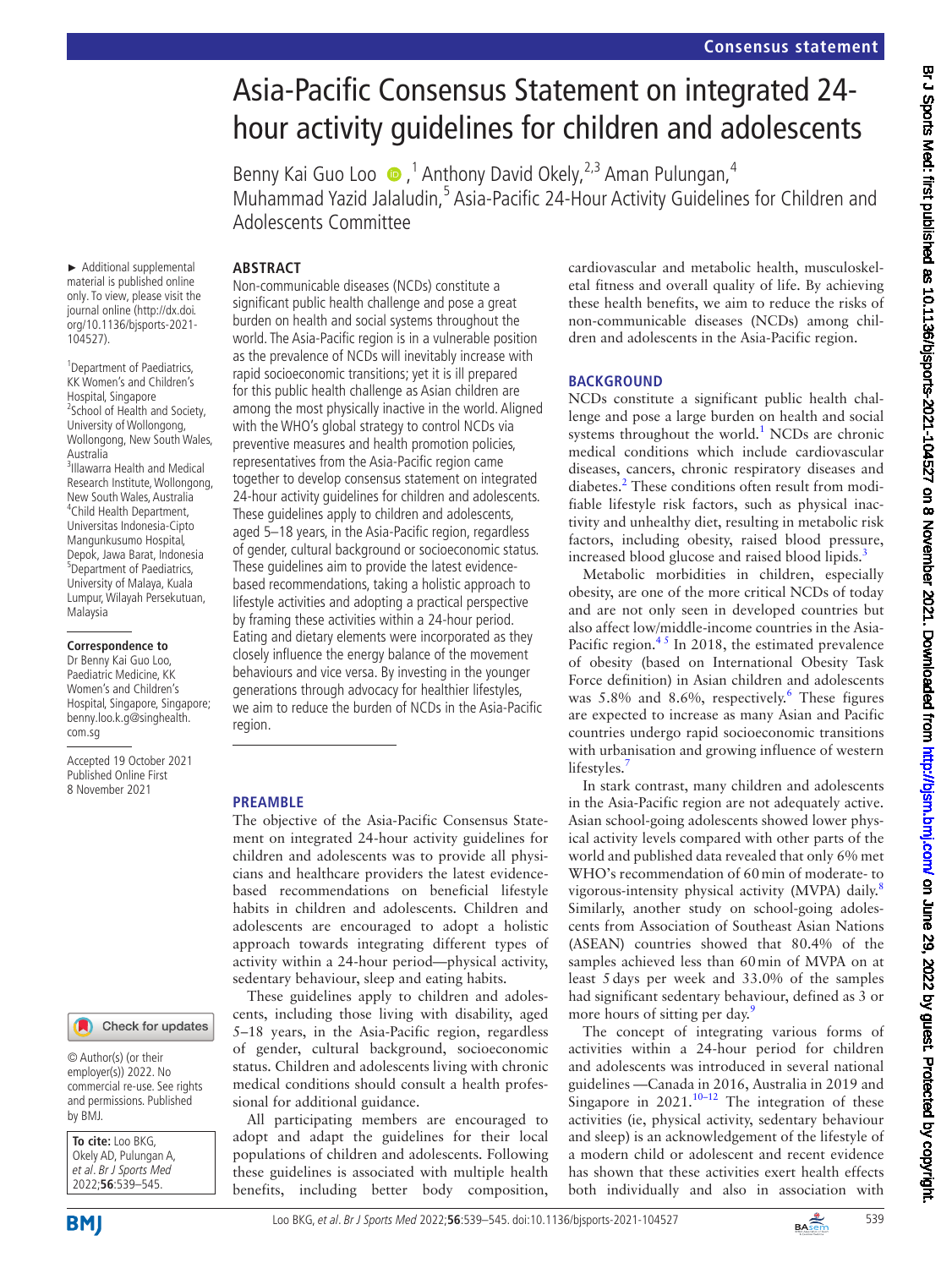#### **Consensus statement**

each other.<sup>[13](#page-5-9)</sup> As dietary patterns can affect a person's metabolic health such as obesity and cardiometabolic risk factors, we have included a statement on healthy eating habits into the guidelines.<sup>14 15</sup> Food habits, eating behaviours and movement behaviours closely influence each other in terms of energy balance.<sup>16 17</sup> For example, through increased opportunities for food and drink intake during prolonged periods of sedentary behaviour or longer wake periods (as a result of less sleep). Skipping meals such as breakfast may deprive children and adolescents of important energy requirements needed for participation in physical activity.<sup>[18](#page-5-12)</sup> Framing these activities within a 24-hour period emphasises that the whole day matters and the importance of organising these activities, especially in contemporary fast-paced societies.

As children and adolescents in the Asia-Pacific region share common risk factors for NCDs which may be dissimilar to other regions, a set of region-specific recommendations can consolidate the Asia-Pacific nations' efforts in combating NCDs through health promotion. This report outlines the process and outcomes for the development of the 'Asia-Pacific Consensus Statement on Integrated 24-Hour Activity Guidelines for Children and Adolescents'.

#### **METHODS**

#### **Literature reviews**

The evidence reviews conducted for the development of the Canadian 24-hour movement guidelines for children and youth (conducted by Poitras *et al*, Carson *et al*, Chaput *et al* and Saunders *et al*),[13 19–21](#page-5-9) the Australian 24-hour movement guidelines for children and young people (conducted by Okely *et al*),<sup>22</sup> and the Singapore integrated 24-hour activity guidelines for children and adolescents (conducted by Loo *et al*) were included in the literature review for the development of the Asia-Pacific guidelines.<sup>12</sup> We also reviewed the evidence used for international and regional eating and dietary guidelines. An update of the literature review up to November 2020 was conducted using MEDLINE and CINAHL databases. The searches included systematic reviews and cohort studies on physical activity, sedentary behaviour, sleep and the integration of these three behaviours and eating habits. Only studies published in English language were considered.

#### **Grading of evidence and recommendations**

The Grading of Recommendations Assessment, Development and Evaluation (GRADE) method was applied to rate the quality of evidence and strength of recommendations.<sup>[23](#page-5-15)</sup> The ratings from the Canadian, Australian and Singapore guidelines were also reviewed and updated. The evidence was rated as very low, low, moderate or high.<sup>[24](#page-5-16)</sup>

The GRADE-Adaptation, Adoption, De Novo Development (ADOLOPMENT) framework was employed to provide a structured and transparent methodology for healthcare decisions and recommendations.<sup>25</sup> This framework included the formulation of the public health question, review of relevant resources, assessment of the evidence and drawing conclusions for healthcare recommendations.

We structured the public health question from the perspective of healthcare providers with the aim to improve the metabolic and general health of children and adolescents in the Asia-Pacific region against the background of the increasing prevalence of metabolic morbidities in this population. The conclusions based on the judgements for all criteria in the assessments showed that they were in favour of the recommendations and the overall

evidence was at least moderately certain to support the recommendations. The full framework is included in [online supple](https://dx.doi.org/10.1136/bjsports-2021-104527)[mental annex.](https://dx.doi.org/10.1136/bjsports-2021-104527)

#### **Additional considerations**

National 24-hour integrated movement or activity guidelines were used as reference and these guidelines included the Canadian 24-hour movement guidelines for children and youth, the Australian 24-hour integrated movement guidelines for children and young people and the Singapore integrated 24-hour activity guidelines for children and adolescents.[10–12](#page-5-8)

International and national guidelines for physical activity, sedentary behaviour, sleep or eating habits were used as reference and these guidelines included, but not limited to, the WHO guidelines on physical activity and sedentary behaviour,  $26$  the American Academy of Pediatrics policy on children, adolescents and the media,<sup>27</sup> the American Academy of Sleep Medicine consensus statement on recommended amount of sleep for paediatric populations<sup>28</sup> and the WHO guidelines on sugars intake for adults and children[.29](#page-5-21)

#### **Limitations**

The limitations of the methodology include the selection of only studies published in English language. There is a small chance that some evidence published from the Asia-Pacific region in another language may have been overlooked. However, it is unlikely that these studies would be sufficient to change the wording of the statements. Another limitation of the GRADE method is the tendency to downgrade epidemiological observational evidence. The recommended durations for MVPA and sleep are based on current international guidelines and/or consensus and more evidence on the precise dose–response relationship between these behaviours and healthy outcomes is needed.

#### **Expert panel voting**

The Asia Pacific Maternal and Child Metabolic Health Conference and Integrated Platform for Research in Advancing Metabolic Health Outcomes of Women and Children International Meeting brought together clinicians, nurses and allied healthcare professionals to discuss metabolic diseases, such as obesity and diabetes, for women and children in the Asia-Pacific region. The theme for 2021 conference was the promotion of beneficial lifestyle habits for good metabolic and general health for children and adolescents in the Asia-Pacific region. Members of the Asia Pacific Pediatric Association and Federation of Asia and Oceania Perinatal Societies were invited and there were representatives from 13 Asia-Pacific countries—Australia, China, Hong Kong, India, Indonesia, Japan, Malaysia, Myanmar, Philippines, Singapore, Sri Lanka, Thailand and Vietnam.

The consensus session was conducted on 9 January 2021 through a virtual meeting platform. All representatives were eligible to vote and comment on the recommendations. For the consensus process, each recommendation was presented and read, followed by the online voting of which, there were three responses—'Agree', 'Disagree' or 'I have comments'. Each representative was given one vote per recommendation and a majority in agreement was considered when there were 70% or more votes for 'Agree'. The voting results for each recommendation was shown immediately and representatives were invited to comment on the recommendation. If there was no majority in agreement (ie, 69% or less votes for 'Agree'), the representatives would vote again on the revised recommendation. This process would be repeated until there was a majority in agreement,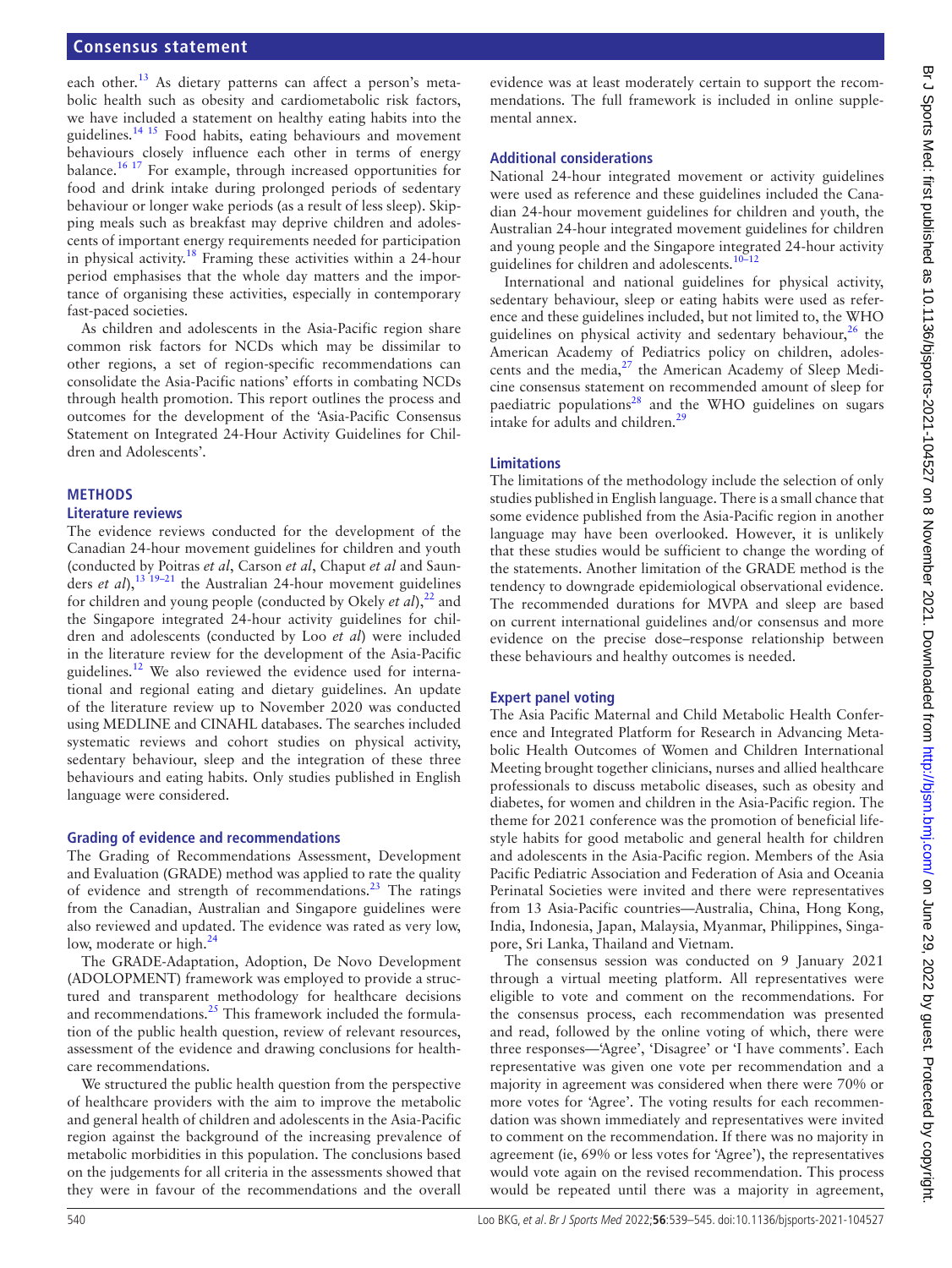before proceeding to the next recommendation. All 10 revised recommendations achieved a majority in agreement (ie, received 70% or more votes for 'Agree').

## **CONSENSUS STATEMENTS**

#### **Statement 1**

Children and adolescents should integrate the recommended physical activity, sedentary behaviour, sleep and eating habits within each 24-hour period for good physical, mental and social health

#### Supporting paragraph

Physical activity is vital for children and adolescents to grow and develop healthily.<sup>[19](#page-5-22)</sup> There are multiple benefits for children and adolescents who participate in regular physical activity, such as better aerobic fitness and body composition, improved musculoskeletal and mental health, lower metabolic risks and improved social health indicators.<sup>[19 26 30 31](#page-5-22)</sup> More evidence has shown that prolonged sedentary behaviour, especially unsupervised and excessive screen time, can have detrimental impact on the child's or adolescent's health, including unfavourable effects on prosocial behaviour.<sup>32-34</sup> The quality and length of sleep also play an important role in metabolic health, as inadequate sleep is related to childhood obesity and hypertension.<sup>21 35</sup> 36 Adopting healthy eating habits and choosing nutritious foods and drinks supplies energy to support daily activities, growth and development. Eating habits and movement behaviours also closely influence each other in terms of energy balance. Therefore, the goal is to assimilate recommended amount of physical activity, limited sedentary behaviours, sufficient sleep duration and healthy eating habits to promote the best health outcomes in children and adolescents.<sup>3</sup>

#### **Statement 2**

Accumulate a daily average of 60min or more of MVPA.

#### Supporting paragraph

Adequate levels of physical activity in children and adolescents have health benefits in the present and future.<sup>[19 26](#page-5-22)</sup> Some physical activity is better than none, and more activity is better than some activity. Emergent evidence suggests that higher levels of physical activity are associated with greater fitness and movement competencies[.40](#page-5-26) The intensity of activities is important with strong evidence showing that MVPAs are beneficial for developing both health and skill-related fitness and movement competencies.[19 26](#page-5-22) Vigorous-intensity activities should be included whenever possible for additional health benefits.<sup>19 26</sup> Physical activities for children and adolescents should be encouraged across different contexts—including at home, school and in the community. These activities could include active transportation (walking or cycling), household chores (washing or cleaning), recreational activities (active play or camping) and planned physical activities or sport programmes.[41 42](#page-5-27) Regular physical education lessons are a mandated part of the school curricula in many Asia-Pacific countries and, along with school-based extracurricular activities, can provide a regular opportunity for children and adolescents to participate in physical activity. Based on the WHO guidelines on physical activity and sedentary behaviour (2020), a daily average of 60min of physical activity was adopted in response to more studies reporting an average of 60min of physical activity for health benefits, as opposed to a daily minimum of 60min.<sup>26</sup> Outdoor activities also provide sunlight exposure, which is high in most Asia-Pacific countries,

to increase levels of vitamin D. Replacing sedentary activity with light, moderate or vigorous physical activity on a daily basis is encouraged.[40 43](#page-5-26)

#### **Statement 3**

Engage in muscle and bone strengthening activities at least three times a week.

#### Supporting paragraph

Resistance or muscle and bone strengthening activities should be part of children's range of physical activities.<sup>26 41 42 44</sup> These activities include movements that involve the carriage of body mass to an array of activities incorporating light weights or dynamic neuromuscular type activities such as jumping, skipping or hopping.[44 45](#page-5-28) Performing these activities under proper supervision (such as in physical education and school sport) and on a regular basis (eg, twice a week) in the period of child growth and development improves markers of health, enhances physical performance, improves physical literacy (movement skills) and reduces injury risk in children and adolescents.[45–48](#page-5-29) Learning and practising correct and safe resistance training principles under proper supervision, children and adolescents can improve muscle strength without a concomitant increase in muscle size or any negative impact on physical growth and development.<sup>48</sup>

#### **Statement 4**

Engage in a variety of light-intensity physical activities as often as possible throughout the day.

#### Supporting paragraph

Light-intensity physical activities spanning from static (eg, standing) to dynamic activities (eg, slow walking) have shown health benefits.<sup>49 50</sup> In regular daily routines, choose the more active option as much as possible, as every move counts. Active play over screen time, being outdoors rather than indoors, taking the stairs instead of the lift, are some everyday examples.<sup>[51](#page-5-32)</sup> Step counts using pedometers have been used to track populationbased physical activity and also to provide a step count target to achieve the recommended amount of physical activity daily.<sup>5</sup> Taking more steps per day is protective against obesity.<sup>[52](#page-6-0)</sup>

#### **Statement 5**

Take the necessary precautions when engaging in physical activity and seek medical help if you feel any discomfort.

#### Supporting paragraph

In order to sustain long-term participation in physical activity and sports, injuries must be minimised. $53$  Hence safety is a key consideration in any physical activity and in organised sports. Warm-ups should be performed before being active. One should also perform cool-down stretching post activity. Proper hydration must be maintained. $54$  Footwear and equipment must be appropriate for the physical activity or sport. $54$  Take precautions when being active in hot and humid conditions, such as regular breaks to drink water. Whenever possible, avoid high temperatures and extremely humid outdoor conditions. One should be active in hazard-free areas and avoid uneven surfaces. In addition, one should apply protection against the sun and insects when physically active outdoors.<sup>55 56</sup> The rules of the game must be fully understood and adhered to. There should be proper conditioning in the aspects of fitness, flexibility and strength. $5457$ Proper form, technique and skills relevant to the game should be adopted.<sup>[54](#page-6-2)</sup> Avoid focusing and specialising in a single sport at a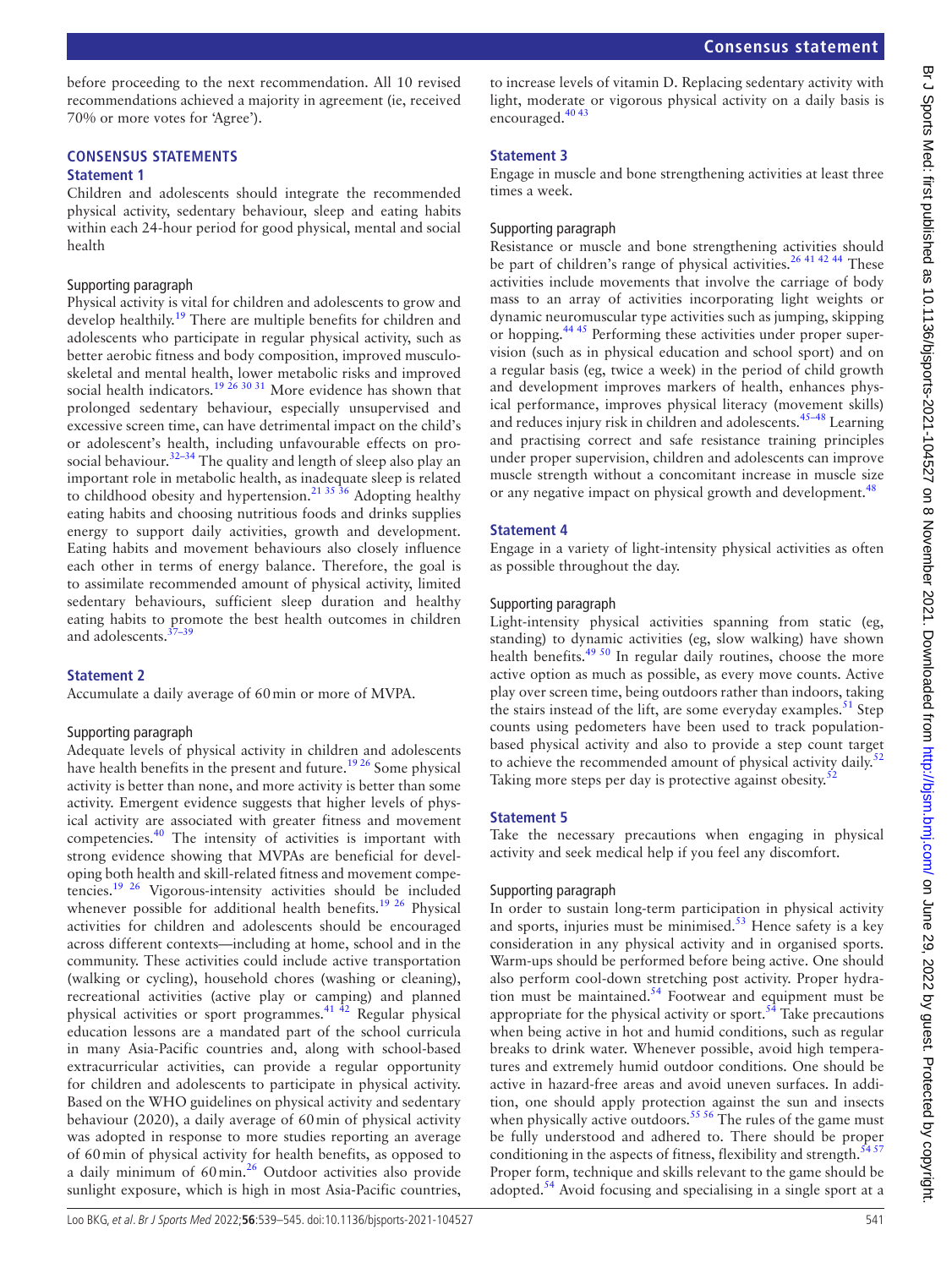young age by participating in a variety of sports throughout the year.

Those with pre-existing medical conditions may need to consult a physician before participating in sports or physical activity[.56](#page-6-5) Strenuous physical activities should be avoided when feeling unwell.<sup>55 56</sup> Seek medical attention if one experiences persistent dizziness, palpitations, chest discomfort or breathless-ness during or after physical activity.<sup>[59](#page-6-6)</sup>

#### **Statement 6**

Sedentary recreational screen time should be limited to 2hours or less per day.

#### Supporting paragraph

Examples of recreational screen time activities include television viewing, electronic device use (eg, computer, tablet and phone) and playing physically inactive video games.<sup>[27 60](#page-5-19)</sup> Like all tools, screen time can be both a friend and foe, and one should always be mindful how to reap benefits and minimise harm from these devices. They should be embraced for educational purposes and used for appropriate amounts of rest and relaxation. Excessive sedentary recreational screen time has shown to be associated with a variety of health harms, both physical and psychoemotional, such as adiposity, depressive symptoms and quality of life.<sup>[33 60 61](#page-5-33)</sup> It also increases unhealthy dietary behaviours, which are significant risk factors for overall poor health. $61 62$  Providers should address this behaviour by examining the child's or adolescent's pattern of sedentary recreational time and then suggest parenting strategies on how to limit its use.[27 33 63 64](#page-5-19) Parents' behaviours are also important influencing factors.<sup>62</sup>

#### **Statement 7**

Take regular movement breaks when there is prolonged sitting or inactivity.

#### Supporting paragraph

The 2020 WHO guidelines on physical activity and sedentary behaviour acknowledged that sedentary behaviour among children and adolescents bore detrimental effects on their fitness, adiposity and behaviour or sleep.<sup>65</sup> There will be times when children are required to remained seated for prolonged periods, such as for educational activities, during long-distance journeys or some cultural and social recreational activities. During the COVID-19 pandemic, additional screen-time during lessons and social interactions added to sedentary behaviours among children and adolescents.<sup>66</sup> Thus, while sedentary time cannot be completely eliminated, the inclusion of regular breaks to encourage frequent movement or physical activity, is imperative. In addition to contributing to a child's cumulative physical activity levels, $67$  it is also beneficial for their mental and social health,<sup>30</sup> and activity breaks have been found to aid concentra-tion during school lessons.<sup>[68](#page-6-12)</sup> Although the breaks need not be very long, having a few minutes of regular movement for every 30–60min of sedentary time, together with active physical play during break times should help reduce the negative impact of prolonged inactivity.<sup>[69](#page-6-13)</sup> Indeed, encouraging play, rather than additional screen time during recreational time, is an important contributor to overall movement.

#### **Statement 8**

Have daily sleep of 9–11hours (for 5–13years old) and 8–10hours (for 14–18years old).

## Supporting paragraph

Sleep is an integral element of mental and physical health, but children in many Asian countries go to bed too late and accu-mulate too little night-time sleep.<sup>[70 71](#page-6-14)</sup> According to the current evidence, adequate sleep duration is associated with better outcomes, including academic achievement, emotional regulation, well-being and mental health, while insufficient sleep increases the risk of accidents and injuries, obesity, diabetes, hypertension and depression.<sup>21</sup> <sup>28</sup> 36<sup> $72$ </sup> To promote optimal health, children aged 5–13years should sleep 9–11hours and adolescents aged 14–18years should sleep 8–10hours regularly in each 24-hour period.<sup>2873</sup> While some children may take naps in the day to accumulate the recommended duration of sleep, we would encourage achieving these recommendations through night-time sleep.

## **Statement 9**

Take the recommended amounts of foods and drinks that are balanced and nutritious to support growth and daily activities.

#### Supporting paragraph

Nutrition recommendations for children should be specific to the population of interest, with the natural progression of increasing portions with age.<sup>[74](#page-6-15)</sup> As the dietary choices of the individual and their families can be shaped by both social and ecological environments,  $74-76$  the knowledge of child-specific dietary guidelines alone is insufficient in effecting behavioural change.[74](#page-6-15) Deliberate selection of food and drinks, in appropriate quantity for the respective age, is integral to achieving a healthy eating habit so as to support the child's or adolescent's growth, development and activity.

Appropriate meal portions can be planned through incorporating key food groups on a plate, where half the plate comprises vegetables and fruits, a quarter being brown rice and grains, and a quarter being protein-rich food.<sup>7778</sup> A diverse range of foods from all food groups are required to fulfil nutrient requirements.[76 78–80](#page-6-17) Nutritionally balanced foods and drinks consist of items from major food groups (eg, whole grains; lean meats, poultry, seafood; vegetables, fruits, legumes) and choosing options with low saturated fat (eg, low-fat dairy products, foods prepared with limited solid fat and foods free of saturated and trans fats).<sup>79 81-83</sup> To reduce the risk of adiposity and dental caries in children, the amount of added sugars in products that naturally contain sugars (eg, honey, fruit juices and concentrates) and in sugar-sweetened beverages should be limited to 10% or less of total energy intake.  $82-86$  In consideration of further limiting free sugars to less than 5% of total energy intake per day as an extended recommendation by  $WHO<sub>5</sub><sup>85</sup>$  alternative recommendations of limiting free sugars to not more than six teaspoons per day (approximately 25 g per day) have also been suggested.<sup>868</sup>

Parents can set good examples during meal times and exert positive influence on the quality of their children's diet by having regular family eating habits.<sup>75 76</sup> 82 While there is a positive relationship between frequency of family meals and the consumption of nutrient-rich foods among children and adolescents, nutritional benefits may be negated depending on the type of foods provided by parents. Covert control of healthier food and drinks made available to children, coupled with an authoritative style of parenting, is associated with an improvement in eating behaviour and lower risk of obesity.<sup>75</sup> Furthermore, having a nutritious breakfast daily is strongly recommended as it has beneficial health benefits, such as a healthier body weight and better diet quality.<sup>76 80 82</sup> A nutritious breakfast includes foods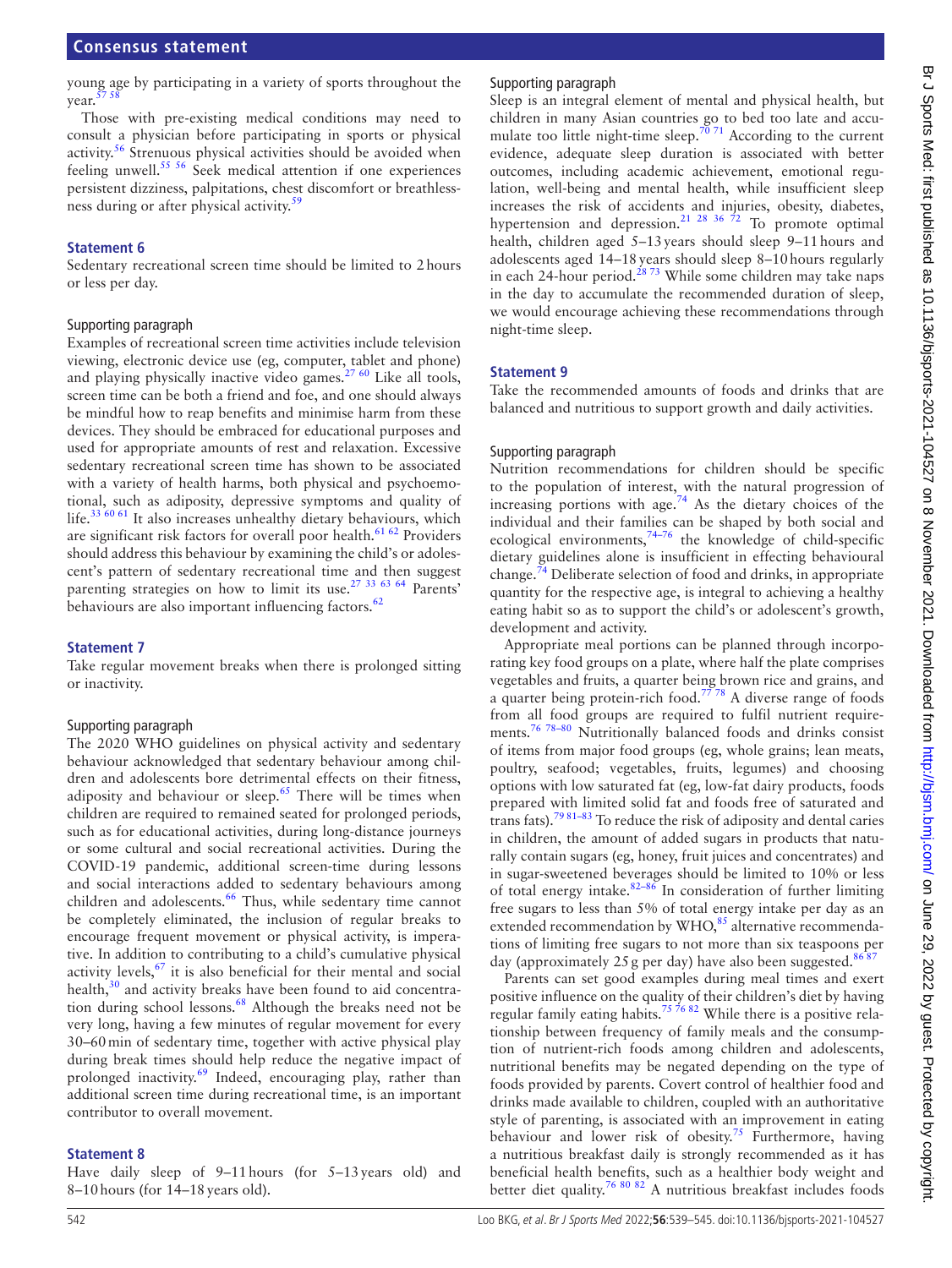from the major food groups with no added sugars (eg, whole grain bread with boiled eggs and milk, rolled oats with fresh fruit and yoghurt).<sup>76</sup> We encourage all readers to refer to local dietary guidelines for suggestions on sample meal plans for respective age groups.

#### **Statement 10**

Work towards meeting all the recommendations for physical activity, sedentary behaviour, sleep and eating habits for optimal health and development

#### Supporting paragraph

In order to achieve an overall improvement of health indicators in physical, mental and social health, it is imperative that more of the recommendations on physical activity, sedentary and sleep behaviours are met.<sup>88 89</sup> Sedentary behaviour, unhealthy diet, lack of physical activity and sleep are modifiable risk factors associated with metabolic disease such as obesity, hypertension, raised lipids and raised glucose, which are associated with NCD. For the best health outcomes, children and adolescents should strive to meet all the recommendations.<sup>13 90-92</sup>

All the recommendations are of comparable importance; attaining the same number of recommendations in any combinations (eg, high physical activity and low sedentary behaviour, high physical activity and adequate sleep, or low sedentary behaviour and adequate sleep) can deliver comparable health outcomes in terms of cardiometabolic health and adiposity[.13 88 93 94](#page-5-9)

Cultivating healthy lifestyle behaviours in children and adolescents in the Asia-Pacific involves, but is not limited to, creating a cultural change in society through provision of architectural support and improvement of health education literacy in the community. Fundamental to this is the family unit where parents and guardians hold authoritative roles. Parents and guardians are well suited to guide and encourage their children towards gradually implementing the recommendations into their lifestyle with an eventual goal of meeting all the recommendations, which will greatly reduce the burden of NCDs in adulthood. Healthy habits inculcated in childhood lay a sound foundation to a healthy adult.

#### **CONCLUSION**

The Asia-Pacific region is in a vulnerable position as the prevalence of NCDs will inevitably rise with the rapid socioeconomic transitions, yet it is ill prepared for this public health challenge as Asian children are among the least physically active when compared with the rest of the world. These guidelines provide the latest evidence-based recommendations towards a holistic approach for beneficial lifestyle activities and adopt a practical perspective by framing these activities within a 24-hour period. Furthermore, eating and dietary elements were included to complete the energy cycle. By investing in the younger generations through the advocacy for a healthier lifestyle, we aim to reduce the burden of NCDs on the health and social systems in this region. Aligned with the WHO's global strategy to control NCDs, prevention through health promotion is the most feasible approach.

Children and adolescents should integrate the recommended physical activity, sedentary behaviour, sleep and eating habits

#### **SUMMARY**

health

#### **Statement 1**

Senior Prof Anthony OKELY, University of Wollongong, New South Wales; China - Prof Feihong LUO, Children's Hospital, Fudan University, Shanghai; Germany – Assoc Prof Falk MÜLLER-RIEMENSCHNEIDER, Berlin Institute of Health, Berlin; Hong Kong -Assoc Prof Betty Wain Man BUT, Queen Elizabeth Hospital; India - Prof M.C.K. NAIR,

Kerala University of Health Sciences, Kerala; Indonesia - Dr Aman Bakhti PULUNGAN, Indonesian Pediatric Society, Jakarta; Japan - Prof Ichiro MORIOKA, Nihon University, Tokyo; Assoc Prof Nobuhiko NAGANO, Nihon University, Tokyo; Malaysia - Assoc Prof Azriyanti ANUAR ZAINI, University of Malaya, Kuala Lumpur; Dr Thiyagar NADARAJAW, Hospital Sultanah Bahiyah, Kedah; Prof Muhammad Yazid JALALUDIN, University of Malaya, Kuala Lumpur; Myanmar - Dr Mya Sandar THEIN, Yangon Children Hospital, Yangon; Philippines - Dr Divina Cristy REDONDO-SAMIN, Premier Medical Center, Neuva Ecija; Singapore – Dr Benny Kai Guo LOO, KK Women's and Children's Hospital; Prof Kok Hian TAN, KK Women's and Children's Hospital; Assoc Prof Benedict TAN, Changi General Hospital; Prof Michael Yong Hwa CHIA, Nanyang Technological University; Dr Dinesh SIRISENA, Khoo Teck Puat Hospital; Mr Micheal LIM, KK Women's and Children's Hospital; Ms Ethel Jie Kai LIM, KK Women's and Children's Hospital; Dr Mohammad Ashik ZAINUDDIN, KK Women's and Children's Hospital; Dr Poh Chong CHAN, National University Hospital; Assoc Prof Ngiap Chuan TAN, SingHealth Polyclinics; Dr Ratnaporn SIRIAMORNSARP, SingHealth Polyclinics; Dr Jean Yin OH, KK Women's and Children's Hospital; Dr Oon Hoe TEOH, KK Women's and Children's Hospital; Dr Teresa TAN, National University Hospital; Prof Victor Samuel RAJADURAI, KK Women's and Children's Hospital; Dr Terry Chin Chye TEO, KK Women's and Children's Hospital; Dr Phaik Ling QUAH, KK Women's and Children's Hospital; Dr Natarajan PADMAPRIYA, National University of Singapore; Sri Lanka - Prof Sachith METTANANADA, University of Kelaniya, Kelaniya; Thailand - Dr Areekul AMORNSRIWATANAKUL, Mahidol University, Bangkok; Assoc Prof Pongsak NOIPAYAK, Navamindradhiraj University, Bangkok; Vietnam - Dr Manh Nhi HUYNH, Hospital for Traumatology and Orthopedics, Ho Chi Minh; Dr Thuy Song Ha NGUYEN, University of Medicine Pham Ngoc Thach, Ho Chi Minh.

#### **Statement 2**

Accumulate a daily average of 60min or more of MVPA.

#### **Statement 3**

Engage in muscle and bone strengthening activities at least three times a week.

#### **Statement 4**

Engage in a variety of light-intensity physical activities as often as possible throughout the day.

#### **Statement 5**

Take the necessary precautions when engaging in physical activity and seek medical help if you feel any discomfort.

#### **Statement 6**

Sedentary recreational screen time should be limited to 2hours or less per day.

#### **Statement 7**

Take regular movement breaks when there is prolonged sitting or inactivity.

#### **Statement 8**

Have daily sleep of 9–11hours (for 5–13years old) and 8–10hours (for 14–18years old).

#### **Statement 9**

Take the recommended amounts of foods and drinks that are balanced and nutritious to support growth and daily activities.

#### **Statement 10**

Work towards meeting all the recommendations for physical activity, sedentary behaviour, sleep and eating habits for optimal health and development.

**Collaborators** The members of the consensus working group are: Australia -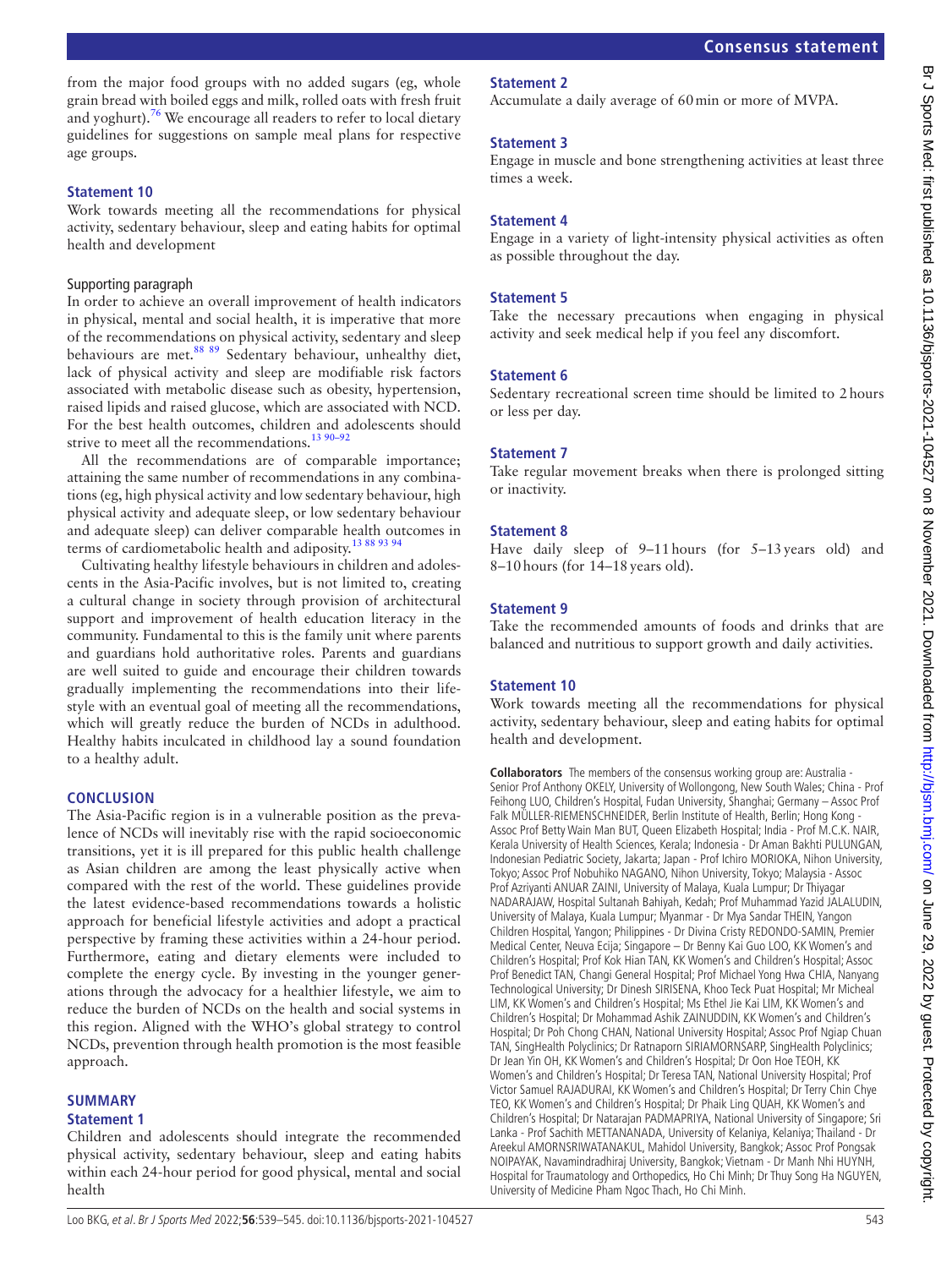## **Consensus statement**

**Contributors** All authors are part of the consensus workgroup and contributed to the consensus statement. The manuscript was drafted by BKGL and reviewed by all coauthors. All authors approved the final manuscript.

**Funding** Integrated platform for research in advancing metabolic health outcomes of women and children (NMRC/CG/C008A/2017\_KKH).

**Competing interests** None declared.

**Patient consent for publication** Not applicable.

**Provenance and peer review** Not commissioned; externally peer reviewed.

**Supplemental material** This content has been supplied by the author(s). It has not been vetted by BMJ Publishing Group Limited (BMJ) and may not have been peer-reviewed. Any opinions or recommendations discussed are solely those of the author(s) and are not endorsed by BMJ. BMJ disclaims all liability and responsibility arising from any reliance placed on the content. Where the content includes any translated material, BMJ does not warrant the accuracy and reliability of the translations (including but not limited to local regulations, clinical guidelines, terminology, drug names and drug dosages), and is not responsible for any error and/or omissions arising from translation and adaptation or otherwise.

#### **ORCID iD**

Benny Kai Guo Loo<http://orcid.org/0000-0001-6385-8520>

#### **REFERENCES**

- <span id="page-5-0"></span>1 Alwan A. Global status report on noncommunicable diseases 2010. World Health Organization, 2011.
- <span id="page-5-1"></span>2 Alwan A, Maclean DR, Riley LM, et al. Monitoring and surveillance of chronic noncommunicable diseases: progress and capacity in high-burden countries. [Lancet](http://dx.doi.org/10.1016/S0140-6736(10)61853-3) 2010;376:1861–8.
- <span id="page-5-2"></span>3 World Health Organization. Global action plan for the prevention and control of noncommunicable diseases 2013-2020. World Health Organization, 2013.
- <span id="page-5-3"></span>4 World Health Organization. The Asia-Pacific perspective: redefining obesity and its treatment. 2001.
- 5 Khoo S, Morris T. Physical activity and obesity research in the Asia-Pacific: a review. [Asia Pac J Public Health](http://dx.doi.org/10.1177/1010539512446368) 2012;24:435–49.
- <span id="page-5-4"></span>6 Mazidi M, Banach M, Kengne AP, et al. Prevalence of childhood and adolescent overweight and obesity in Asian countries: a systematic review and meta-analysis. [Arch Med Sci](http://dx.doi.org/10.5114/aoms.2018.79001) 2018;14:1185.
- <span id="page-5-5"></span>7 Wang Y, Lobstein T. Worldwide trends in childhood overweight and obesity. Int J [Pediatr Obes](http://dx.doi.org/10.1080/17477160600586747) 2006;1:11–25.
- <span id="page-5-6"></span>8 Müller AM, Khoo S, Lambert R. Review of physical activity prevalence of Asian school-age children and adolescents. [Asia Pac J Public Health](http://dx.doi.org/10.1177/1010539513481494) 2013;25:227-38.
- <span id="page-5-7"></span>9 Peltzer K, Pengpid S. Leisure time physical inactivity and sedentary behaviour and lifestyle correlates among students aged 13-15 in the association of Southeast Asian nations (ASEAN) member states, 2007-2013. [Int J Environ Res Public Health](http://dx.doi.org/10.3390/ijerph13020217) 2016;13:217.
- <span id="page-5-8"></span>10 Tremblay MS, Carson V, Chaput J-P, et al. Canadian 24-hour movement guidelines for children and youth: an integration of physical activity, sedentary behaviour, and sleep. [Appl Physiol Nutr Metab](http://dx.doi.org/10.1139/apnm-2016-0151) 2016;41:S311–27.
- 11 Australian Government Department of Health. Australian 24-hour movement guidelines for children and young people (5-17 years): an integration of physical activity, sedentary behavior, and sleep—research report. Available: [https://www1.](https://www1.health.gov.au/internet/main/publishing.nsf/Content/ti-5-17years) [health.gov.au/internet/main/publishing.nsf/Content/ti-5-17years](https://www1.health.gov.au/internet/main/publishing.nsf/Content/ti-5-17years) [Accessed Nov 2020].
- <span id="page-5-14"></span>12 Loo BKG, Tan B, Chia MYH. Singapore Integrated 24-hour Activity Guidelines for Children and Adolescents Study Group. The Singapore integrated 24-hour activity guidelines for children & adolescents. College of Paediatrics & Child Health Singapore. Singapore Journal of Obstetrics & Gynaecology 2021;52:18–28.
- <span id="page-5-9"></span>13 Saunders TJ, Gray CE, Poitras VJ, et al. Combinations of physical activity, sedentary behaviour and sleep: relationships with health indicators in school-aged children and youth. [Appl Physiol Nutr Metab](http://dx.doi.org/10.1139/apnm-2015-0626) 2016;41:S283–93.
- <span id="page-5-10"></span>14 Rocha NP, Milagres LC, Longo GZ, et al. Association between dietary pattern and cardiometabolic risk in children and adolescents: a systematic review. *[J Pediatr](http://dx.doi.org/10.1016/j.jped.2017.01.002)* 2017;93:214–22.
- 15 Mu M, Xu L-F, Hu D, Min MU, Li-Fa XU, Dong HU, et al. Dietary patterns and overweight/obesity: a review article. [Iran J Public Health](http://www.ncbi.nlm.nih.gov/pubmed/28845396) 2017;46:869.
- <span id="page-5-11"></span>16 Lissner L, Heitmann BL. Dietary fat and obesity: evidence from epidemiology. Eur J [Clin Nutr](http://www.ncbi.nlm.nih.gov/pubmed/7743988) 1995;49:79–90.
- 17 Astrup A, Buemann B, Western P, et al. Obesity as an adaptation to a high-fat diet: evidence from a cross-sectional study. [Am J Clin Nutr](http://dx.doi.org/10.1093/ajcn/59.2.350) 1994;59:350-5.
- <span id="page-5-12"></span>18 Tee ES, Nurliyana AR, Norimah AK, Karim NA, et al. Breakfast consumption among Malaysian primary and secondary school children and relationship with body weight status - Findings from the MyBreakfast Study. [Asia Pac J Clin Nutr](http://dx.doi.org/10.6133/apjcn.062017.12) 2018;27:421-32.
- <span id="page-5-22"></span>19 Poitras VJ, Gray CE, Borghese MM, et al. Systematic review of the relationships between objectively measured physical activity and health indicators in school-aged children and youth. [Appl Physiol Nutr Metab](http://dx.doi.org/10.1139/apnm-2015-0663) 2016;41:S197-239.
- 20 Carson V, Hunter S, Kuzik N, et al. Systematic review of sedentary behaviour and health indicators in school-aged children and youth: an update. Appl Physiol Nutr [Metab](http://dx.doi.org/10.1139/apnm-2015-0630) 2016;41:S240–65.
- <span id="page-5-24"></span>21 Chaput J-P, Gray CE, Poitras VJ, et al. Systematic review of the relationships between sleep duration and health indicators in school-aged children and youth. Appl Physiol [Nutr Metab](http://dx.doi.org/10.1139/apnm-2015-0627) 2016;41:S266–82.
- <span id="page-5-13"></span>22 Okely AD, Salmon J, Vella S. A systematic review to update the Australian physical activity guidelines for children and young people.
- <span id="page-5-15"></span>23 Guyatt GH, Oxman AD, Vist GE, et al. Grade: an emerging consensus on rating quality of evidence and strength of recommendations. [BMJ](http://dx.doi.org/10.1136/bmj.39489.470347.AD) 2008;336:924–6.
- <span id="page-5-16"></span>24 Balshem H, Helfand M, Schünemann HJ, et al. Grade guidelines: 3. rating the quality of evidence. [J Clin Epidemiol](http://dx.doi.org/10.1016/j.jclinepi.2010.07.015) 2011;64:401-6.
- <span id="page-5-17"></span>25 Schünemann HJ, Wiercioch W, Brozek J, et al. Grade evidence to decision (ETD) frameworks for adoption, adaptation, and de novo development of trustworthy recommendations: GRADE-ADOLOPMENT. [J Clin Epidemiol](http://dx.doi.org/10.1016/j.jclinepi.2016.09.009) 2017;81:101–10.
- <span id="page-5-18"></span>26 World Health Organization. Who guidelines on physical activity and sedentary behaviour. Geneva World Health Organization; 2020.
- <span id="page-5-19"></span>27 Council on Communications and Media. Children, adolescents, and the media. [Pediatrics](http://dx.doi.org/10.1542/peds.2013-2656) 2013;132:958–61.
- <span id="page-5-20"></span>28 Paruthi S, Brooks LJ, D'Ambrosio C, et al. Recommended amount of sleep for pediatric populations: a consensus statement of the American Academy of sleep medicine. [J](http://dx.doi.org/10.5664/jcsm.5866)  [Clin Sleep Med](http://dx.doi.org/10.5664/jcsm.5866) 2016;12:785–6.
- <span id="page-5-21"></span>29 World Health Organization. Guideline: sugars intake for adults and children. World Health organization, 2015.
- <span id="page-5-34"></span>30 Janssen I, Leblanc AG. Systematic review of the health benefits of physical activity and fitness in school-aged children and youth. [Int J Behav Nutr Phys Act](http://dx.doi.org/10.1186/1479-5868-7-40) 2010;7:1-6.
- 31 Strong WB, Malina RM, Blimkie CJR, et al. Evidence based physical activity for schoolage youth. *[J Pediatr](http://dx.doi.org/10.1016/j.jpeds.2005.01.055)* 2005:146:732-7.
- <span id="page-5-23"></span>32 Carson V, Janssen I, Volume JI. Volume, patterns, and types of sedentary behavior and cardio-metabolic health in children and adolescents: a cross-sectional study. [BMC](http://dx.doi.org/10.1186/1471-2458-11-274)  [Public Health](http://dx.doi.org/10.1186/1471-2458-11-274) 2011;11:11(1):1–0.
- <span id="page-5-33"></span>33 Tremblay MS, LeBlanc AG, Janssen I, et al. Canadian sedentary behaviour guidelines for children and youth. [Appl Physiol Nutr Metab](http://dx.doi.org/10.1139/H11-012) 2011;36:59-64.
- 34 Veitch J, van Stralen MM, Chinapaw MJM, et al. The neighborhood social environment and body mass index among youth: a mediation analysis. [Int J Behav Nutr Phys Act](http://dx.doi.org/10.1186/1479-5868-9-31)  $2012.9.1 - 9$
- 35 Fatima Y, Doi SAR, Mamun AA. Longitudinal impact of sleep on overweight and obesity in children and adolescents: a systematic review and bias-adjusted metaanalysis. [Obes Rev](http://dx.doi.org/10.1111/obr.12245) 2015;16:137–49.
- 36 Sparano S, Lauria F, Ahrens W, et al. Sleep duration and blood pressure in children: analysis of the pan-European IDEFICS cohort. [J Clin Hypertens](http://dx.doi.org/10.1111/jch.13520) 2019;21:572-8.
- <span id="page-5-25"></span>37 Vaivada T, Gaffey MF, Bhutta ZA. Promoting early child development with interventions in health and nutrition: a systematic review. [Pediatrics](http://dx.doi.org/10.1542/peds.2016-4308) 2017;140.
- 38 Petrie HJ, Stover EA, Horswill CA. Nutritional concerns for the child and adolescent competitor. [Nutrition](http://dx.doi.org/10.1016/j.nut.2004.04.002) 2004;20:620–31.
- 39 Chaput J-P, Carson V, Gray CE, et al. Importance of all movement behaviors in a 24 hour period for overall health. [Int J Environ Res Public Health](http://dx.doi.org/10.3390/ijerph111212575) 2014;11:12575-81.
- <span id="page-5-26"></span>40 Kidokoro T, Suzuki K, Naito H, et al. Moderate-to-vigorous physical activity attenuates the detrimental effects of television viewing on the cardiorespiratory fitness in Asian adolescents: the Asia-fit study. BMC Public Health 2019;19:1–8.
- <span id="page-5-27"></span>41 Chen P, Wang D, Shen H, et al. Physical activity and health in Chinese children and adolescents: expert consensus statement (2020). [Br J Sports Med](http://dx.doi.org/10.1136/bjsports-2020-102261) 2020;54:1321–31.
- 42 Health Promotion Board Singapore. National physical activity Guidelines-Children and youth aged up to 18 years. Available: [https://www.academia.edu/10443994/](https://www.academia.edu/10443994/National_Physical_Activity_Guidelines_for_Children_and_Youth) National Physical Activity Guidelines for Children and Youth [Accessed Nov 2020].
- 43 Sun Y, Yin X, Li Y, et al. Isotemporal substitution of sedentary behavior for physical activity on cardiorespiratory fitness in children and adolescents. [Medicine](http://dx.doi.org/10.1097/MD.0000000000021367) 2020;99:e21367.
- <span id="page-5-28"></span>44 Faigenbaum AD, Kraemer WJ, Blimkie CJR, et al. Youth resistance training: updated position statement paper from the National strength and conditioning association. [J](http://dx.doi.org/10.1519/JSC.0b013e31819df407)  [Strength Cond Res](http://dx.doi.org/10.1519/JSC.0b013e31819df407) 2009;23:S60–79.
- <span id="page-5-29"></span>45 Behm DG, Faigenbaum AD, Falk B, et al. Canadian Society for exercise physiology position paper: resistance training in children and adolescents. Appl Physiol Nutr [Metab](http://dx.doi.org/10.1139/H08-020) 2008;33:547–61.
- 46 Lloyd RS, Faigenbaum AD, Stone MH, et al. Position statement on youth resistance training: the 2014 international consensus. [Br J Sports Med](http://dx.doi.org/10.1136/bjsports-2013-092952) 2014;48:498-505.
- 47 Bernhardt DT, Gomez J, Johnson MD, et al. Strength training by children and adolescents. [Pediatrics](http://dx.doi.org/10.1542/peds.107.6.1470) 2001;107:1470-2.
- <span id="page-5-30"></span>48 Stricker PR, Faigenbaum AD, McCambridge TM, et al. Resistance training for children and adolescents. [Pediatrics](http://dx.doi.org/10.1542/peds.2020-1011) 2020;145.
- <span id="page-5-31"></span>49 Carson V, Ridgers ND, Howard BJ, et al. Light-Intensity physical activity and cardiometabolic biomarkers in US adolescents. [PLoS One](http://dx.doi.org/10.1371/journal.pone.0071417) 2013;8:e71417.
- 50 Füzéki E, Engeroff T, Banzer W. Health benefits of Light-intensity physical activity: a systematic review of accelerometer data of the National health and nutrition examination survey (NHANES). [Sports Med](http://dx.doi.org/10.1007/s40279-017-0724-0) 2017;47:1769-93.
- <span id="page-5-32"></span>51 Tremblay MS, Gray C, Babcock S, et al. Position statement on active outdoor play. Int J [Environ Res Public Health](http://dx.doi.org/10.3390/ijerph120606475) 2015;12:6475–505.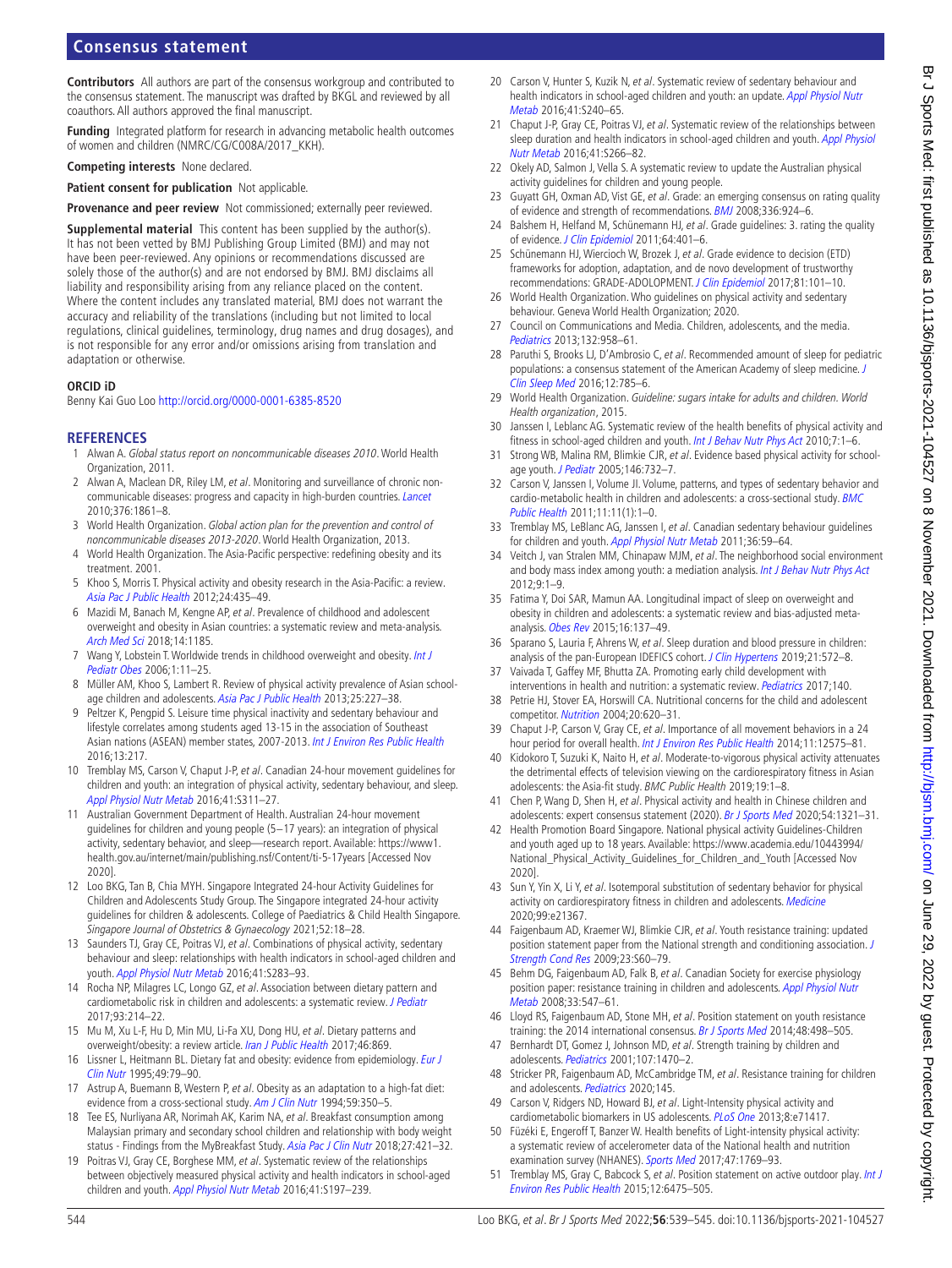- <span id="page-6-22"></span><span id="page-6-18"></span><span id="page-6-17"></span><span id="page-6-16"></span>[Accessed Nov 2020]. 79 National Health and Medical Research Council. Australian dietary guidelines, 2013. Available: [https://www.eatforhealth.gov.au/sites/default/files/content/n55\\_australian\\_](https://www.eatforhealth.gov.au/sites/default/files/content/n55_australian_dietary_guidelines.pdf) [dietary\\_guidelines.pdf](https://www.eatforhealth.gov.au/sites/default/files/content/n55_australian_dietary_guidelines.pdf) [Accessed Nov 2020].
- 80 Monzani A, Ricotti R, Caputo M, et al. A systematic review of the association of skipping breakfast with weight and cardiometabolic risk factors in children and adolescents. what should we better investigate in the future? [Nutrients](http://dx.doi.org/10.3390/nu11020387) 2019;11:387.
- 81 Wang DD, Li Y, Chiuve SE, et al. Association of specific dietary fats with total and cause-specific mortality. [JAMA Intern Med](http://dx.doi.org/10.1001/jamainternmed.2016.2417) 2016;176:1134-45.
- <span id="page-6-19"></span>82 National Institute for Health and Care Excellence United Kingdom. Guideline: preventing excess weight gain, 2015. Available: [https://www.nice.org.uk/guidance/](https://www.nice.org.uk/guidance/ng7) [ng7](https://www.nice.org.uk/guidance/ng7) [Accessed Nov 2020].
- World Cancer Research Fund. Diet, nutrition and physical activity: energy balance and body fatness, 2018. Available: [https://www.wcrf.org/dietandcancer/energy-balance](https://www.wcrf.org/dietandcancer/energy-balance-body-fatness)[body-fatness](https://www.wcrf.org/dietandcancer/energy-balance-body-fatness) [Accessed Nov 2020].
- 84 Quah PL, Kleijweg J, Chang YY, et al. Association of sugar-sweetened beverage intake at 18 months and 5 years of age with adiposity outcomes at 6 years of age: the Singapore GUSTO mother-offspring cohort. [Br J Nutr](http://dx.doi.org/10.1017/S0007114519002253) 2019;122:1303-12.
- <span id="page-6-20"></span>85 World Health Organisation. Guideline: sugars intake for adults and children, 2015. Available:<https://www.who.int/publications/i/item/9789241549028>[Accessed Nov 2020].
- <span id="page-6-21"></span>86 Vos MB, Kaar JL, Welsh JA, et al. Added sugars and cardiovascular disease risk in children: a scientific statement from the American heart association. [Circulation](http://dx.doi.org/10.1161/CIR.0000000000000439) 2017;135:e1017–34.
- 87 National Health Services United Kingdom. Sugar: the facts. Available: [https://www.](https://www.nhs.uk/live-well/eat-well/how-does-sugar-in-our-diet-affect-our-health/#:~:text=Adults%20should%20have%20no%20more,day%20(5%20sugar%20cubes)) [nhs.uk/live-well/eat-well/how-does-sugar-in-our-diet-affect-our-health/#:~:text=](https://www.nhs.uk/live-well/eat-well/how-does-sugar-in-our-diet-affect-our-health/#:~:text=Adults%20should%20have%20no%20more,day%20(5%20sugar%20cubes)) [Adults%20should%20have%20no%20more,day%20\(5%20sugar%20cubes\)](https://www.nhs.uk/live-well/eat-well/how-does-sugar-in-our-diet-affect-our-health/#:~:text=Adults%20should%20have%20no%20more,day%20(5%20sugar%20cubes))  [Accessed Nov 2020].
- <span id="page-6-23"></span>88 Janssen I, Roberts KC, Thompson W. Is adherence to the Canadian 24-hour movement behaviour guidelines for children and youth associated with improved indicators of physical, mental, and social health? [Appl Physiol Nutr Metab](http://dx.doi.org/10.1139/apnm-2016-0681) 2017;42:725-31.
- 89 Sampasa-Kanyinga H, Standage M, Tremblay MS, et al. Associations between meeting combinations of 24-h movement guidelines and health-related quality of life in children from 12 countries. [Public Health](http://dx.doi.org/10.1016/j.puhe.2017.07.010) 2017;153:16-24.
- 90 Hjorth MF, Chaput J-P, Damsgaard CT, et al. Low physical activity level and short sleep duration are associated with an increased cardio-metabolic risk profile: a longitudinal study in 8-11 year old Danish children. [PLoS One](http://dx.doi.org/10.1371/journal.pone.0104677) 2014;9:e104677.
- 91 Carson V, Chaput J-P, Janssen I, et al. Health associations with meeting new 24-hour movement guidelines for Canadian children and youth. [Prev Med](http://dx.doi.org/10.1016/j.ypmed.2016.12.005) 2017;95:7-13.
- 92 Chaput J-P, Dutil C. Lack of sleep as a contributor to obesity in adolescents: impacts on eating and activity behaviors. [Int J Behav Nutr Phys Act](http://dx.doi.org/10.1186/s12966-016-0428-0) 2016;13:1-9.
- 93 Dalene KE, Anderssen SA, Andersen LB, et al. Cross-Sectional and prospective associations between physical activity, body mass index and waist circumference in children and adolescents. [Obes Sci Pract](http://dx.doi.org/10.1002/osp4.114) 2017;3:249–57.
- 94 Huang WY, Wong SH-S, He G, et al. Isotemporal substitution analysis for sedentary behavior and body mass index. [Med Sci Sports Exerc](http://dx.doi.org/10.1249/MSS.0000000000001002) 2016;48:2135.
- <span id="page-6-0"></span>52 Tudor-Locke C, Craig CL, Cameron C, et al. Canadian children's and youth's pedometer-determined steps/day, parent-reported TV watching time, and overweight/obesity: The CANPLAY Surveillance Study. [Int J Behav Nutr Phys Act](http://dx.doi.org/10.1186/1479-5868-8-66) 2011;8:66–0.
- <span id="page-6-1"></span>53 Brenner JS, Council on Sports Medicine and Fitness. Sports specialization and intensive training in young athletes. [Pediatrics](http://dx.doi.org/10.1542/peds.2016-2148) 2016;138.
- <span id="page-6-2"></span>54 Rössler R, Donath L, Verhagen E, et al. Exercise-based injury prevention in child and adolescent sport: a systematic review and meta-analysis. [Sports Med](http://dx.doi.org/10.1007/s40279-014-0234-2) 2014;44:1733–48.
- <span id="page-6-3"></span>55 Chen P, Mao L, Nassis GP, et al. Returning Chinese school-aged children and adolescents to physical activity in the wake of COVID-19: actions and precautions. J [Sport Health Sci](http://dx.doi.org/10.1016/j.jshs.2020.04.003) 2020;9:322-324.
- <span id="page-6-5"></span>56 Virgilio SJ. National physical activity guidelines. Teach Elem Phys Educ 1999;10:21.
- <span id="page-6-4"></span>57 Bergeron MF, Mountjoy M, Armstrong N, et al. International Olympic Committee consensus statement on youth athletic development. [Br J Sports Med](http://dx.doi.org/10.1136/bjsports-2015-094962) 2015;49:843–51.
- 58 Merkel DL. Youth sport: positive and negative impact on young athletes. Open Access [J Sports Med](http://dx.doi.org/10.2147/OAJSM.S33556) 2013;4:151.
- <span id="page-6-6"></span>59 Schmied C, Borjesson M. Sudden cardiac death in athletes. [J Intern Med](http://dx.doi.org/10.1111/joim.12184) 2014;275:93–103.
- 60 Tremblay MS, LeBlanc AG, Kho ME, et al. Systematic review of sedentary behaviour and health indicators in school-aged children and youth. [Int J Behav Nutr Phys Act](http://dx.doi.org/10.1186/1479-5868-8-98) 2011;8:1–22.
- <span id="page-6-7"></span>61 Stiglic N, Viner RM. Effects of screentime on the health and well-being of children and adolescents: a systematic review of reviews. [BMJ Open](http://dx.doi.org/10.1136/bmjopen-2018-023191) 2019;9:e023191.
- <span id="page-6-8"></span>62 Pearson N, Griffiths P, Biddle SJH, et al. Clustering and correlates of screen-time and eating behaviours among young adolescents. [BMC Public Health](http://dx.doi.org/10.1186/s12889-017-4441-2) 2017;17:1-2.
- 63 Twenge JM, Campbell WK. Associations between screen time and lower psychological well-being among children and adolescents: evidence from a population-based study. [Prev Med Rep](http://dx.doi.org/10.1016/j.pmedr.2018.10.003) 2018;12:271–83.
- 64 Schmidt ME, Haines J, O'Brien A, et al. Systematic review of effective strategies for reducing screen time among young children. [Obesity](http://dx.doi.org/10.1038/oby.2011.348) 2012;20:1338-54.
- <span id="page-6-9"></span>65 Bull FC, Al-Ansari SS, Biddle S, et al. World Health organization 2020 guidelines on physical activity and sedentary behaviour. [Br J Sports Med](http://dx.doi.org/10.1136/bjsports-2020-102955) 2020;54:1451-62.
- <span id="page-6-10"></span>66 Kovacs VA, Starc G, Brandes M, et al. Physical activity, screen time and the COVID-19 school closures in Europe - An observational study in 10 countries. [Eur J Sport Sci](http://dx.doi.org/10.1080/17461391.2021.1897166)  $2021:1-10$
- <span id="page-6-11"></span>67 Drummy C, Murtagh EM, McKee DP, et al. The effect of a classroom activity break on physical activity levels and adiposity in primary school children. [J Paediatr Child Health](http://dx.doi.org/10.1111/jpc.13182) 2016;52:745–9.
- <span id="page-6-12"></span>68 Ma JK, Le Mare L, Gurd BJ. Classroom-Based high-intensity interval activity improves off-task behaviour in primary school students. [Appl Physiol Nutr Metab](http://dx.doi.org/10.1139/apnm-2014-0125) 2014;39:1332–7.
- <span id="page-6-13"></span>69 McManus AM. Physical activity - a neat solution to an impending crisis. J Sports Sci [Med](http://www.ncbi.nlm.nih.gov/pubmed/24149423) 2007;6:368.
- <span id="page-6-14"></span>70 Gradisar M, Gardner G, Dohnt H. Recent worldwide sleep patterns and problems during adolescence: a review and meta-analysis of age, region, and sleep. [Sleep Med](http://dx.doi.org/10.1016/j.sleep.2010.11.008) 2011;12:110–8.
- 71 Chen B, Bernard JY, Padmapriya N, et al. Socio-Demographic and maternal predictors of adherence to 24-hour movement quidelines in Singaporean children. Int J Behav [Nutr Phys Act](http://dx.doi.org/10.1186/s12966-019-0834-1) 2019;16:1.
- 72 Dutil C, Chaput J-P. Inadequate sleep as a contributor to type 2 diabetes in children and adolescents. [Nutr Diabetes](http://dx.doi.org/10.1038/nutd.2017.19) 2017;7:e266.
- 73 Hirshkowitz M, Whiton K, Albert SM, et al. National sleep Foundation's sleep time duration recommendations: methodology and results summary. [Sleep Health](http://dx.doi.org/10.1016/j.sleh.2014.12.010)  $2015:1:40-3$
- <span id="page-6-15"></span>74 Hollis JL, Collins CE, DeClerck F, et al. Defining healthy and sustainable diets for infants, children and adolescents. [Glob Food Sec](http://dx.doi.org/10.1016/j.gfs.2020.100401) 2020;27:100401.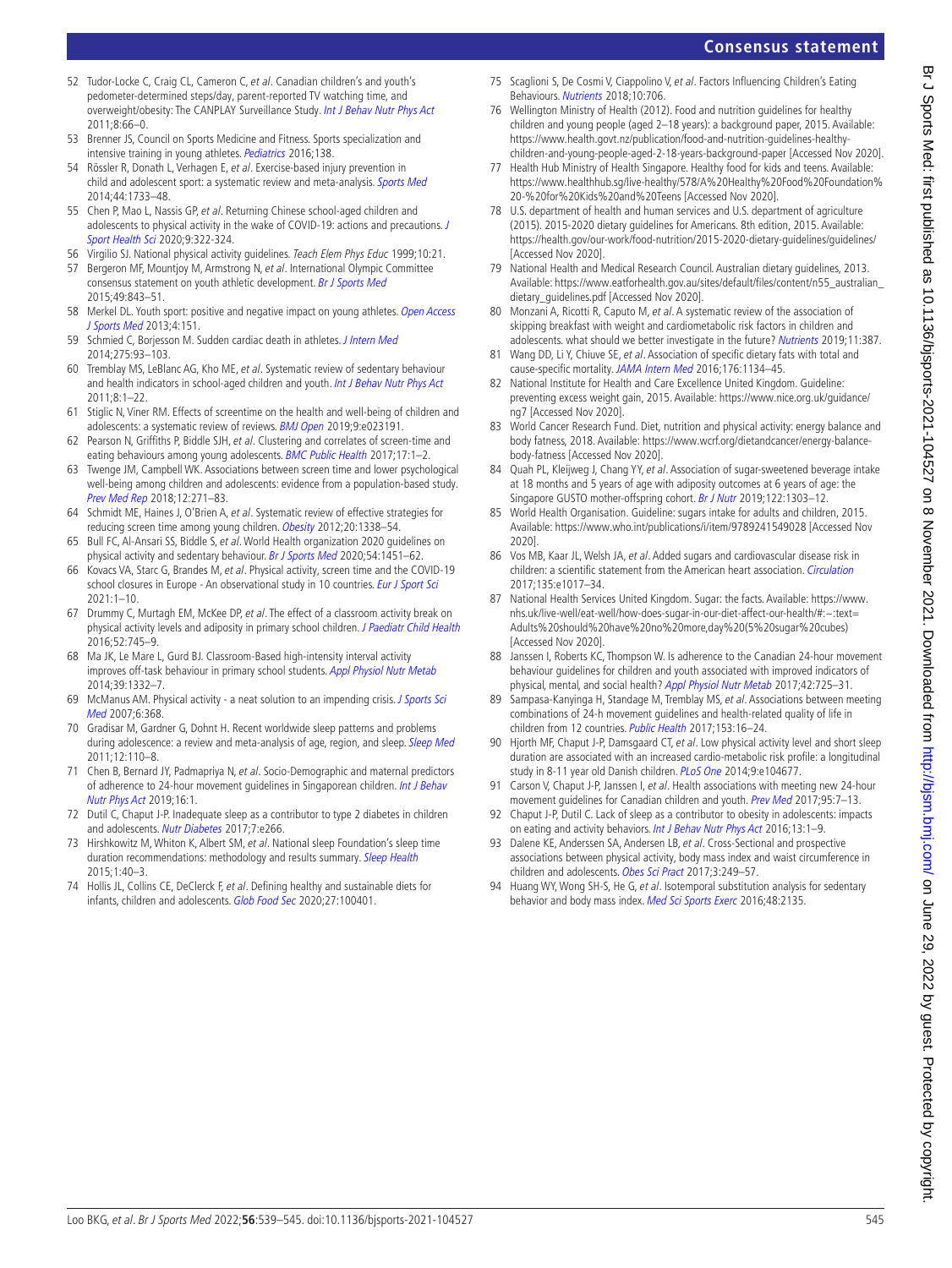## **What are the recommendations to provide a holistic approach towards better metabolic and general health for children and adolescents in Asia-Pacific region?**

(Health system and public health recommendation)

**OUESTION** 

#### *Question details*

**Problem:** To improve the metabolic and general health of children and adolescents in Asia-Pacific region

**Option :**A set of consensus guidelines that provide holistic recommendations towards good metabolic and general health outcomes

**Comparison:** Separate guidelines in individual countries targeting different aspects of metabolic health

#### **Main outcomes:**

- Recommendations and health effects of Physical Activity
- Recommendations and health effects of Sedentary Behaviour
- Recommendations and health effects of Sleep
- Recommendations and health effects of Eating Activity
- Recommendations and relationships of Physical activity, Sedentary Behaviour, Sleep and Eating Activity

**Setting:** Asia-Pacific community

Perspective: Healthcare providers

#### *Background*

Non-communicable diseases (NCDs) constitutes a significant public health challenge and poses a great burden on the health and social systems throughout the world. Metabolic morbidities in children are one of the more critical NCDs of today and it is not only seen in first-world countries but also affecting low- and middle-income countries. Globally, the prevalence of overweight and obesity in children and adolescents (aged 5 to 19 years old) has increased by more than 4 times, from 4% in 1975 to over 18% in 2016. However, this is in stark contrast to the level of physical activity as 81% of adolescents (aged 11 to 17 years old) were not active enough in 2016. The advent of widespread, pervasive and promiscuous social media, internet and technological influences only seek to further exacerbate and compound the overall metabolic and mental health of our children, especially in developed and well-connected societies in the Asia-Pacific region.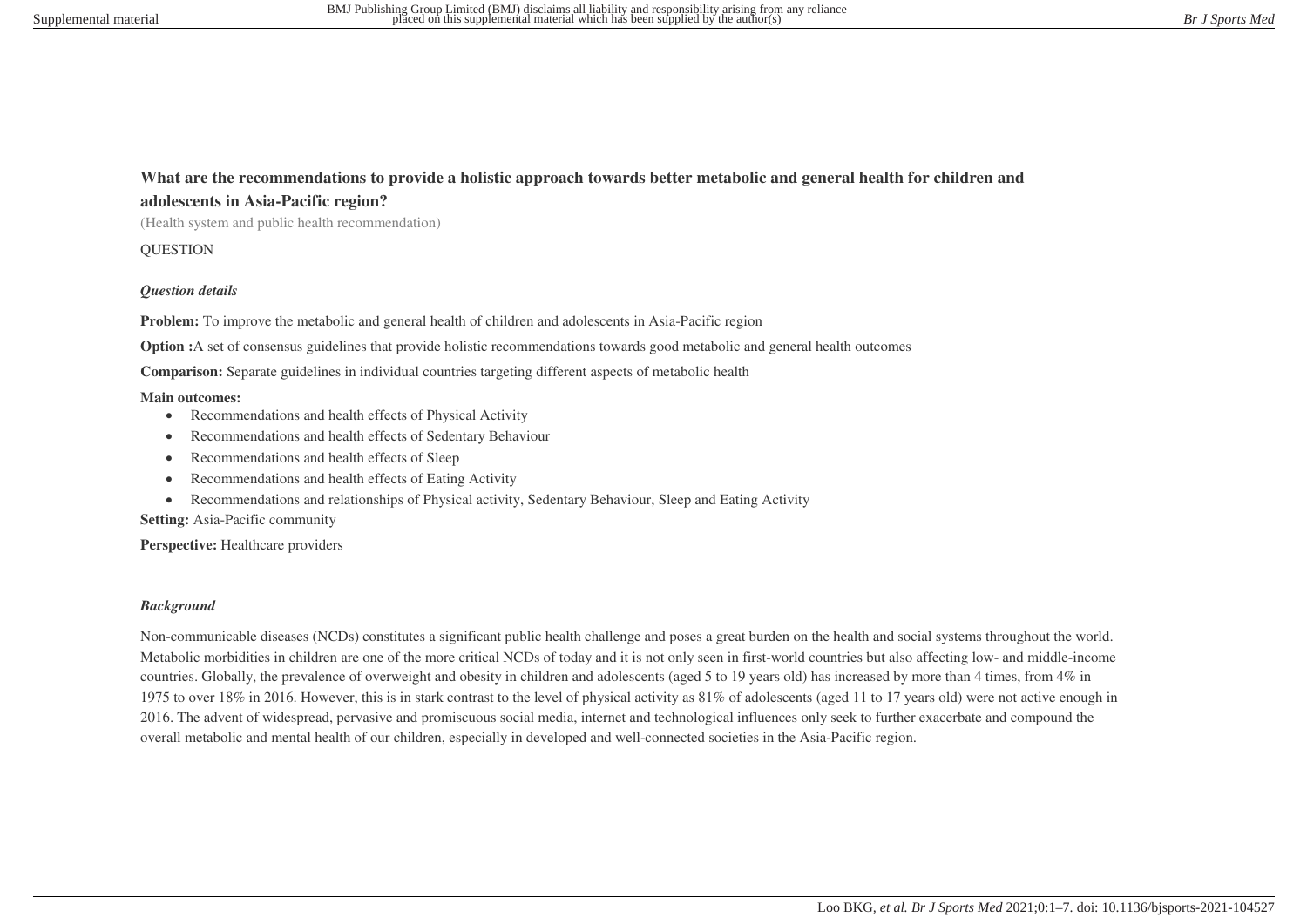## ASSESSMENT

# *Problem* Is the problem a priority?

**Judgement**



**Research evidence**

Metabolic morbidities in children, especially obesity, are one of the more critical NCDs of today and it is not only seen in developed countries but also affecting developing countries in the Asia-Pacific region. The prevalence of overweight and obesity in Asian children is 11.2% and 5.8% respectively; the prevalence of overweight and obesity in Asian adolescents is 14.6% and 8.6% respectively. Asian school-going adolescents showed lower physical activity levels when compared to other parts of the world and published data revealed that only 6% of the samples met World Health Organization's recommendation of 60 minutes of moderate- to vigorous-intensity physical activity (MVPA) daily. Similarly, another study on school-going adolescents from ASEAN countries showed that 80.4% of the samples achieved less than 60 minutes of MVPA on at least 5 days per week and 33.0% of the samples had significant sedentary behaviour, defined as 3 or more hours of sitting per day.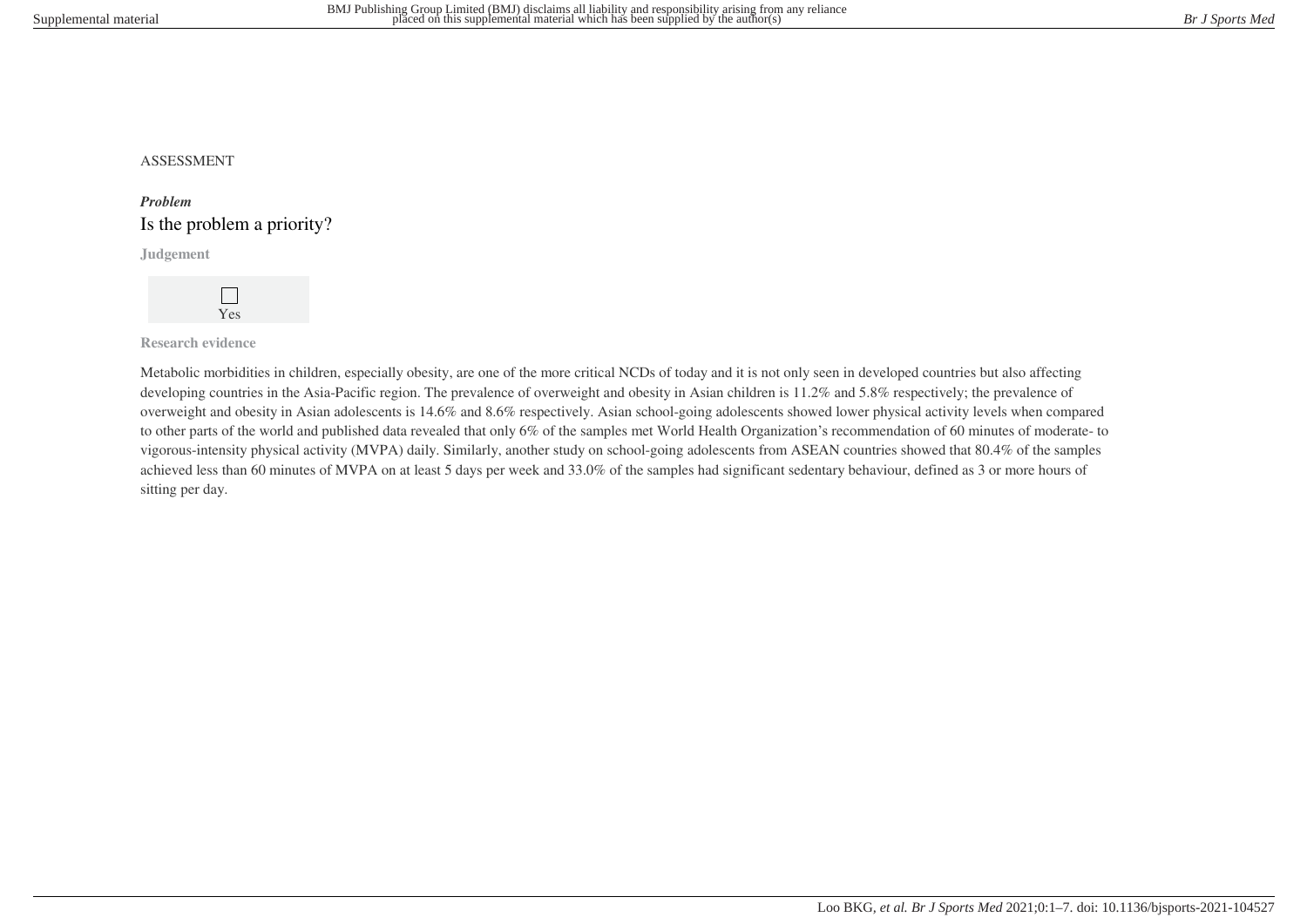# *Desirable effects*

# How substantial are the desirable anticipated effects?

**Judgement**



**Research evidence**

| Type of<br>Outcome   | Author                    | Type of Study        | No. of<br>Studies/Participants        | Summary of Findings                                                                                                                                                                                                                                                                                                                                                                                                                                                                                                                                                                                                                                                                                                                                                                                       | Certainty<br>of<br>Evidence          |
|----------------------|---------------------------|----------------------|---------------------------------------|-----------------------------------------------------------------------------------------------------------------------------------------------------------------------------------------------------------------------------------------------------------------------------------------------------------------------------------------------------------------------------------------------------------------------------------------------------------------------------------------------------------------------------------------------------------------------------------------------------------------------------------------------------------------------------------------------------------------------------------------------------------------------------------------------------------|--------------------------------------|
| Physical<br>Activity | Poitras VJ et al.<br>2016 | Systematic<br>Review | 162 studies (204171)<br>participants) | Overall, total PA was favourably associated with physical,<br>psychological/social, and cognitive health indicators.<br>Relationships were more consistent and robust for higher (e.g.,<br>MVPA) versus lower (e.g., LPA) intensity PA. All patterns of<br>activity (sporadic, bouts, continuous) provided benefit. LPA<br>was favourably associated with cardiometabolic biomarkers;<br>data were scarce for other outcomes. These findings continue to<br>support the importance of at least 60 min/day of MVPA for<br>disease prevention and health promotion in children and youth,<br>but also highlight the potential benefits of LPA and total PA.<br>All intensities of PA should be considered in future work aimed<br>at better elucidating the health benefits of PA in children and<br>youth. | $\bigoplus\hspace{-0.15cm}\bigoplus$ |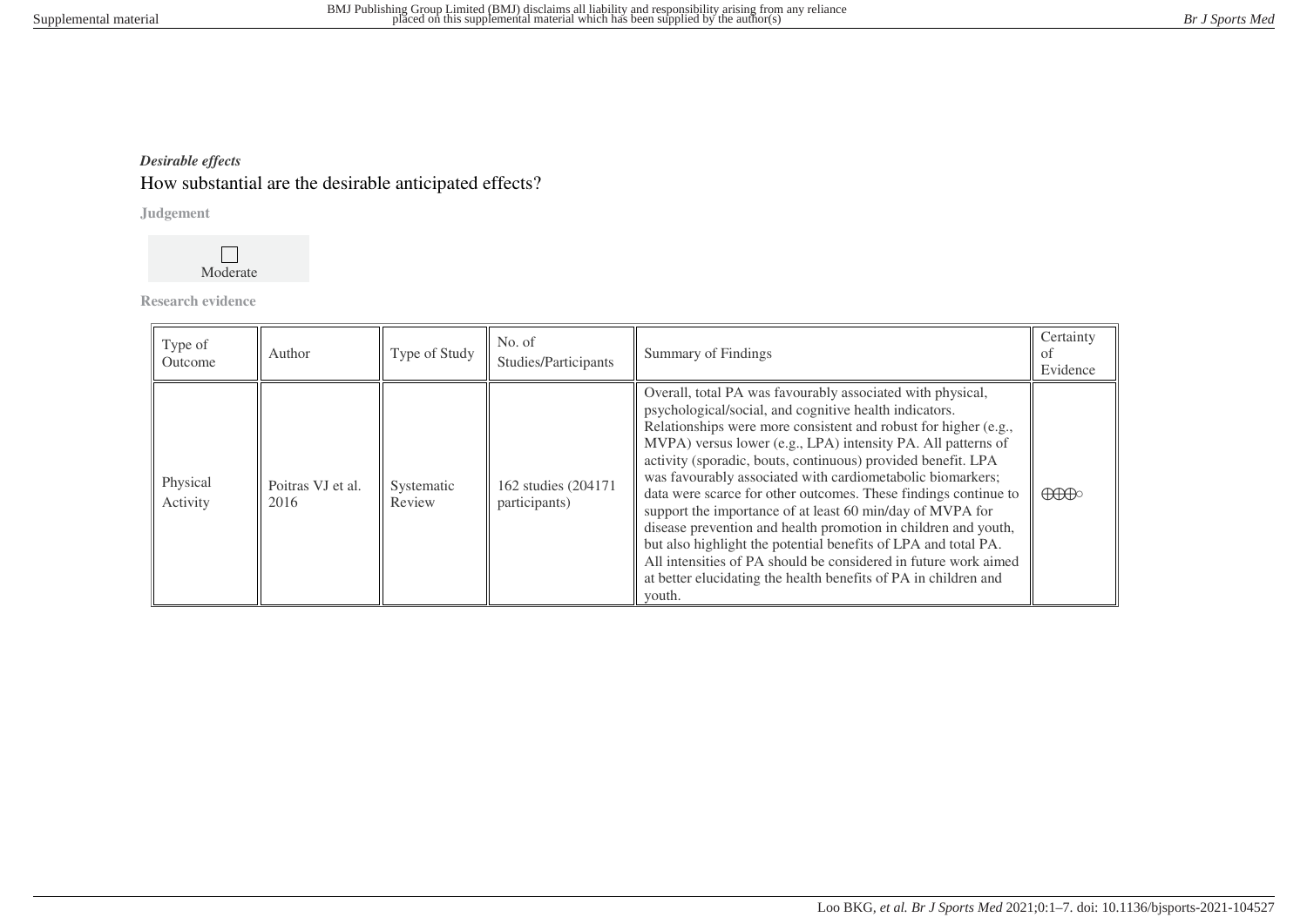|  | Janssen I et al.<br>2010  | Systematic<br>Review | 86 studies  | Physical activity was associated with numerous health benefits.<br>The dose-response relations observed in observational studies<br>indicate that the more physical activity, the greater the health<br>benefit. Results from experimental studies indicate that even<br>modest amounts of physical activity can have health benefits in<br>high-risk youngsters (e.g., obese). To achieve substantive health<br>benefits, the physical activity should be of at least a moderate<br>intensity. Vigorous intensity activities may provide even greater<br>benefit. Aerobic-based activities had the greatest health benefit,<br>other than for bone health, in which case high-impact weight<br>bearing activities were required.                                                     | $\bigoplus$                          |
|--|---------------------------|----------------------|-------------|---------------------------------------------------------------------------------------------------------------------------------------------------------------------------------------------------------------------------------------------------------------------------------------------------------------------------------------------------------------------------------------------------------------------------------------------------------------------------------------------------------------------------------------------------------------------------------------------------------------------------------------------------------------------------------------------------------------------------------------------------------------------------------------|--------------------------------------|
|  | Strong WB et al.<br>2005  | Systematic<br>Review | 850 studies | Most intervention studies used supervised programs of<br>moderate to vigorous physical activity of 30 to 45 minutes<br>duration 3 to 5 days per week. The panel believed that a greater<br>amount of physical activity would be necessary to achieve<br>similar beneficial effects on health and behavioral outcomes in<br>ordinary daily circumstances (typically intermittent and<br>unsupervised activity).                                                                                                                                                                                                                                                                                                                                                                        | $\bigoplus\hspace{-0.18cm}\bigoplus$ |
|  | Jakicic JM et al.<br>2019 | Systematic<br>Review | 29 studies  | The literature review identified 29 articles that were pertinent to<br>the research question that used either cross-sectional,<br>prospective cohort, or randomized designs. One prospective<br>cohort study $(N=4,840)$ reported similar associations between<br>moderate-to-vigorous physical activity (MVPA) and all-cause<br>mortality when examined as total MVPA, MVPA in bouts $\geq$ 5<br>minutes in duration, or MVPA in bouts $\geq$ 10 minutes in duration.<br>Additional evidence was identified from cross-sectional and<br>prospective studies to support that bouts of physical activity<br><10 minutes in duration are associated with a variety of health<br>outcomes. Randomized studies only examined bouts of physical<br>activity $\geq$ 10 minutes in duration. | $\bigoplus$                          |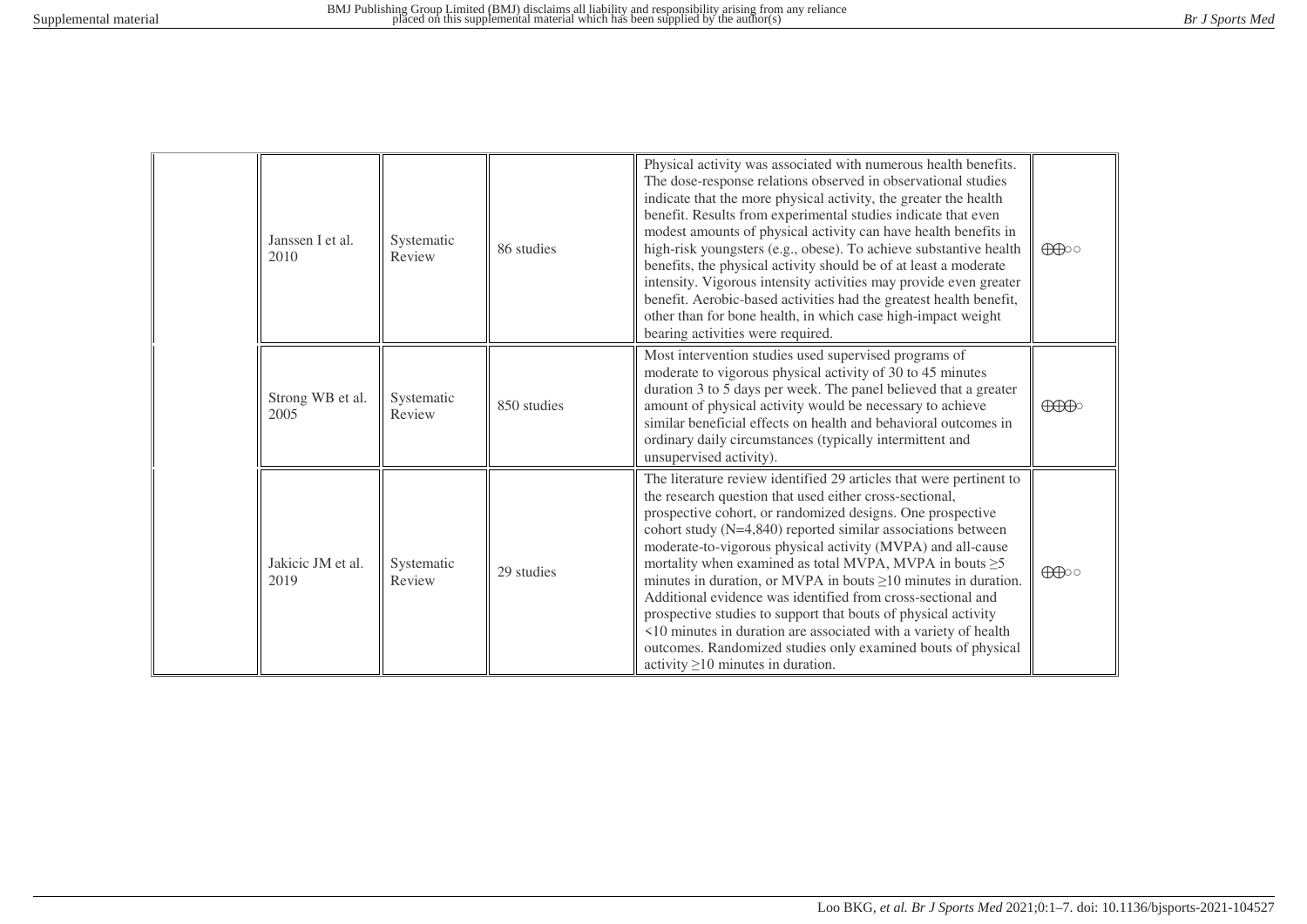| da Silva MP et<br>al. 2015   | Systematic<br>Review | 9 studies  | With the exception of a single study, studies demonstrated a<br>high risk of methodological bias in at least 1 of the QUADAS-2<br>domains. Guidelines ranged from 10,000 to 16,000 steps/day<br>for the Health studies $(5-16$ years old), and from 9,000 to<br>14,000 steps/day for PA studies (6-19 years old). Due to the<br>high risk of methodological bias, none of the Health Cohort<br>guidelines were endorsed. The PA Cohort study with the lowest<br>risk of methodological bias suggested 12,000 steps/day for<br>children and adolescents irrespective of gender.                                                                                                                                                                                                                                                                                                                                                                             | $\bigoplus$ |
|------------------------------|----------------------|------------|------------------------------------------------------------------------------------------------------------------------------------------------------------------------------------------------------------------------------------------------------------------------------------------------------------------------------------------------------------------------------------------------------------------------------------------------------------------------------------------------------------------------------------------------------------------------------------------------------------------------------------------------------------------------------------------------------------------------------------------------------------------------------------------------------------------------------------------------------------------------------------------------------------------------------------------------------------|-------------|
| Tudor-Locke C<br>et al. 2011 | Systematic<br>Review | 35 studies | Controlled studies of cadence show that continuous MVPA<br>walking produces 3,300-3,500 steps in 30 minutes or 6,600-<br>7,000 steps in 60 minutes in 10-15 year olds. Limited evidence<br>suggests that a total daily physical activity volume of 10,000-<br>14,000 steps/day is associated with 60-100 minutes of MVPA in<br>preschool children (approximately 4-6 years of age). Across<br>studies, 60 minutes of MVPA in primary/elementary school<br>children appears to be achieved, on average, within a total<br>volume of $13,000$ to $15,000$ steps/day in boys and $11,000$ to<br>12,000 steps/day in girls. For adolescents (both boys and girls),<br>10,000 to 11,700 may be associated with 60 minutes of MVPA.<br>Translations of time- and intensity-based guidelines may be<br>higher than existing normative data (e.g., in adolescents) and<br>therefore will be more difficult to achieve (but not impossible<br>nor contraindicated). | $\bigoplus$ |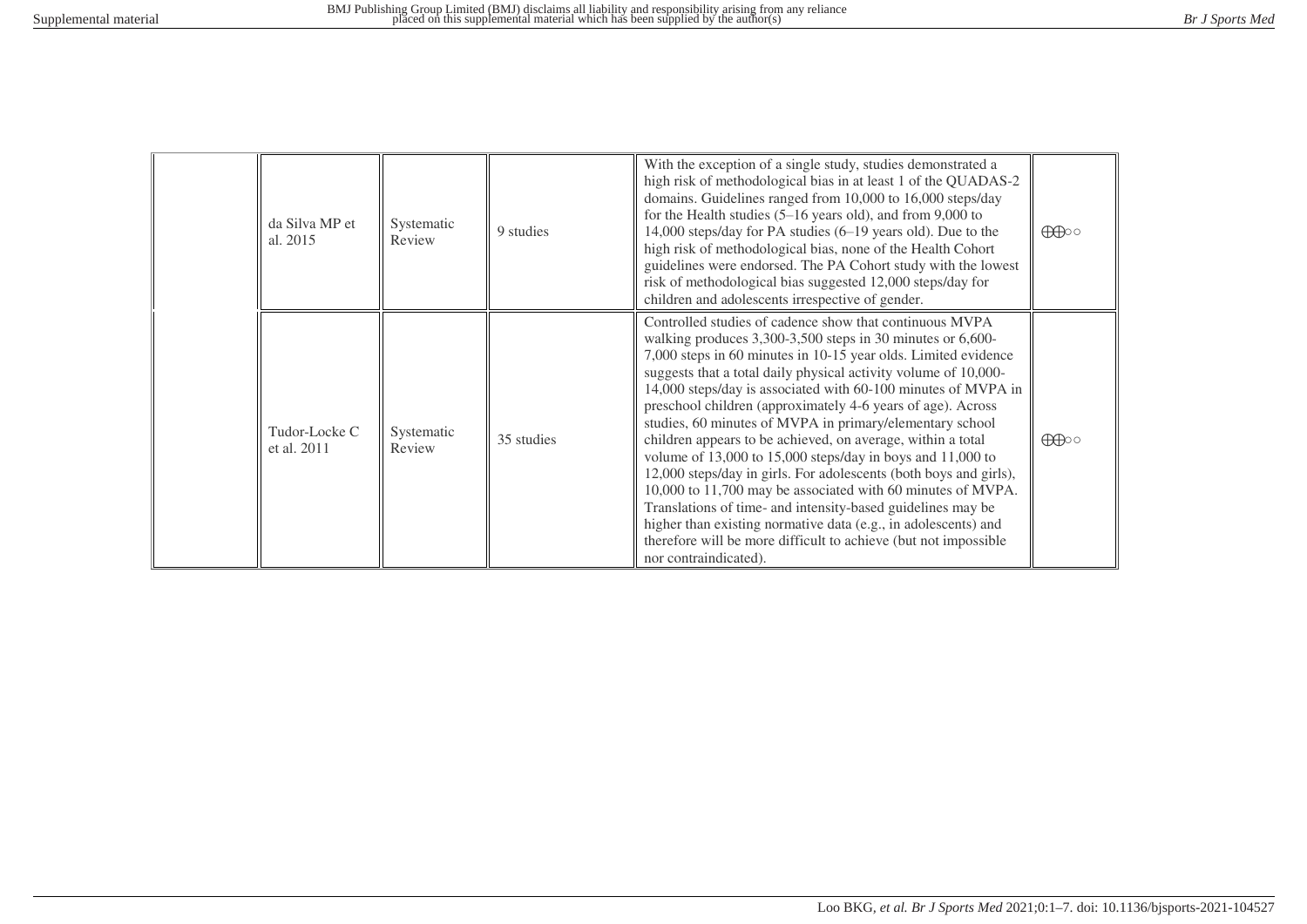|  | Carson V et al.<br>2013  | Cross-<br>Sectional  | 1731 participants | Adjusted for confounders, each additional hour/day of low<br>light-intensity activity was associated with 0.59 (95% CI: 1.18-<br>0.01) mmHG lower diastolic blood pressure. Each additional<br>hour/day of high light-intensity activity was associated with<br>1.67 (2.94–0.39) mmHG lower diastolic blood pressure and<br>0.04 (0.001-0.07) mmol/L higher HDL-cholesterol. Each<br>additional hour/day of moderate- to vigorous-intensity activity<br>was associated with $3.54$ (5.73–1.35) mmHG lower systolic<br>blood pressure, 5.49 (1.11–9.77)% lower waist circumference,<br>25.87 (6.08–49.34)% lower insulin, and 16.18 (4.92–28.53)%<br>higher HOMA-%S. | $\bigoplus$ |
|--|--------------------------|----------------------|-------------------|---------------------------------------------------------------------------------------------------------------------------------------------------------------------------------------------------------------------------------------------------------------------------------------------------------------------------------------------------------------------------------------------------------------------------------------------------------------------------------------------------------------------------------------------------------------------------------------------------------------------------------------------------------------------|-------------|
|  | Fuezeki E et al.<br>2017 | Systematic<br>Review | 40 studies        | Overall, 37 cross-sectional studies and three longitudinal studies<br>were included in the analysis, with considerable variation<br>observed between the studies with regard to their<br>operationalization of light-intensity PA. Light-intensity PA was<br>found to be beneficially associated with obesity, markers of<br>lipid and glucose metabolism, and mortality. Few data were<br>available on musculoskeletal outcomes and results were mixed.                                                                                                                                                                                                            | $\bigoplus$ |
|  | Colley RC et al.<br>2012 | Cross-<br>Sectional  | 1613 participants | Daily step counts were correlated with daily minutes of MVPA<br>$(r = 0.81, P G 0.0001)$ . The step count equivalents to 60 min of<br>MVPA ranged between 11,290 and 12,512 steps per day (R2<br>range = $0.59-0.74$ ). A step count target of 12,000 steps per day<br>resulted in closer population estimates of meeting the physical<br>activity guideline (as measured as minutes of MVPA by<br>accelerometer) as well as improved balance between sensitivity<br>and specificity when compared with any cut point between<br>8000 and 15,000 steps per day, including the currently used<br>daily step count target of 13,500 steps per day.                    | $\bigoplus$ |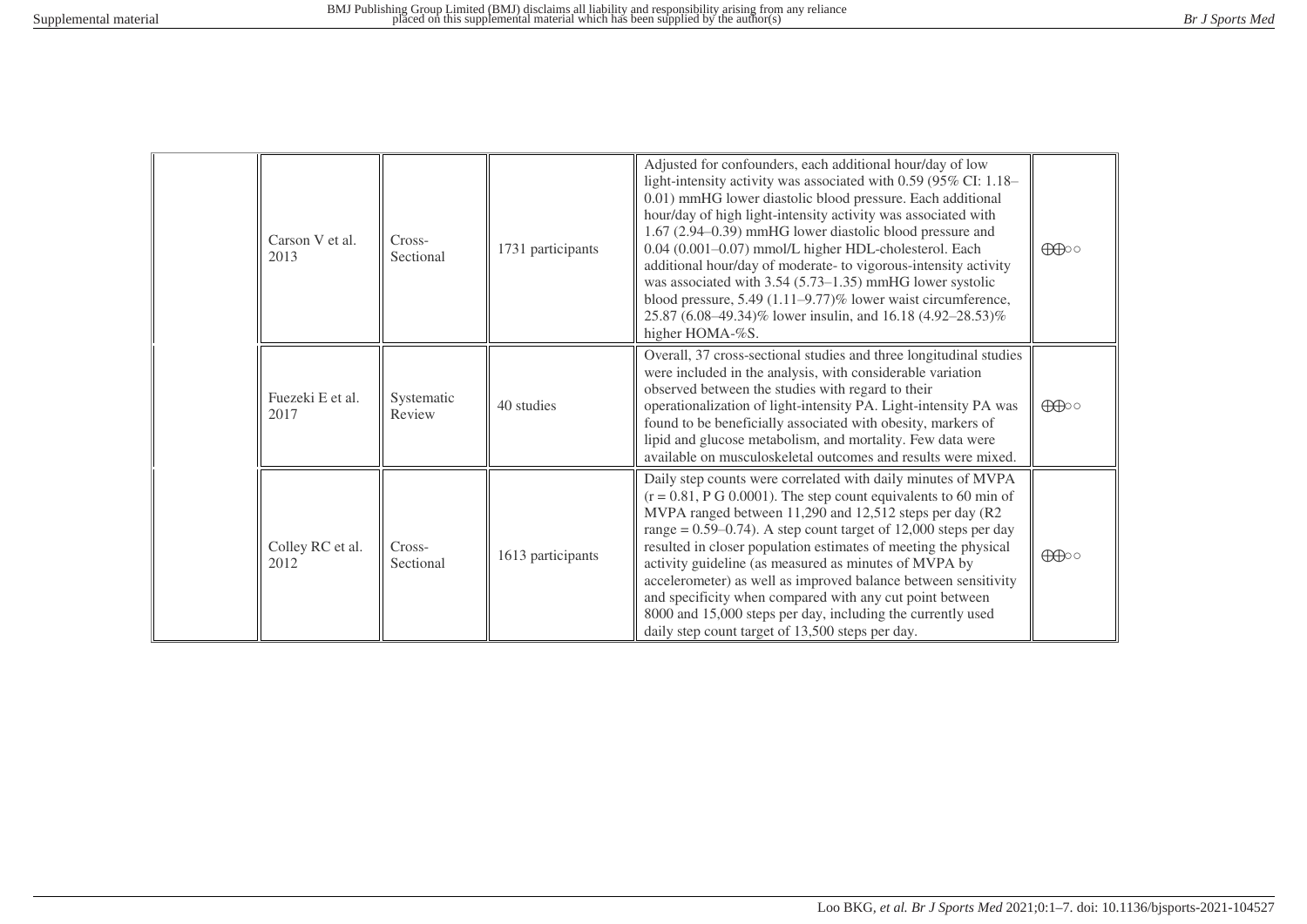| Cao et al. 2019        | Systematic<br>Review | 17 studies (563)<br>participants) | Enhancing cardiorespiratory fitness (CRF) can lead to<br>substantial health benefits. Comparisons between high-intensity<br>interval training (HIIT) and moderate-intensity continuous<br>training (MICT) on CRF for children and adolescents are<br>inconsistent and inconclusive. The pooled effect size was 0.51<br>$(95\% \text{ CI} = 0.33 - 0.69)$ comparing HIIT to MICT. Moreover,<br>intervention duration, exercise modality, work and rest ratio,<br>and total bouts did not significantly modify the effect of HIIT<br>on CRF. It is concluded that compared with endurance training,<br>HIIT has greater improvements on cardiorespiratory fitness<br>among children and adolescents.                                                                                                                                                                                                      | $\bigoplus$ |
|------------------------|----------------------|-----------------------------------|---------------------------------------------------------------------------------------------------------------------------------------------------------------------------------------------------------------------------------------------------------------------------------------------------------------------------------------------------------------------------------------------------------------------------------------------------------------------------------------------------------------------------------------------------------------------------------------------------------------------------------------------------------------------------------------------------------------------------------------------------------------------------------------------------------------------------------------------------------------------------------------------------------|-------------|
| Collins et al.<br>2018 | Systematic<br>Review | 18 studies                        | Significant, small effect sizes were identified for body fat%<br>(Hedges' $g = 0.215$ , 95% CI 0.059 to 0.371, $P = 0.007$ ) and<br>skinfolds (Hedges' $g = 0.274$ , 95% CI 0.066 to 0.483, $P = 0.01$ ).<br>Effect sizes were not significant for: body mass<br>(Hedges' $g = 0.043$ , 95% CI – 0.103 to 0.189, $P = 0.564$ ), body<br>mass index (Hedges' $g = 0.024$ , 95% CI – 0.205 to<br>0.253, $P = 0.838$ ), fat-free mass (Hedges' $g = 0.073$ , 95% CI<br>$-0.169$ to 0.316, $P = 0.554$ ), fat mass (Hedges' $g = 0.180, 95\%$<br>CI – 0.090 to 0.451, $P = 0.192$ ), lean mass (Hedges' $g = 0.089$ ,<br>95% CI – 0.122 to 0.301, $P = 0.408$ ) or waist circumference<br>(Hedges' $g = 0.209$ , 95% CI – 0.075 to 0.494, $P = 0.149$ ). The<br>results of this meta-analysis suggest that an isolated resistance<br>training intervention may have an effect on weight status in<br>youth. | $\bigoplus$ |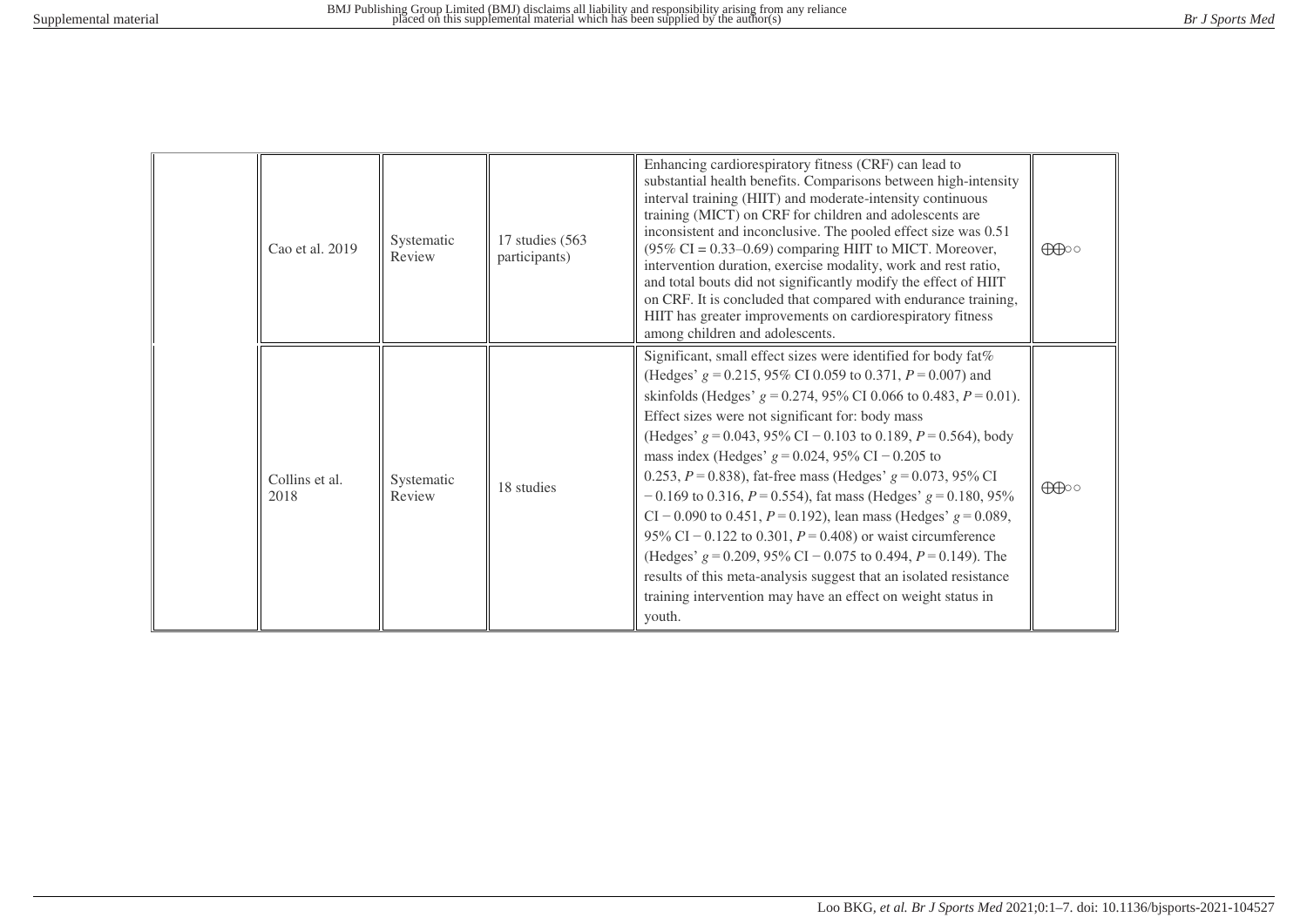| Eddolls et al.<br>2017 | Systematic<br>Review | 13 studies | This review found that high-intensity interval training in<br>children and adolescents is a time-effective method of<br>improving cardiovascular disease biomarkers, but evidence<br>regarding other health-related measures is more equivocal.<br>Running-based sessions, at an intensity of >90% heart rate<br>maximum/100-130% maximal aerobic velocity, two to three<br>times a week and with a minimum intervention duration of<br>7 weeks, elicit the greatest improvements in participant health.<br>While high-intensity interval training improves cardiovascular<br>disease biomarkers, and the evidence supports the effectiveness<br>of running-based sessions, as outlined above.  | $\bigoplus$                          |
|------------------------|----------------------|------------|-------------------------------------------------------------------------------------------------------------------------------------------------------------------------------------------------------------------------------------------------------------------------------------------------------------------------------------------------------------------------------------------------------------------------------------------------------------------------------------------------------------------------------------------------------------------------------------------------------------------------------------------------------------------------------------------------|--------------------------------------|
| Marque et al.<br>2018  | Systematic<br>Review | 51 studies | Results from 11 studies were inconsistent regarding the<br>relationship between objectively measured physical activity and<br>academic achievement. Ten of the 16 articles reported positive<br>associations between self-reported physical activity and<br>academic achievement. From the 22 studies that analysed the<br>relationship between cardiorespiratory fitness and academic<br>achievement, it was verified that they all generally support the<br>beneficial effect of cardiorespiratory fitness on students'<br>academic achievement. Higher cardiorespiratory fitness may be<br>important to enhance children and adolescents' health and,<br>additionally, academic achievement. | $\bigoplus\hspace{-0.15cm}\bigoplus$ |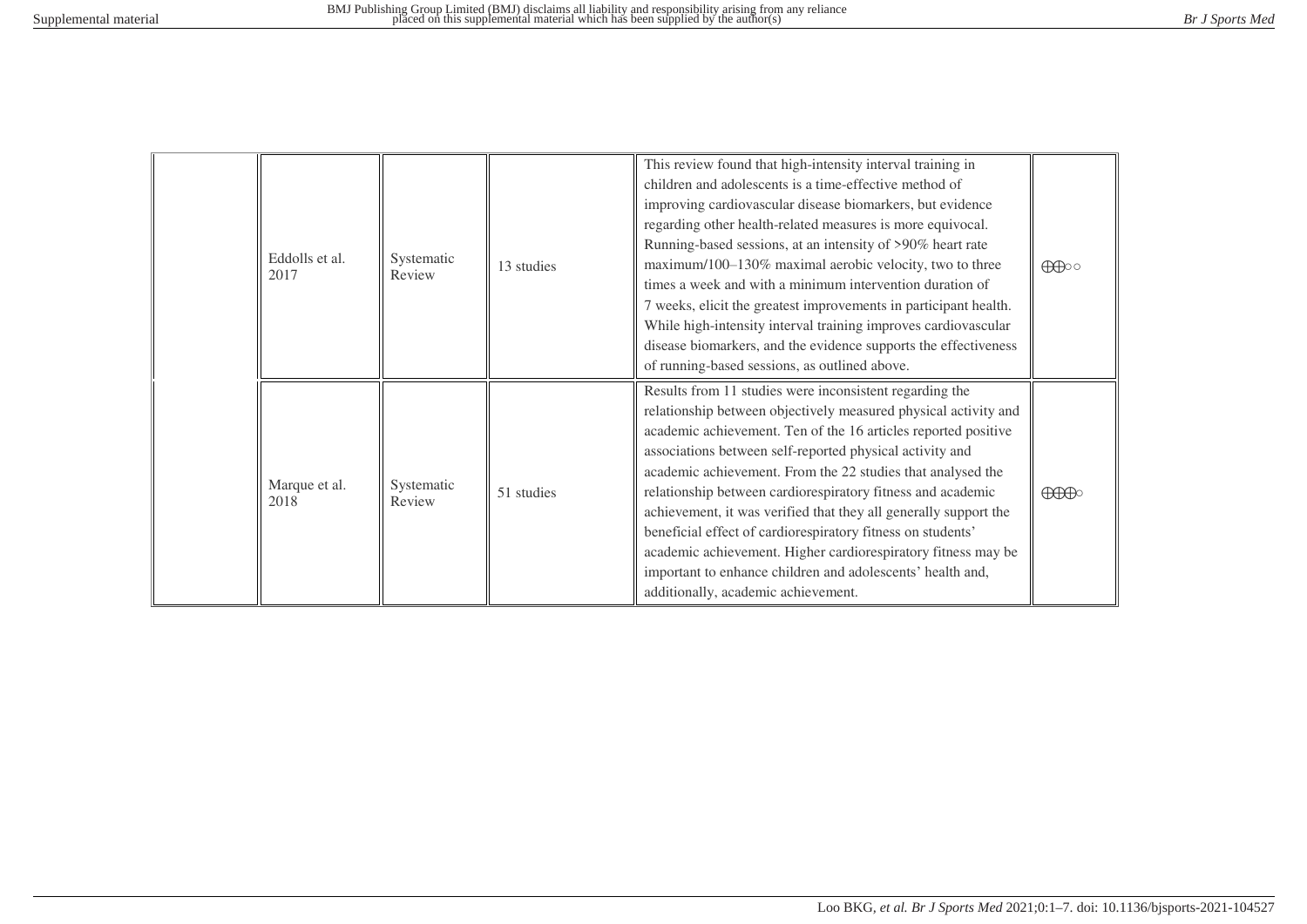|  | Martin et al.<br>2017                 | Systematic<br>Review | 15 studies                          | Six studies reporting on physical activity levels were found to<br>have medium-to-large effect sizes. All 4 studies reporting<br>learning outcomes showed positive effects of intervention<br>lessons. Teachers and students were pleased with the programs,<br>and enhanced on-task behavior was identified $(n = 3)$ . Positive<br>effects were also reported on students' body mass index levels<br>$(n = 3)$ . Physically active academic lessons increase physical<br>activity levels and may benefit learning and health outcomes.<br>Both students and teachers positively received and enjoyed<br>these teaching methods. These findings emphasize the need for<br>such interventions to contribute toward public health policy. | $\bigoplus\hspace{-0.18cm}\bigoplus$ |
|--|---------------------------------------|----------------------|-------------------------------------|------------------------------------------------------------------------------------------------------------------------------------------------------------------------------------------------------------------------------------------------------------------------------------------------------------------------------------------------------------------------------------------------------------------------------------------------------------------------------------------------------------------------------------------------------------------------------------------------------------------------------------------------------------------------------------------------------------------------------------------|--------------------------------------|
|  | Miguel-Berges et<br>al. 2018          | Systematic<br>Review | 36 studies                          | Most studies (30/36; 83%) were cross sectional and all used<br>proxies for adiposity, such as body mass index (BMI) or BMI z-<br>score as the outcome measure. Few studies (2/36; 6%) focused<br>on preschool children. There was consistent evidence of<br>negative associations between walking and adiposity;<br>significant negative associations were observed in 72% (26/36)<br>of studies overall. The present review supports the hypothesis<br>that higher levels of walking are protective against child and<br>adolescent obesity.                                                                                                                                                                                            | $\bigoplus$                          |
|  | Pozuelo-<br>Carrascosa et al.<br>2018 | Systematic<br>Review | 19 studies (11988)<br>participants) | School-based PA programs were associated with a significant<br>small improvement in WC (ES = $-0.14$ ; 95% confidence<br>interval [CI]: $-0.22$ to $-0.07$ ; $P < .001$ ), DBP (ES = $-0.21$ ; 95%<br>CI: $-0.42$ to $-0.01$ ; $P = .040$ ), and fasting insulin (ES = $-0.12$ ;<br>95% CI: $-0.20$ to $-0.04$ ; $P = .003$ ). School-based PA<br>interventions improve some cardiometabolic risk factors in<br>children, such as WC, DBP, and fasting insulin.                                                                                                                                                                                                                                                                          | $\bigoplus\hspace{-0.18cm}\bigoplus$ |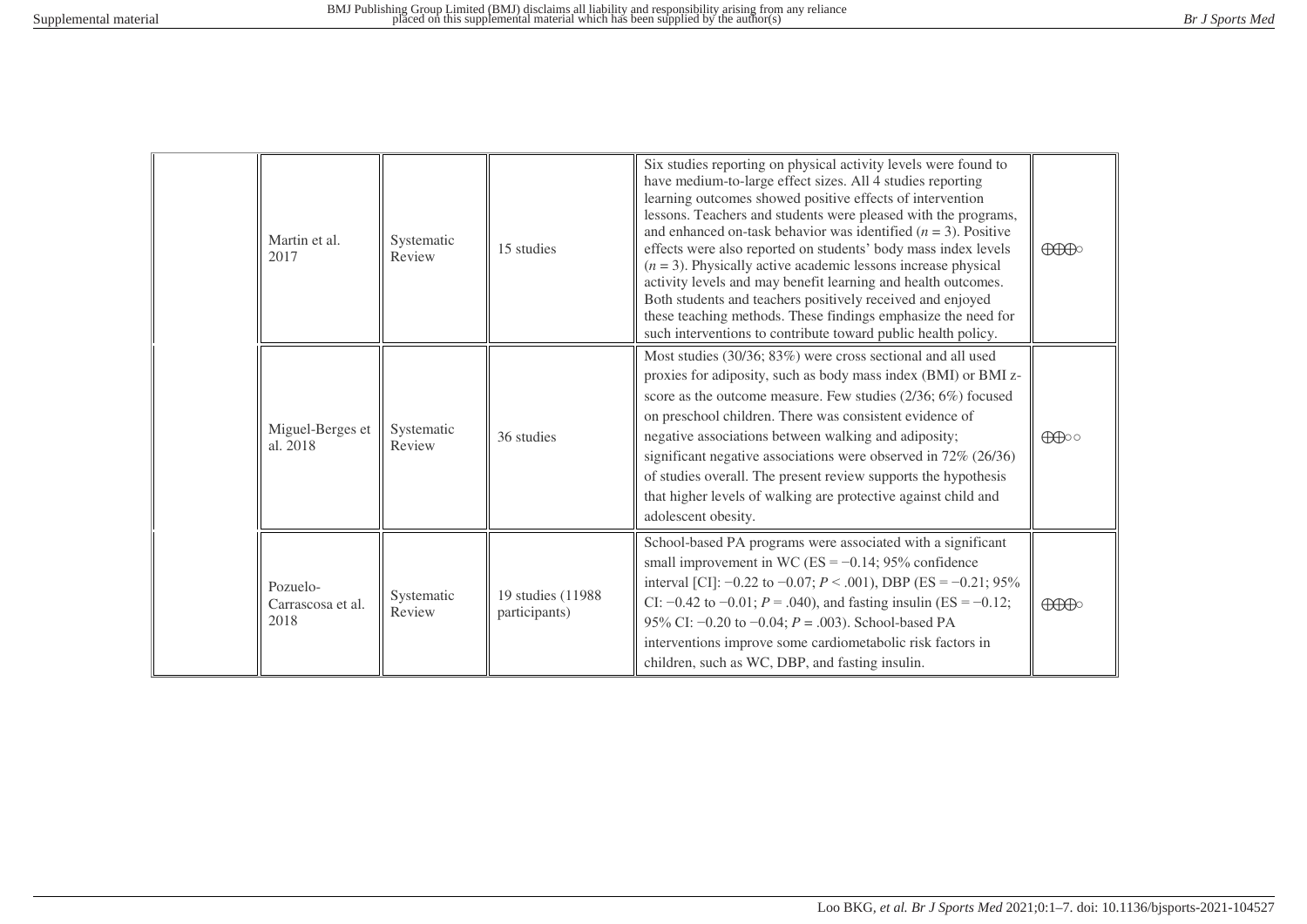|  | Xue et al. 2019 | Systematic<br>Review | 19 studies (5038)<br>participants) | The results showed that chronic exercise interventions<br>improved overall EFs (standardised mean difference)<br>(SMD)=0.20, 95% CI 0.09 to 0.30, p<0.05) and inhibitory<br>control (SMD=0.26, 95% CI 0.08 to 0.45, P<0.05). In meta<br>regression, higher body mass index was associated with greater<br>improvements in overall EFs performance ( $\beta$ =0.03, 95% CI<br>$0.0002$ to 0.06, p<0.05), whereas age and exercise duration<br>were not. In subgroup analysis by intervention modality, sports<br>and PA programme (SMD=0.21, 95% CI 0.12 to 0.31, $p<0.05$ )<br>and curricular PA (SMD=0.39, 95% CI 0.08 to 0.69, p<0.05)<br>improved overall EFs performance, but integrated PA did not<br>(SMD=0.02, 95% CI -0.05 to 0.09, p>0.05). Interventions with<br>a session length $\leq 90$ minutes improved overall EFs<br>performance (SMD=0.24, 95%CI 0.10 to 0.39, p=0.02), but<br>session length $\geq$ 90 minutes did not (SMD=0.05, 95%CI -0.03<br>to 0.14). No other moderator was found to have an effect.<br>Despite small effect sizes, chronic exercise interventions,<br>implemented in curricular or sports and PA programme settings,<br>might be a promising way to promote multiple aspects of<br>executive functions, especially inhibitory control. | $\bigoplus$ |
|--|-----------------|----------------------|------------------------------------|----------------------------------------------------------------------------------------------------------------------------------------------------------------------------------------------------------------------------------------------------------------------------------------------------------------------------------------------------------------------------------------------------------------------------------------------------------------------------------------------------------------------------------------------------------------------------------------------------------------------------------------------------------------------------------------------------------------------------------------------------------------------------------------------------------------------------------------------------------------------------------------------------------------------------------------------------------------------------------------------------------------------------------------------------------------------------------------------------------------------------------------------------------------------------------------------------------------------------------------------------------------------------------|-------------|
|--|-----------------|----------------------|------------------------------------|----------------------------------------------------------------------------------------------------------------------------------------------------------------------------------------------------------------------------------------------------------------------------------------------------------------------------------------------------------------------------------------------------------------------------------------------------------------------------------------------------------------------------------------------------------------------------------------------------------------------------------------------------------------------------------------------------------------------------------------------------------------------------------------------------------------------------------------------------------------------------------------------------------------------------------------------------------------------------------------------------------------------------------------------------------------------------------------------------------------------------------------------------------------------------------------------------------------------------------------------------------------------------------|-------------|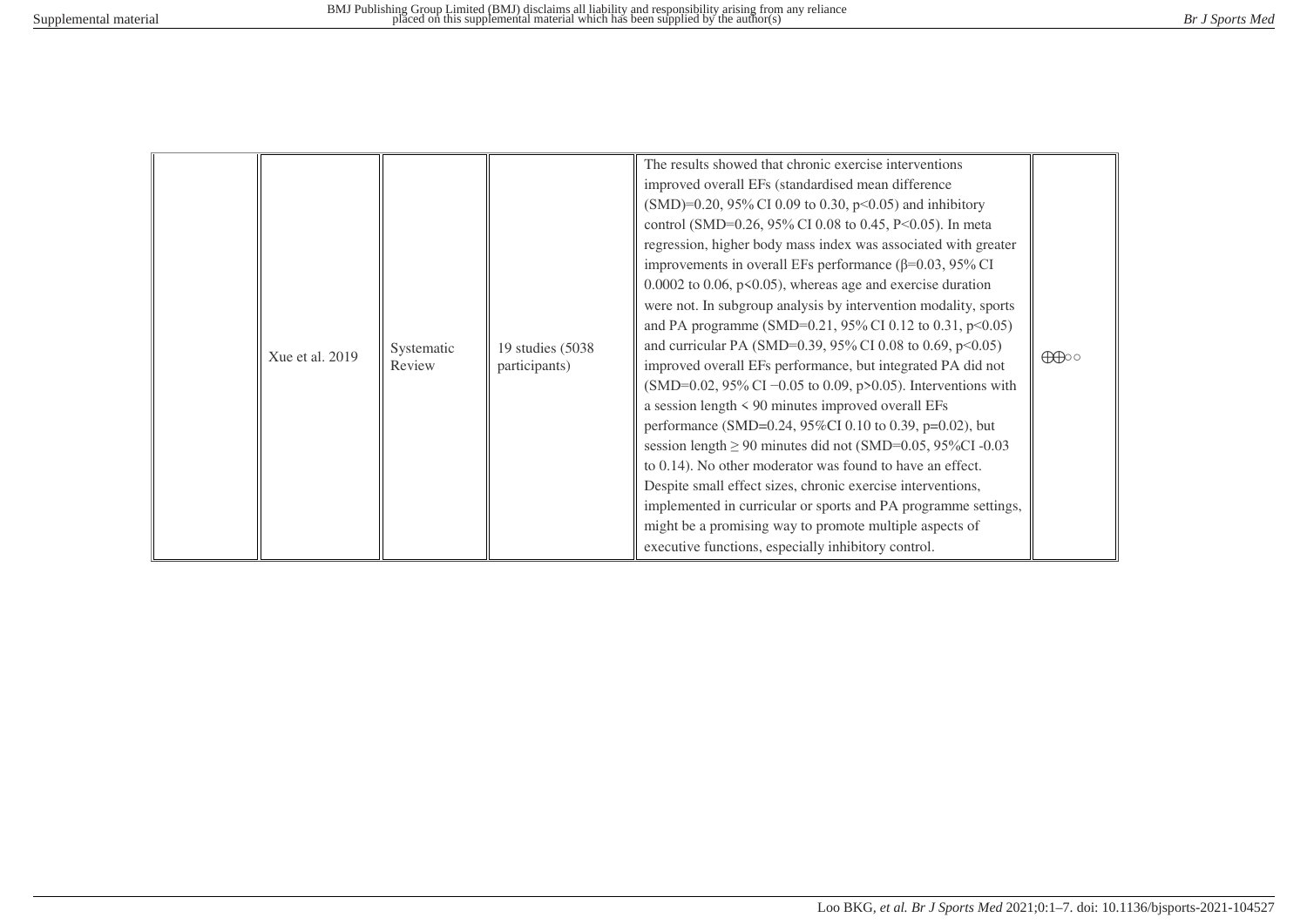| Sedentary<br>Behaviour | Carson V et al.<br>2011 | Cross-<br>Sectional | 2527 participants | Volume and patterns of sedentary behavior were not predictors<br>of high CRS after adjusting for MVPA and other confounders<br>$(P > 0.1)$ . For types of sedentary behavior, high TV use, but not<br>high computer use, was a predictor of high CRS after<br>adjustment for MVPA and other confounders. Children and<br>adolescents who watched $\geq$ 4 hours per day of TV were 2.53<br>(95% confidence interval: 1.45-4.42) times more likely to have<br>high CRS than those who watched <1 hour per day. MVPA<br>predicted high CRS after adjusting for all sedentary behavior<br>measures and other confounders. After adjustment for waist<br>circumference, MVPA also predicted high non-obesity CRS;<br>however, the same relationship was not seen with TV use | $\bigoplus$ |
|------------------------|-------------------------|---------------------|-------------------|--------------------------------------------------------------------------------------------------------------------------------------------------------------------------------------------------------------------------------------------------------------------------------------------------------------------------------------------------------------------------------------------------------------------------------------------------------------------------------------------------------------------------------------------------------------------------------------------------------------------------------------------------------------------------------------------------------------------------------------------------------------------------|-------------|
|                        | Veitch J et al.<br>2012 | Cross-<br>Sectional | 544 participants  | Cross-sectional and prospective regression analyses showed that<br>a more positive social network and higher social trust/cohesion<br>was related to lower BMI among children. There was no<br>evidence that time spent in physical activity or sedentary<br>behaviors mediated this relation, despite significant associations<br>between social networks and screen-time and between screen-<br>time and BMI.                                                                                                                                                                                                                                                                                                                                                          | $\bigoplus$ |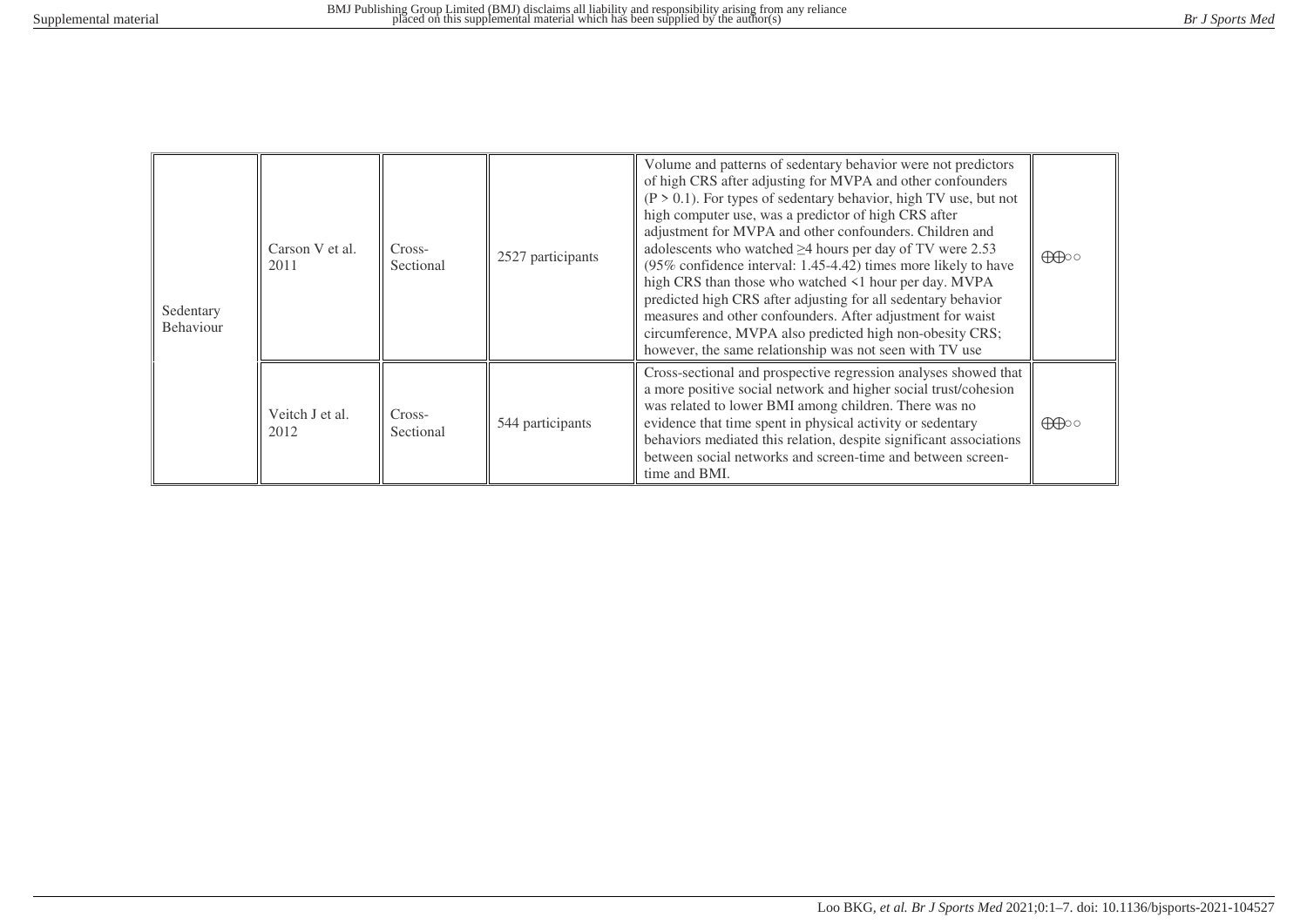|  | Tremblay MS et<br>al. 2011 | Systematic<br>Review | 232 studies (983840)<br>participants) | Television (TV) watching was the most common measure of<br>sedentary behaviour and body composition was the most<br>common outcome measure. Qualitative analysis of all studies<br>revealed a dose-response relation between increased sedentary<br>behaviour and unfavourable health outcomes. Watching TV for<br>more than 2 hours per day was associated with unfavourable<br>body composition, decreased fitness, lowered scores for self-<br>esteem and pro-social behaviour and decreased academic<br>achievement. Meta-analysis was completed for randomized<br>controlled studies that aimed to reduce sedentary time and<br>reported change in body mass index (BMI) as their primary<br>outcome. In this regard, a metaanalysis revealed an overall<br>significant effect of -0.81 (95% CI of -1.44 to -0.17, $p = 0.01$ )<br>indicating an overall decrease in mean BMI associated with the<br>interventions. There is a large body of evidence from all study<br>designs which suggests that decreasing any type of sedentary<br>time is associated with lower health risk in youth aged 5-17<br>years. In particular, the evidence suggests that daily TV viewing<br>in excess of 2 hours is associated with reduced physical and<br>psychosocial health, and that lowering sedentary time leads to<br>reductions in BMI. | $\bigoplus\hspace{-0.15cm}\bigoplus$ |
|--|----------------------------|----------------------|---------------------------------------|----------------------------------------------------------------------------------------------------------------------------------------------------------------------------------------------------------------------------------------------------------------------------------------------------------------------------------------------------------------------------------------------------------------------------------------------------------------------------------------------------------------------------------------------------------------------------------------------------------------------------------------------------------------------------------------------------------------------------------------------------------------------------------------------------------------------------------------------------------------------------------------------------------------------------------------------------------------------------------------------------------------------------------------------------------------------------------------------------------------------------------------------------------------------------------------------------------------------------------------------------------------------------------------------------------------------------------------|--------------------------------------|
|--|----------------------------|----------------------|---------------------------------------|----------------------------------------------------------------------------------------------------------------------------------------------------------------------------------------------------------------------------------------------------------------------------------------------------------------------------------------------------------------------------------------------------------------------------------------------------------------------------------------------------------------------------------------------------------------------------------------------------------------------------------------------------------------------------------------------------------------------------------------------------------------------------------------------------------------------------------------------------------------------------------------------------------------------------------------------------------------------------------------------------------------------------------------------------------------------------------------------------------------------------------------------------------------------------------------------------------------------------------------------------------------------------------------------------------------------------------------|--------------------------------------|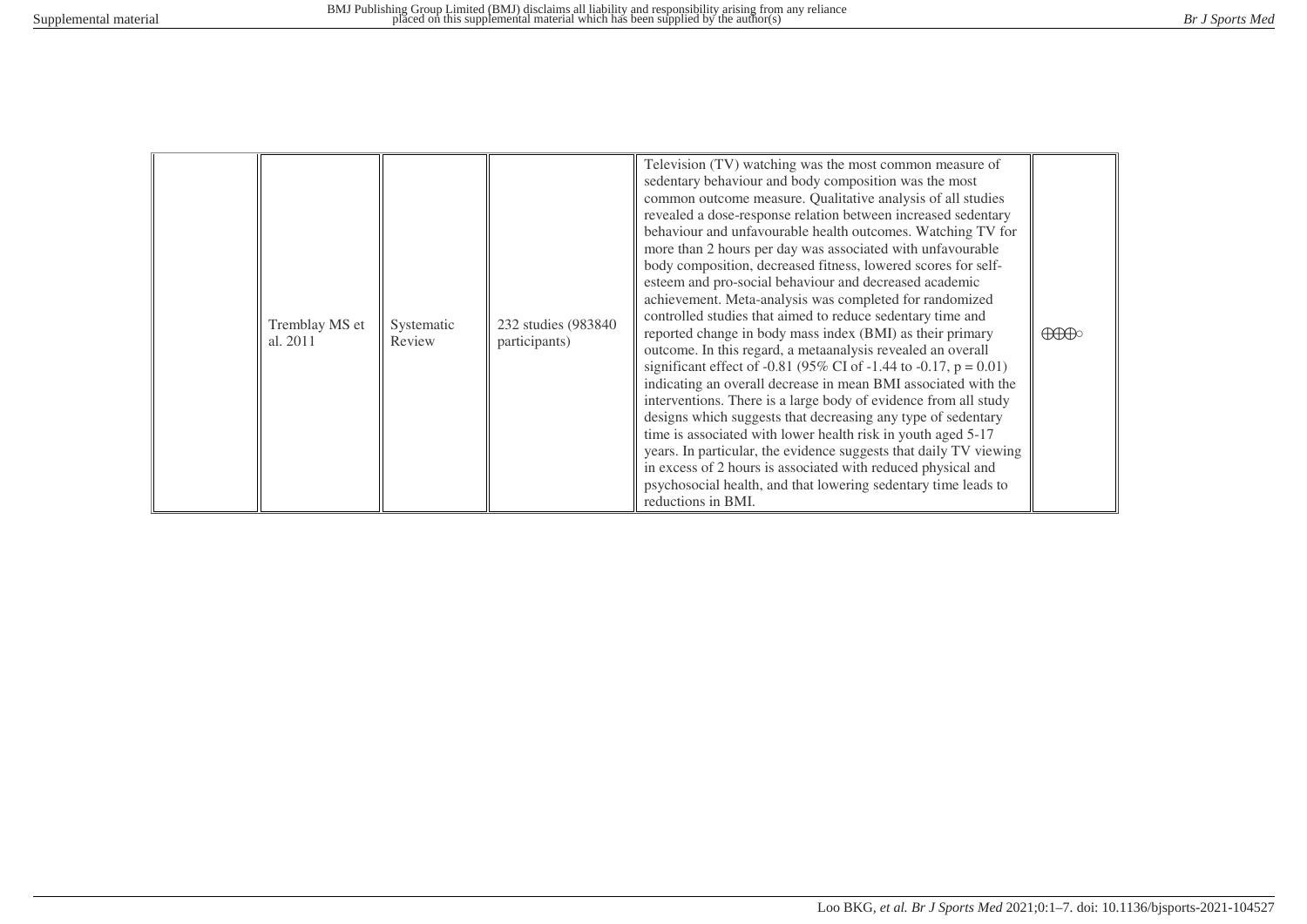|  | Twenge JM et al.<br>2018  | Cross-<br>Sectional         | 40337 participants | After 1 h/day of use, more hours of daily screen time were<br>associated with lower psychological well-being, including less<br>curiosity, lower self-control, more distractibility, more<br>difficulty making friends, less emotional stability, being more<br>difficult to care for, and inability to finish tasks. Among 14- to<br>17-year-olds, high users of screens $(7 + h/day vs. low users of$<br>1 h/day) were more than twice as likely to ever have been<br>diagnosed with depression (RR 2.39, 95% CI 1.54, 3.70), ever<br>diagnosed with anxiety (RR 2.26, CI 1.59, 3.22), treated by a<br>mental health professional (RR 2.22, CI 1.62, 3.03) or have<br>taken medication for a psychological or behavioral issue (RR<br>2.99, CI 1.94, 4.62) in the last 12 months. Moderate use of<br>screens (4 h/day) was also associated with lower psychological<br>well-being. Non-users and low users of screens generally did<br>not differ in well-being. Associations between screen time and<br>lower psychological well-being were larger among adolescents<br>than younger children. | $\bigoplus$ |
|--|---------------------------|-----------------------------|--------------------|---------------------------------------------------------------------------------------------------------------------------------------------------------------------------------------------------------------------------------------------------------------------------------------------------------------------------------------------------------------------------------------------------------------------------------------------------------------------------------------------------------------------------------------------------------------------------------------------------------------------------------------------------------------------------------------------------------------------------------------------------------------------------------------------------------------------------------------------------------------------------------------------------------------------------------------------------------------------------------------------------------------------------------------------------------------------------------------------------|-------------|
|  | Schimdt ME et<br>al. 2012 | Systematic<br>Review        | 47 studies         | Twenty-nine achieved significant reductions in TV viewing or<br>screen-media use. Studies utilizing electronic TV monitoring<br>devices, contingent feedback systems, and clinic-based<br>counseling were most effective. While studies have reduced<br>screen-media use in children, there are several research gaps,<br>including a relative paucity of studies targeting young children<br>$(n = 13)$ or minorities $(n = 14)$ , limited long-term (>6 month)<br>follow-up data ( $n = 5$ ), and few ( $n = 4$ ) targeting removing TVs<br>from children's bedrooms. Attention to these issues may help<br>increase the effectiveness of existing strategies for screen time<br>reduction and extend them to different populations.                                                                                                                                                                                                                                                                                                                                                            | $\bigoplus$ |
|  | Drummy C et al.<br>2016   | Randomised<br>Control Trial | 120 participants   | Compared with the control group, the intervention group<br>significantly increased weekday MVPA (+9.5 min) from<br>baseline to post-intervention. There were no significant changes<br>in BMI; however, an increase in sum-of-skinfolds of the<br>intervention group was observed.                                                                                                                                                                                                                                                                                                                                                                                                                                                                                                                                                                                                                                                                                                                                                                                                                | $\bigoplus$ |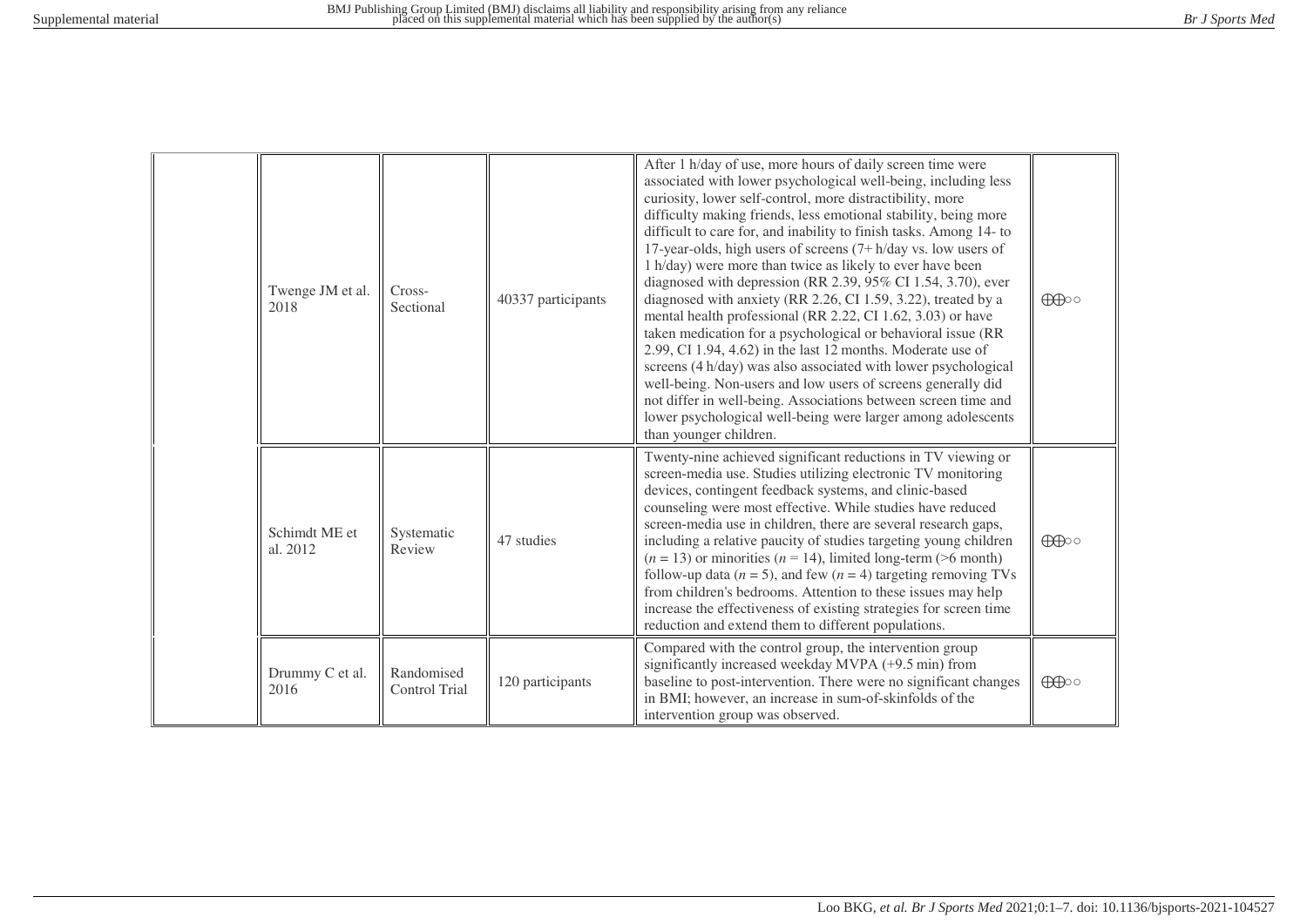| Ma JK et al.<br>2014 | Single Cross-<br>Over | 50 participants | When comparing no-activity breaks with FUNtervals the grade<br>4 class demonstrated reductions in both passive (no activity $=$<br>29% ± 13% vs. FUNterval = $25\%$ ± 13%, $p < 0.05$ , effect size<br>$(ES) = 0.31$ ) and motor (no activity = 31% $\pm$ 16% vs.<br>FUNterval = $24\% \pm 13\%, p \le 0.01$ , ES = 0.48) off-task<br>behaviour following FUNtervals. Similarly, in the grade 2 class,<br>passive (no activity = $23\% \pm 14\%$ vs. FUNterval = $14\% \pm 14\%$<br>10%, $p \le 0.01$ , ES = 0.74), verbal (no activity = 8% ± 8% vs.<br>FUNterval = $5\% \pm 5\%, p \le 0.05$ , ES = 0.45), and motor (no<br>activity = 29% ± 17% vs. FUNterval = 14% ± 10%, $p < 0.01$ ,<br>$ES = 1.076$ ) off-task behaviours were reduced following<br>FUNtervals. In both classrooms the effects of physical activity<br>were greatest in those students demonstrating the highest rates<br>of off-task behaviour on no-activity days. These data<br>demonstrate that very brief high-intensity bouts of exercise can<br>improve off-task behaviour in grade 2 and 4 students,<br>particularly in students with high rates of such behaviour. | $\bigoplus$ 00 |
|----------------------|-----------------------|-----------------|----------------------------------------------------------------------------------------------------------------------------------------------------------------------------------------------------------------------------------------------------------------------------------------------------------------------------------------------------------------------------------------------------------------------------------------------------------------------------------------------------------------------------------------------------------------------------------------------------------------------------------------------------------------------------------------------------------------------------------------------------------------------------------------------------------------------------------------------------------------------------------------------------------------------------------------------------------------------------------------------------------------------------------------------------------------------------------------------------------------------------------------------------|----------------|
| Fang et al. 2019     | Systematic<br>Review  | 16 studies      | When compared with the screen time $\leq 2$ hr/day, an increased<br>overweight/obesity risk among children was shown in the<br>screen time $\geq$ 2 hr/day (OR = 1.67; 95% CI [1.48,<br>1.88], $P \le 0.0001$ . The subgroup analysis showed a positive<br>association between the different types of screen time and<br>overweight/obesity among children. Based on our study,<br>increasing screen time could be a risk factor for being<br>overweight/obesity in children and adolescents.                                                                                                                                                                                                                                                                                                                                                                                                                                                                                                                                                                                                                                                      | $\bigoplus$    |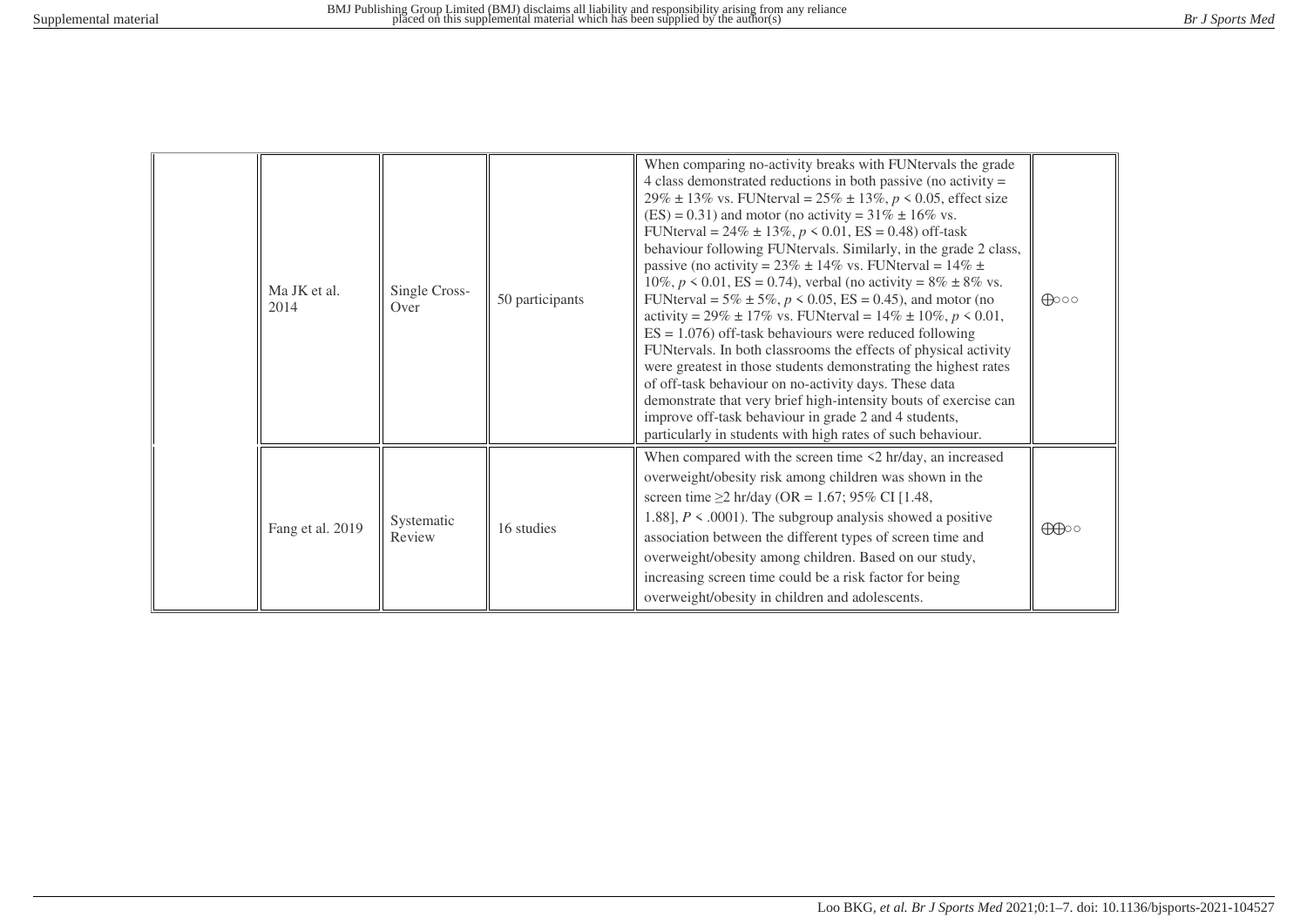|       | Koedijk et al.<br>2017        | Systematic<br>Review | 17 studies                            | Several studies that used DXA or quantitative ultrasound<br>suggested that objectively measured SB was negatively<br>associated with lower extremity bone outcomes, such as<br>femoral neck bone mineral density. The magnitude of this<br>negative association was small and independent of moderate-to-<br>vigorous physical activity. In contrast to the lower extremities,<br>there was insufficient evidence for an association of lumbar<br>spine bone outcomes with objectively measured SB. In high-<br>quality studies that used DXA, no association was observed<br>between objectively measured SB and total body bone<br>outcomes. In studies using questionnaires, none of these<br>relationships were observed. | $\bigoplus\hspace{-0.18cm}\bigoplus$                                                                                                                                                                                                                                                                                                                                                                                                     |
|-------|-------------------------------|----------------------|---------------------------------------|-------------------------------------------------------------------------------------------------------------------------------------------------------------------------------------------------------------------------------------------------------------------------------------------------------------------------------------------------------------------------------------------------------------------------------------------------------------------------------------------------------------------------------------------------------------------------------------------------------------------------------------------------------------------------------------------------------------------------------|------------------------------------------------------------------------------------------------------------------------------------------------------------------------------------------------------------------------------------------------------------------------------------------------------------------------------------------------------------------------------------------------------------------------------------------|
|       | Stanczykiewicz<br>et al. 2019 | Systematic<br>Review | 31 studies                            | Both the systematic review and meta-analysis indicated that<br>overall average effects were small: higher levels of symptoms<br>of anxiety were associated with higher levels of SB<br>(weighted $r = .093, 95\%$ CI [.055, .130], $p < .001$ ). Moderator<br>analyses indicated that trends for stronger effects were observed<br>among adults, compared to children/adolescents ( $p = .085$ ).                                                                                                                                                                                                                                                                                                                             | $\bigoplus$                                                                                                                                                                                                                                                                                                                                                                                                                              |
| Sleep | Chaput et al.<br>2016         | Systematic<br>Review | 141 studies (592215)<br>participants) | Overall, longer sleep duration was associated with lower<br>adiposity indicators, better emotional regulation, better<br>academic achievement, and better quality of life/well-being.<br>The evidence was mixed and/or limited for the association<br>between sleep duration and cognition, harms/injuries, and<br>cardiometabolic biomarkers. The quality of evidence ranged<br>from very low to high across study designs and health<br>indicators. In conclusion, we confirmed previous investigations<br>showing that shorter sleep duration is associated with adverse<br>physical and mental health outcomes.                                                                                                           | $\bigoplus\hspace{-0.18cm}\bigoplus\hspace{-0.18cm}\bigoplus\hspace{-0.18cm}\bigoplus\hspace{-0.18cm}\bigoplus\hspace{-0.18cm}\bigoplus\hspace{-0.18cm}\bigoplus\hspace{-0.18cm}\bigoplus\hspace{-0.18cm}\bigoplus\hspace{-0.18cm}\bigoplus\hspace{-0.18cm}\bigoplus\hspace{-0.18cm}\bigoplus\hspace{-0.18cm}\bigoplus\hspace{-0.18cm}\bigoplus\hspace{-0.18cm}\bigoplus\hspace{-0.18cm}\bigoplus\hspace{-0.18cm}\bigoplus\hspace{-0.18$ |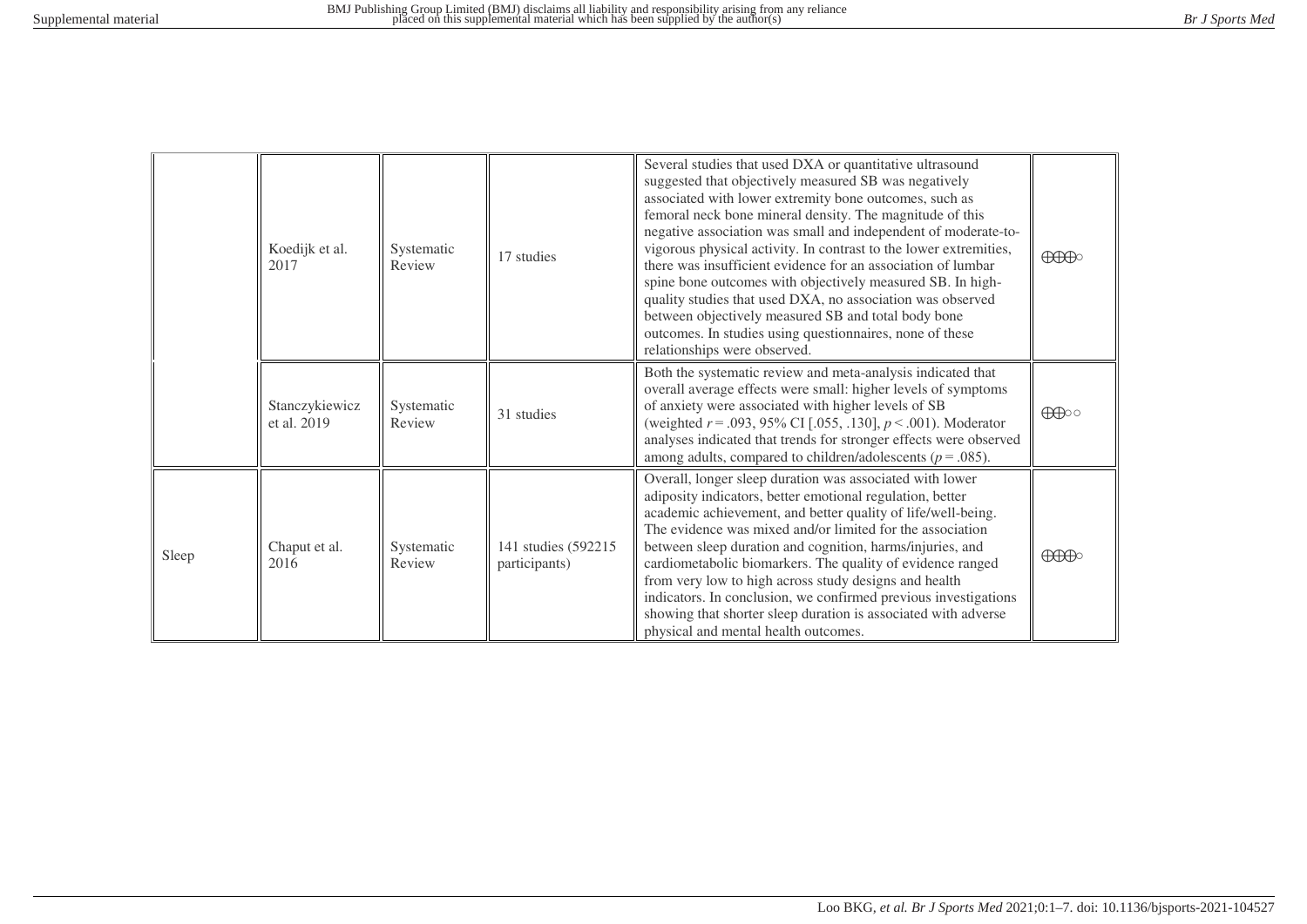|  | Fatima Y et al.<br>2015  | Systematic<br>Review                  | 22 studies (24821)<br>participants)      | A review of 22 longitudinal studies, with subjects from diverse<br>backgrounds, suggested an inverse association between sleep<br>duration and BMI. Meta-analysis of 11 longitudinal studies,<br>comprising 24,821 participants, revealed that subjects sleeping<br>for short duration had twice the risk of being overweight/obese,<br>compared with subjects sleeping for long duration (odds ratio<br>$2.15$ ; 95% confidence interval: 1.64–2.81). This study provides<br>evidence that short sleep duration in young subjects is<br>significantly associated with future overweight/obesity.                                                                                                                                                                                                                                                              | $\bigoplus$    |
|--|--------------------------|---------------------------------------|------------------------------------------|----------------------------------------------------------------------------------------------------------------------------------------------------------------------------------------------------------------------------------------------------------------------------------------------------------------------------------------------------------------------------------------------------------------------------------------------------------------------------------------------------------------------------------------------------------------------------------------------------------------------------------------------------------------------------------------------------------------------------------------------------------------------------------------------------------------------------------------------------------------|----------------|
|  | Dutil C et al.<br>2017   | Narrative<br>Review                   | 23 studies                               | Notwithstanding the conflicting results found in these studies<br>and despite being attenuated by adiposity level, maturity, sex<br>and age, there is still some compelling evidence for an<br>association between sleep duration (for both objective or<br>subjective measurements of duration) and architecture with one<br>or more T2D biomarkers in children and adolescents. The<br>majority of the studies reviewed did focus on sleep duration and<br>one or more T2D biomarkers in children and adolescents, but<br>sleep architecture, more precisely the suppression of slow wave<br>sleep and rapid eye movement sleep, has also been shown to be<br>associated with insulin resistance. Only two studies looked at<br>sleep quality, and the association between sleep quality and<br>insulin resistance was not independent of level of adiposity | $\bigoplus$ 00 |
|  | Sparano S et al.<br>2019 | Cross-<br>Sectional /<br>Longitudinal | 7974 participants /<br>5656 participants | Children reporting shorter sleep duration at T0 had significantly<br>higher BP values (P for trend $\leq 0.001$ ) compared to those who<br>slept more. Prospective analyses showed that shorter sleep<br>duration at baseline predicted, over the 2-year follow-up, higher<br>increases in systolic blood pressure and diastolic blood<br>pressure, after adjustment for age, sex, country of origin, BMI<br>z-score, parenteral education, physical activity, screen time, and<br>T0 value of the examined outcome variables ( $P$ for trend $\leq$<br>0.001). Our findings reveal that shorter sleep duration is<br>associated with higher BP in childhood, suggesting that sleep<br>may be a potential risk factor for hypertension later in life.                                                                                                          | $\bigoplus$    |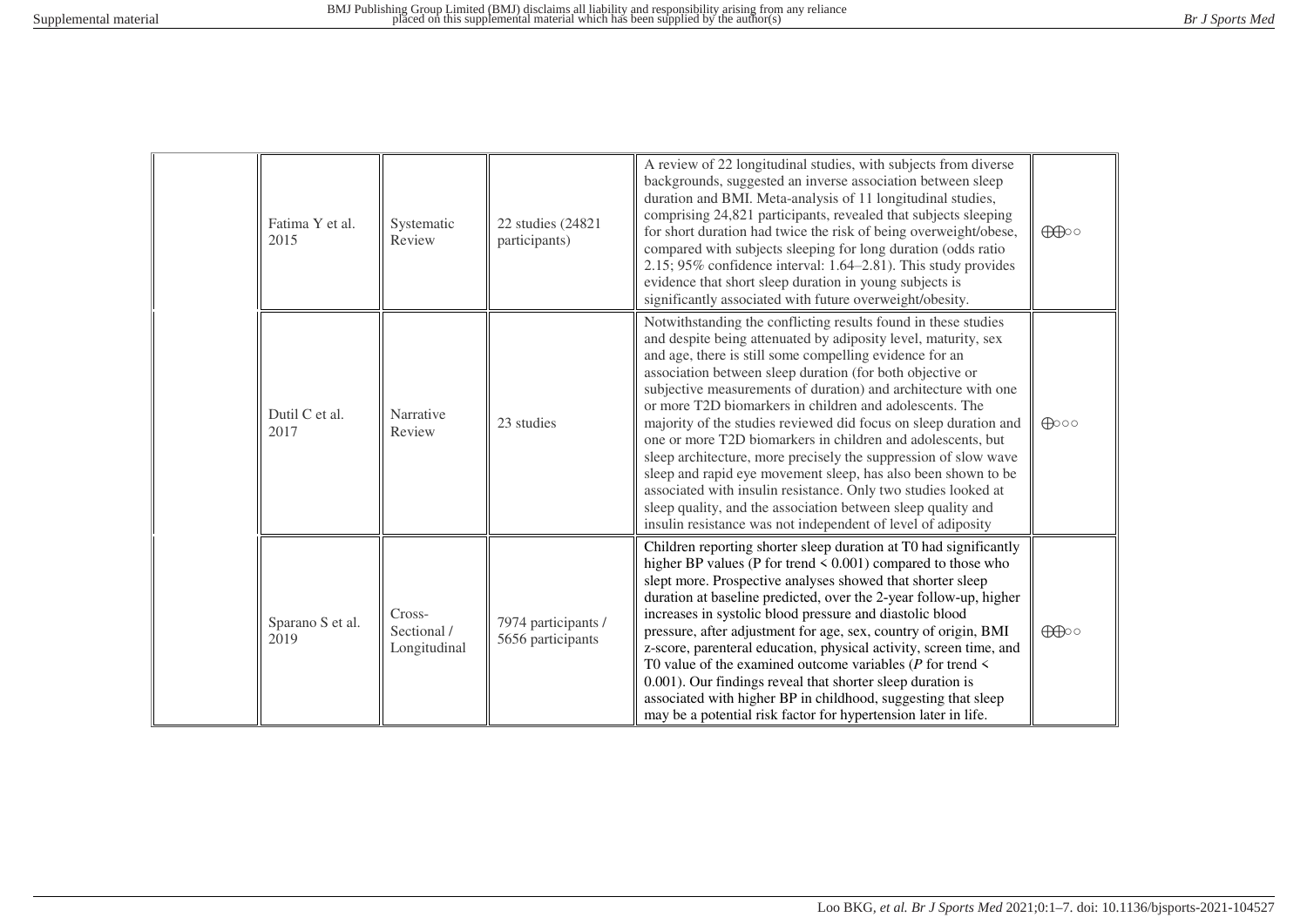|                    | Belmon et al.<br>2019      | Systematic<br>Review | 45 studies | We found strong evidence for child age and moderate evidence<br>for screen time, past sleep behavior, and a difficult temperament<br>as determinant of sleep duration. For determinants of sleep<br>quality, evidence was either insufficient or inconsistent. We<br>found moderate evidence for week schedule as a determinant of<br>sleep timing, with later bed- and wake times in weekends.                                                                                                                                                                                                                                                                                                                                                                                                                                             | $\bigoplus$ |
|--------------------|----------------------------|----------------------|------------|---------------------------------------------------------------------------------------------------------------------------------------------------------------------------------------------------------------------------------------------------------------------------------------------------------------------------------------------------------------------------------------------------------------------------------------------------------------------------------------------------------------------------------------------------------------------------------------------------------------------------------------------------------------------------------------------------------------------------------------------------------------------------------------------------------------------------------------------|-------------|
| Eating<br>Activity | Scaglioni S et al.<br>2018 | Narrative<br>Review  | 88 studies | The family system that surrounds a child's domestic life will<br>have an active role in establishing and promoting behaviours<br>that will persist throughout his or her life. Early-life experiences<br>with various tastes and flavours have a role in promoting<br>healthy eating in future life. The nature of a narrative review<br>makes it difficult to integrate complex interactions when large<br>sets of studies are involved. In the current analysis, parental<br>food habits and feeding strategies are the most dominant<br>determinants of a child's eating behaviour and food choices.<br>Parents should expose their offspring to a range of good food<br>choices while acting as positive role models. Prevention<br>programmes should be addressed to them, taking into account<br>socioeconomic aspects and education. | $\bigoplus$ |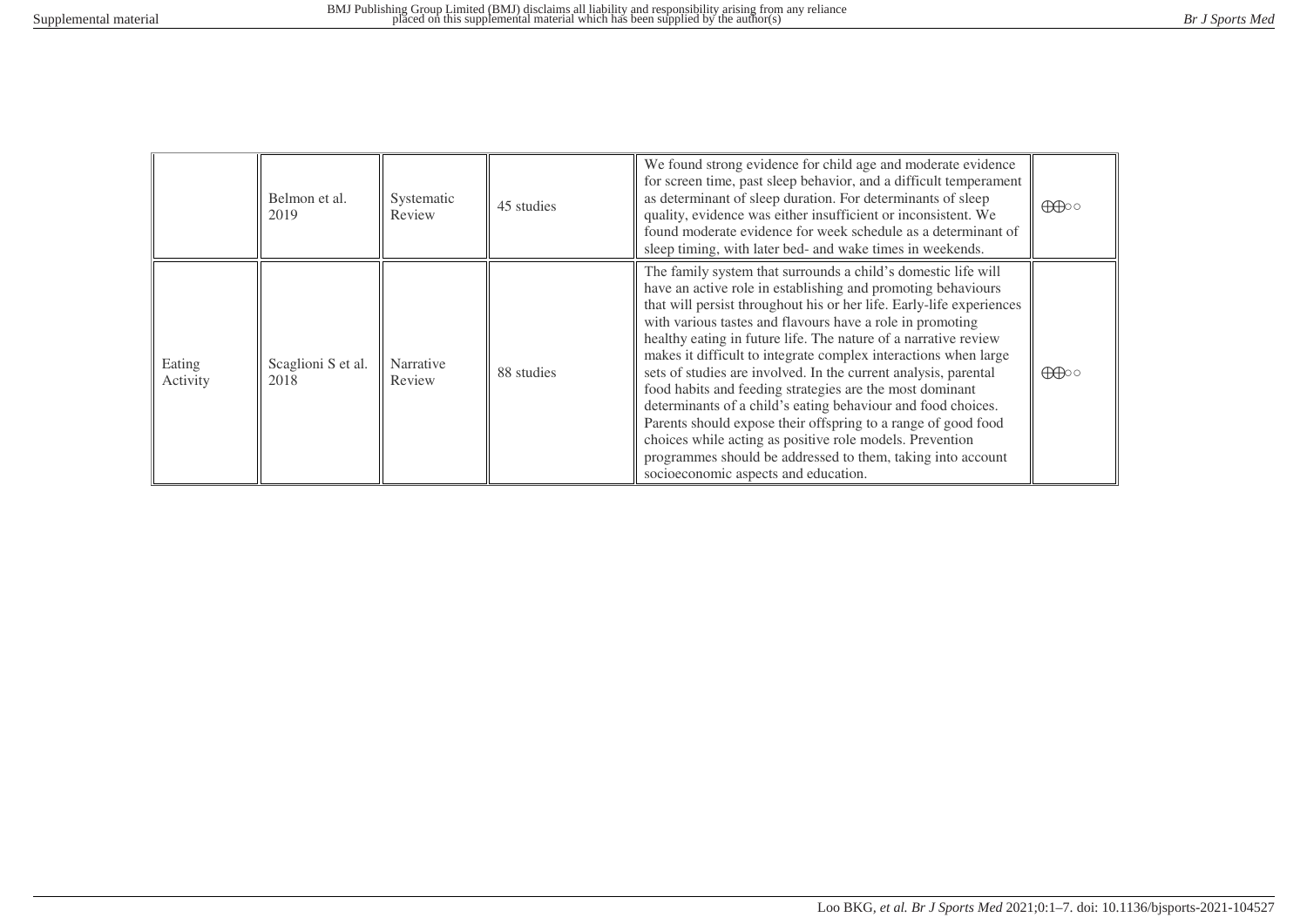| Wang DD et al.<br>2016 | <b>Cohort Study</b>  | 83349 participants | During 3 439 954 person-years of follow-up, 33 304 deaths<br>were documented. After adjustment for known and suspected<br>risk factors, dietary total fat compared with total carbohydrates<br>was inversely associated with total mortality (hazard ratio [HR]<br>comparing extreme quintiles, 0.84; 95% CI, 0.81-0.88; $P < .001$<br>for trend). The HRs of total mortality comparing extreme<br>quintiles of specific dietary fats were 1.08 (95% CI, 1.03-1.14)<br>for saturated fat, $0.81$ (95% CI, 0.78-0.84) for polyunsaturated<br>fatty acid (PUFA), 0.89 (95% CI, 0.84-0.94) for<br>monounsaturated fatty acid (MUFA), and 1.13 (95% CI, 1.07-<br>1.18) for <i>trans</i> -fat ( $P < .001$ for trend for all). Replacing 5% of<br>energy from saturated fats with equivalent energy from PUFA<br>and MUFA was associated with estimated reductions in total<br>mortality of 27% (HR, 0.73; 95% CI, 0.70-0.77) and 13% (HR,<br>$0.87$ ; 95% CI, 0.82-0.93), respectively. The HR for total<br>mortality comparing extreme quintiles of $\omega$ -6 PUFA intake was<br>0.85 (95% CI, 0.81-0.89; $P < .001$ for trend). Intake of $\omega$ -6<br>PUFA, especially linoleic acid, was inversely associated with<br>mortality owing to most major causes, whereas marine $\omega$ -3<br>PUFA intake was associated with a modestly lower total<br>mortality (HR comparing extreme quintiles, 0.96; 95% CI, 0.93-<br>1.00; $P = .002$ for trend). | $\bigoplus$                 |
|------------------------|----------------------|--------------------|--------------------------------------------------------------------------------------------------------------------------------------------------------------------------------------------------------------------------------------------------------------------------------------------------------------------------------------------------------------------------------------------------------------------------------------------------------------------------------------------------------------------------------------------------------------------------------------------------------------------------------------------------------------------------------------------------------------------------------------------------------------------------------------------------------------------------------------------------------------------------------------------------------------------------------------------------------------------------------------------------------------------------------------------------------------------------------------------------------------------------------------------------------------------------------------------------------------------------------------------------------------------------------------------------------------------------------------------------------------------------------------------------------------------------------------------------------|-----------------------------|
| Mattes et al.<br>2011  | Systematic<br>Review | 12 studies         | Meta-analysis of six studies that added NSBs to persons' diets<br>showed dose-dependent increases in weight. Contrarily, meta-<br>analysis of studies that attempted to reduce NSB consumption<br>consistently showed no effect on body mass index (BMI) when<br>all subjects were considered. Meta-analysis of studies providing<br>access to results separately for subjects overweight at baseline<br>showed a significant effect of a roughly 0.35 standard<br>deviations lesser BMI change (i.e. more weight loss or less<br>weight gain) relative to controls.                                                                                                                                                                                                                                                                                                                                                                                                                                                                                                                                                                                                                                                                                                                                                                                                                                                                                   | $\oplus \oplus \circ \circ$ |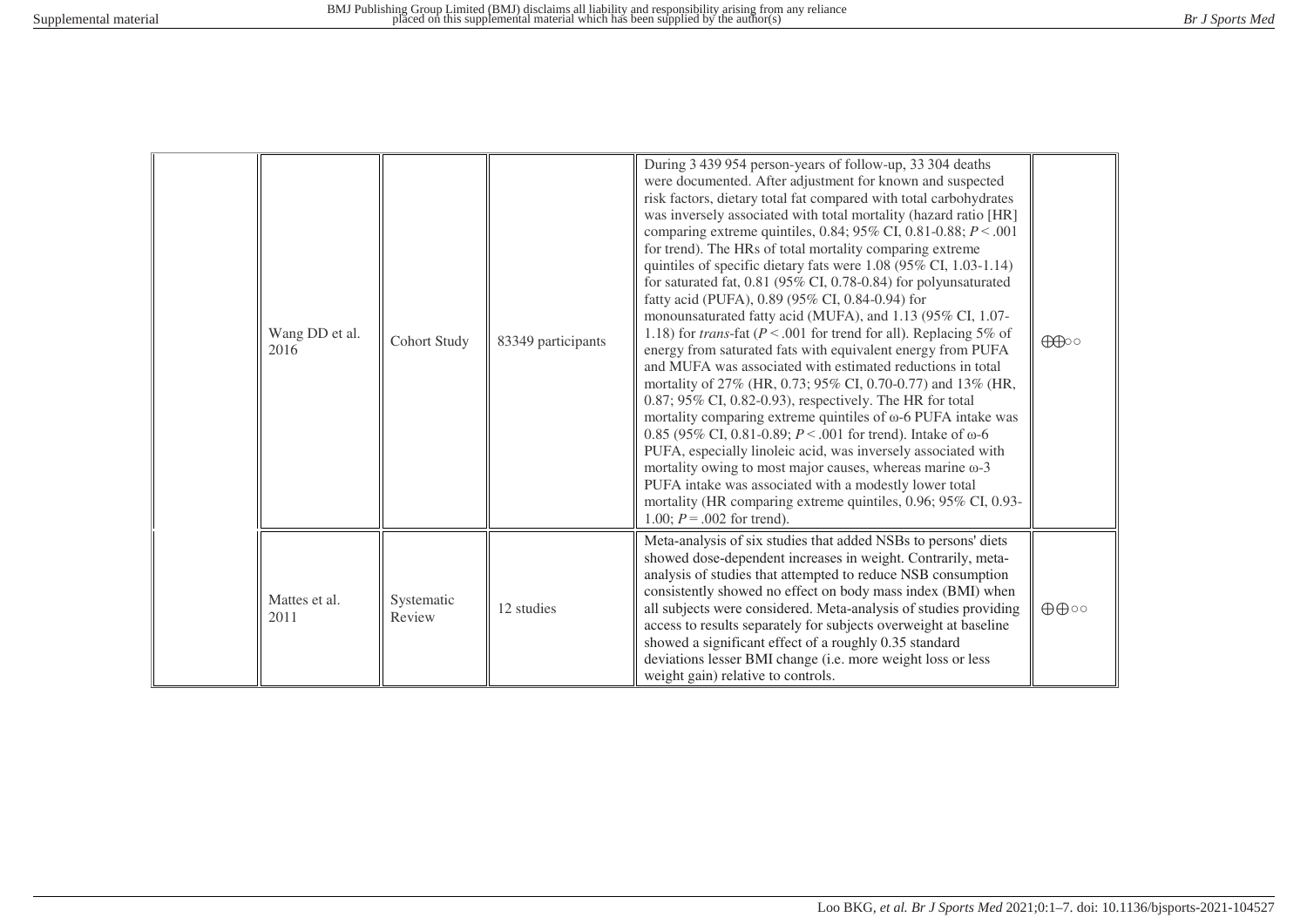| Morenga et al.<br>2013 | Systematic<br>Review | 68 studies | Trials in children, which involved recommendations to reduce<br>intake of sugar sweetened foods and beverages, had low<br>participant compliance to dietary advice; these trials showed no<br>overall change in body weight. However, in relation to intakes<br>of sugar sweetened beverages after one year follow-up in<br>prospective studies, the odds ratio for being overweight or<br>obese increased was $1.55$ (1.32 to 1.82) among groups with the<br>highest intake compared with those with the lowest intake.<br>Despite significant heterogeneity in one meta-analysis and<br>potential bias in some trials, sensitivity analyses showed that the<br>trends were consistent and associations remained after these<br>studies were excluded.                                                                                                                                                                                                                | $\oplus \oplus \circ \circ$ |
|------------------------|----------------------|------------|------------------------------------------------------------------------------------------------------------------------------------------------------------------------------------------------------------------------------------------------------------------------------------------------------------------------------------------------------------------------------------------------------------------------------------------------------------------------------------------------------------------------------------------------------------------------------------------------------------------------------------------------------------------------------------------------------------------------------------------------------------------------------------------------------------------------------------------------------------------------------------------------------------------------------------------------------------------------|-----------------------------|
| Malik et al. 2013      | Systematic<br>Review | 32 studies | In cohort studies, one daily serving increment of SSBs was<br>associated with a 0.06 (95% CI: 0.02, 0.10) and 0.05 (95% CI:<br>0.03, 0.07)-unit increase in BMI in children and 0.22 kg $(95\%$<br>CI: 0.09, 0.34 kg) and 0.12 kg (95% CI: 0.10, 0.14 kg) weight<br>gain in adults over 1 y in random- and fixed-effects models,<br>respectively. RCTs in children showed reductions in BMI gain<br>when SSBs were reduced [random and fixed effects: $-0.17$<br>$(95\% \text{ CI: } -0.39, 0.05)$ and $-0.12$ $(95\% \text{ CI: } -0.22, -0.2)$ ],<br>whereas RCTs in adults showed increases in body weight when<br>SSBs were added (random and fixed effects: 0.85 kg; 95% CI:<br>0.50, 1.20 kg). Sensitivity analyses of RCTs in children showed<br>more pronounced benefits in preventing weight gain in SSB<br>substitution trials (compared with school-based educational<br>programs) and among overweight children (compared with<br>normal-weight children). | $\oplus \oplus \circ \circ$ |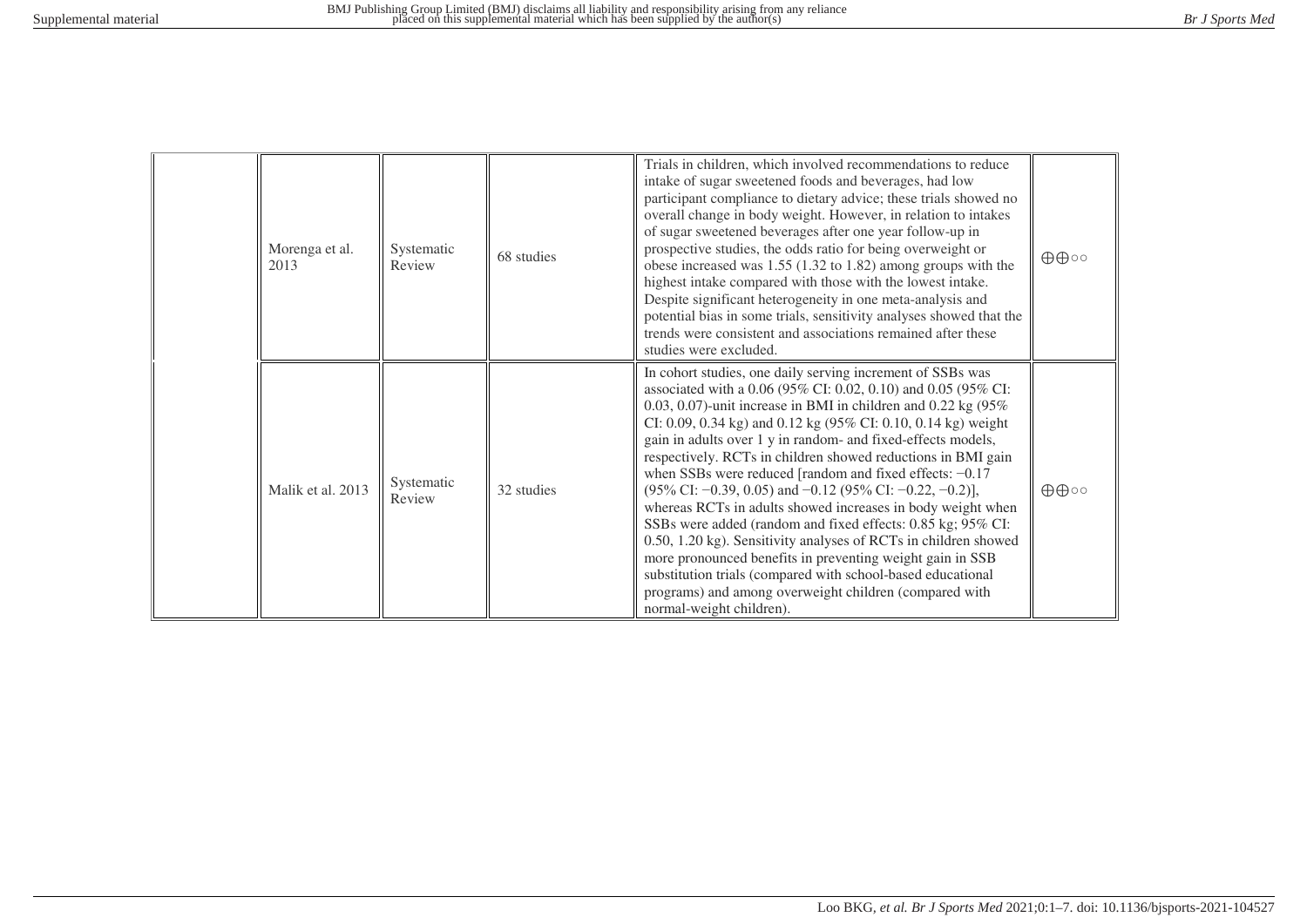|                              | Mohammadi et<br>al. 2019 | Systematic<br>Review | 17 studies         | As regards the effect of diet and PA on cardio-metabolic health,<br>the intakes of energy ( $n = 4$ ) and macronutrients ( $n = 3$ ) and<br>meal frequency $(n = 5)$ were the most commonly studied dietary<br>factors, while the PA score and level were the most commonly<br>studied PA factors. In addition, BMI and body weight were the<br>most common cardio-metabolic health outcomes. The studies<br>showed that obese and overweight adolescents consume<br>significantly more energy and macronutrients. They are also<br>more likely to skip their daily meals compared to their normal<br>weight peers. In most studies, the direction of the PA effect on<br>body weight was unclear. Some studies found that higher PA is<br>associated with a lower risk of overweight and obesity.<br>However, the associations are often small or inconsistent, with<br>few studies controlling for confounding factors. | $\bigoplus$ |
|------------------------------|--------------------------|----------------------|--------------------|---------------------------------------------------------------------------------------------------------------------------------------------------------------------------------------------------------------------------------------------------------------------------------------------------------------------------------------------------------------------------------------------------------------------------------------------------------------------------------------------------------------------------------------------------------------------------------------------------------------------------------------------------------------------------------------------------------------------------------------------------------------------------------------------------------------------------------------------------------------------------------------------------------------------------|-------------|
| Relationships<br>of Activity | Janssen I et al.<br>2017 | Cross-<br>Sectional  | 17000 participants | The findings indicating that participants achieving any given<br>recommendation had preferable scores for the health outcomes<br>compared with participants who did not meet the<br>recommendations. There was a doseresponse pattern between<br>the number of recommendations achieved and the health<br>outcomes, indicating the health outcomes improved as more<br>recommendations were achieved. When the number of<br>recommendations achieved was the same, there were no<br>differences in the health outcomes. For instance, health<br>indicators scores were not different in the group who achieved<br>the sleep and screen time recommendations, the group who<br>achieved sleep and moderate-to-vigorous physical activity<br>recommendations, and the group who achieved screen time and<br>moderate-to-vigorous physical activity recommendations.                                                         | $\bigoplus$ |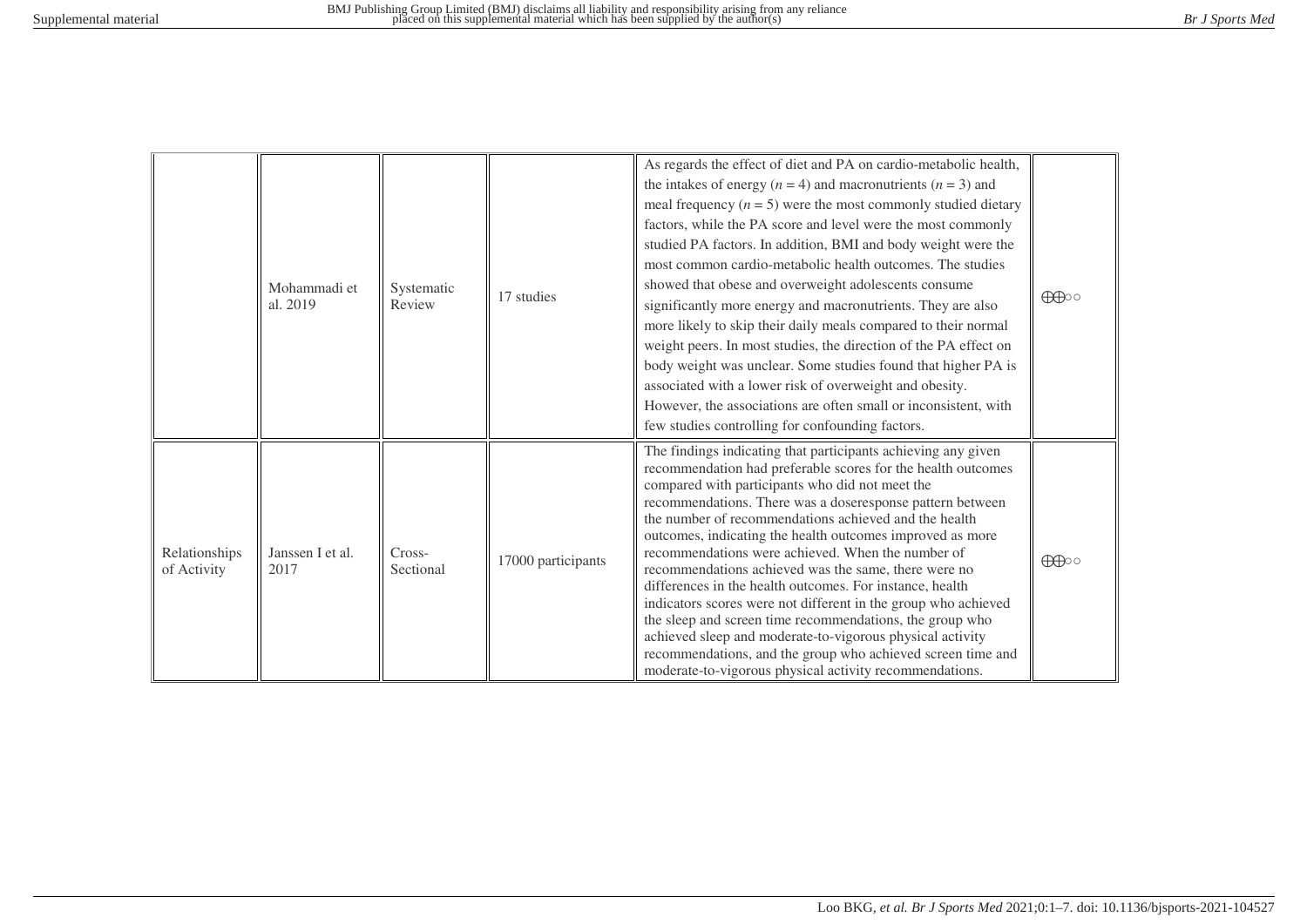| Sampasa-<br>Kanyinga H et l.<br>2017 | Cross-<br>Sectional  | 6106 participants                   | : In the full sample, children meeting the screen time<br>recommendation, the screen time $\beta$ sleep recommendation, and<br>all three recommendations had significantly better HRQoL than<br>children not meeting any of these guidelines. Differences in<br>HRQoL scores between sites were also found within<br>combinations of movement/non-movement behaviors. For<br>example, while children in Australia, Canada, and USA self-<br>reported better HRQoL when meeting all three<br>recommendations, children in Kenya and Portugal reported<br>significantly lower HRQoL when meeting all three<br>recommendations (relative to not meeting any). | $\bigoplus$ |
|--------------------------------------|----------------------|-------------------------------------|------------------------------------------------------------------------------------------------------------------------------------------------------------------------------------------------------------------------------------------------------------------------------------------------------------------------------------------------------------------------------------------------------------------------------------------------------------------------------------------------------------------------------------------------------------------------------------------------------------------------------------------------------------|-------------|
| Saunders TJ et<br>al. 2016           | Systematic<br>Review | 14 studies (36560)<br>participants) | Children and youth with a combination of high PA/high<br>sleep/low SB had more desirable measures of adiposity and<br>cardiometabolic health compared with those with a combination<br>of low PA/low sleep/high SB. Health benefits were also<br>observed for those with a combination of high PA/high sleep<br>(cardiometabolic health and adiposity) or high PA/low SB<br>(cardiometabolic health, adiposity and fitness), compared with<br>low PA/low sleep or low PA/high SB. Of the 3 movement<br>behaviours, PA (especially moderate- to vigorous-intensity PA)<br>was most consistently associated with desirable health<br>indicators.             | $\bigoplus$ |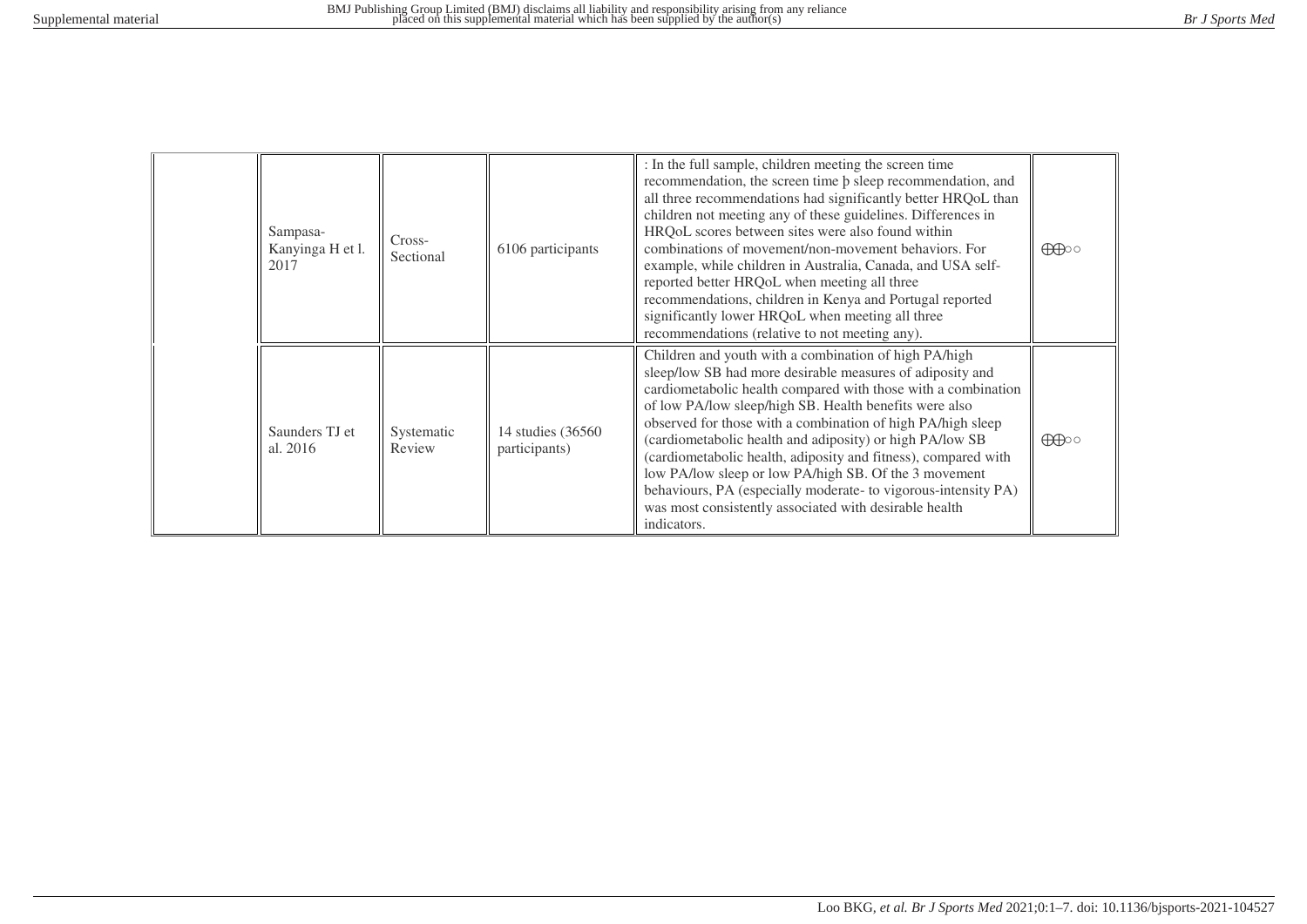| Hjorth MF et al.<br>2014 | Cross-<br>Sectional /<br>Longitudinal | 723 participants  | In the cross-sectional analysis, physical activity was negatively<br>associated with the MetS-score $(P, 0.03)$ . In the longitudinal<br>analysis, low physical activity and high sedentary time were<br>associated with an increased MetS-score (all P,0.005); however,<br>after mutual adjustments for movement behaviors, physical<br>activity and sleep duration, but not sedentary time, were<br>associated with the MetS-score (all P,0.03). Further adjusting<br>for fat mass index while removing waist circumference from the<br>MetS-score rendered the associations no longer statistically<br>significant (all P. 0.17). Children in the most favorable tertiles<br>of changes in moderate-to-vigorous physical activity, sleep<br>duration and sedentary time during the 200-day follow-up<br>period had an improved MetS-score relative to children in the<br>opposite tertiles ( $P = 0.005$ ).                                                | $\bigoplus$ |
|--------------------------|---------------------------------------|-------------------|---------------------------------------------------------------------------------------------------------------------------------------------------------------------------------------------------------------------------------------------------------------------------------------------------------------------------------------------------------------------------------------------------------------------------------------------------------------------------------------------------------------------------------------------------------------------------------------------------------------------------------------------------------------------------------------------------------------------------------------------------------------------------------------------------------------------------------------------------------------------------------------------------------------------------------------------------------------|-------------|
| Carson V et al.<br>2017  | Cross-<br>Sectional                   | 4157 participants | Compared to meeting all three recommendations, meeting none,<br>one, and two recommendations were associated with a higher<br>BMI z-score, waist circumference, and behavioral strengths and<br>difficulties score and lower aerobic fitness in a gradient pattern<br>(Ptrend < 0.05). Additionally, compared to meeting all three<br>recommendations, meeting none and one recommendation were<br>associated with higher systolic blood pressure and insulin<br>(Ptrend $\leq$ 0.05). Finally, compared to meeting all three<br>recommendations, meeting no recommendations was associated<br>with higher triglycerides and lower HDL-cholesterol<br>(Ptrend $\leq$ 0.05). Collectively, meeting more recommendations<br>within the 24-hour movement guidelines was associated with<br>better overall health. Since a small proportion (17%) of this<br>representative sample was meeting the overall guidelines,<br>efforts to promote adoption are needed. | $\bigoplus$ |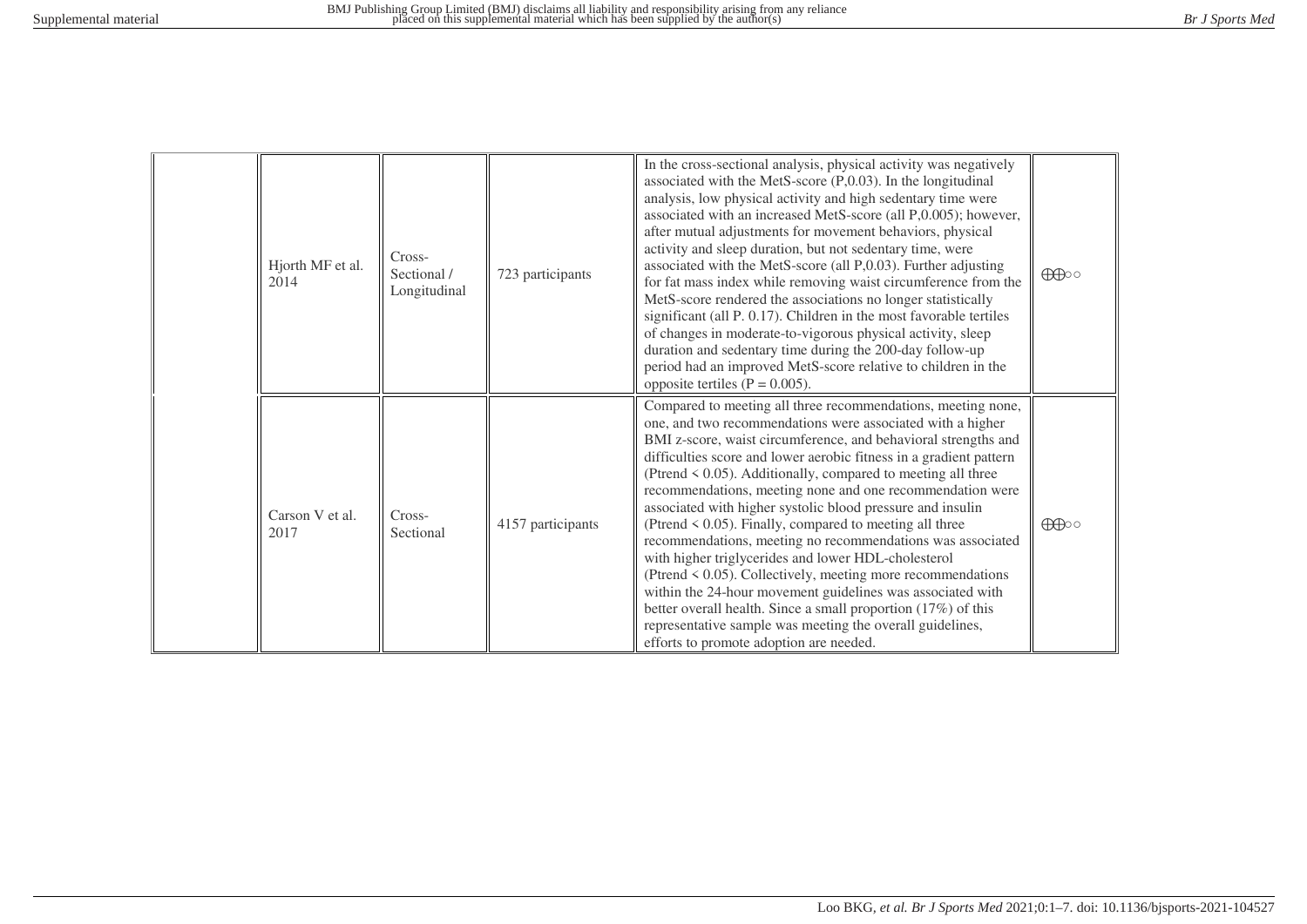| Dalene KE et al.<br>2017 | Cross-<br>Sectional | 4937 participants | Substituting 10 min per day of sedentary time with light PA was<br>associated with higher WC (0.17 to 0.29 cm, $p \le 0.003$ )) in all<br>age groups. Substituting 10 min per day of sedentary time with<br>moderate PA was associated with lower WC in 6- and 9-year-<br>olds (-0.32 to -0.47 cm, $p \le 0.013$ )). Substituting 10 min per<br>day of sedentary time with vigorous PA was associated with<br>lower WC in 9- and 15-year-olds $(-1.08$ to<br>$-1.79$ cm, $p \le 0.015$ ). Associations were similar with BMI as<br>the outcome. In prospective analyses, substituting sedentary<br>time with light, moderate or vigorous PA at age 9 was not<br>associated with BMI or WC at age 15. | $\bigoplus$    |
|--------------------------|---------------------|-------------------|------------------------------------------------------------------------------------------------------------------------------------------------------------------------------------------------------------------------------------------------------------------------------------------------------------------------------------------------------------------------------------------------------------------------------------------------------------------------------------------------------------------------------------------------------------------------------------------------------------------------------------------------------------------------------------------------------|----------------|
| Huang YW et al.<br>2016  | Cohort              | 672 participants  | Controlling for covariates and total behavior time, isotemporal<br>substitution models indicated that the displacement of 30<br>minIdj1 of other sedentary behaviors with equal amounts of<br>screen time ( $B = 0.12$ ; 95% confidence interval, 0.04–0.20) or<br>academic-related activities ( $B = 0.13$ ; 95% confidence interval,<br>$0.04 - 0.21$ ) was associated with higher BMI. Reallocating 30<br>minIdj1 of MVPA with each of the sedentary behavior variables<br>resulted in increased BMI.                                                                                                                                                                                             | $\bigoplus$ 00 |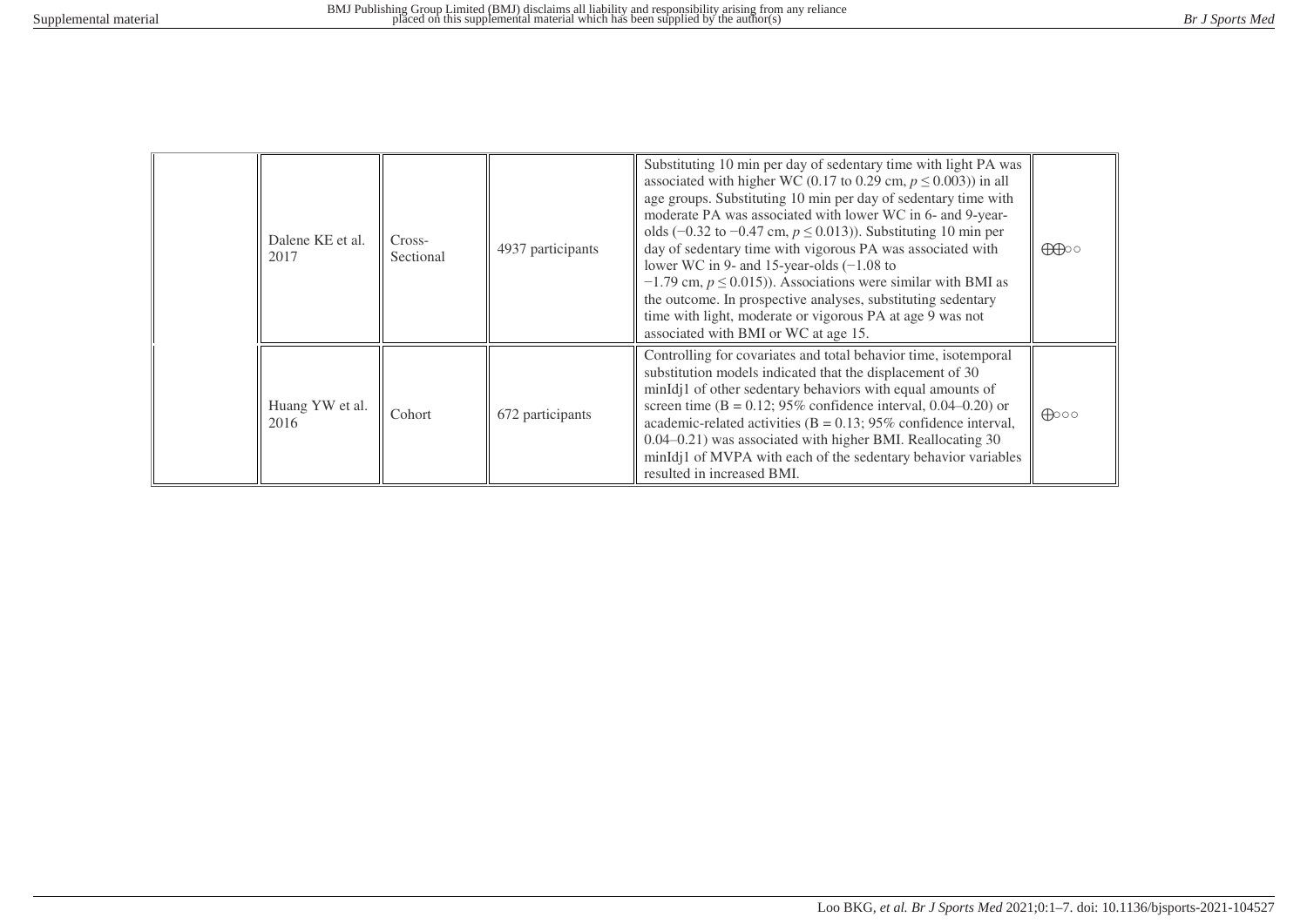**Additional considerations**

| Type of<br>Outcome   | Author/Organisation                                                       | Type of<br>Paper | Name of Paper                                                                                                             |
|----------------------|---------------------------------------------------------------------------|------------------|---------------------------------------------------------------------------------------------------------------------------|
|                      | World Health Organization. 2020                                           | Guidelines       | WHO guidelines on physical activity and sedentary behaviour                                                               |
|                      | Chen P. 2020                                                              | Consensus        | Physical activity and health in Chinese children and adolescents: expert<br>consensus statement                           |
|                      | Health Promotion Board, Singapore. 2013                                   | Guidelines       | National Physical Activity Guidelines-Children and Youth Aged up to 18                                                    |
| Physical<br>Activity | Faigenbaum AD et al. 2009                                                 | Position         | Youth resistance training: updated position statement paper from the<br>national strength and conditioning association    |
|                      | Behm DG et al. 2008                                                       | Position         | Canadian Society for Exercise Physiology position paper: resistance<br>training in children and adolescents               |
|                      | American Academy of Pediatrics. 2001                                      | Policy           | Strength training by children and adolescents                                                                             |
|                      | Tremblay MS et al. 2015                                                   | Position         | Position statement on active outdoor play. International journal of<br>environmental research and public health           |
| Sedentary            | Tremblay MS et al. 2011                                                   | Guidelines       | Canadian sedentary behaviour guidelines for children and youth                                                            |
| Behaviour            | American Academy of Pediatrics. 2013                                      | Policy           | Children, adolescents, and the media                                                                                      |
|                      | Paruthi S et al. 2016                                                     | Consensus        | Recommended amount of sleep for pediatric populations: a consensus<br>statement of the American Academy of Sleep Medicine |
| Sleep                | Hirshkowitz M et al. 2015                                                 | Guidelines       | National Sleep Foundation's sleep time duration recommendations:<br>methodology and results summary                       |
|                      | Wellington Ministry of Health. 2012                                       | Guidelines       | Food and Nutrition Guidelines for Healthy Children and Young People<br>(Aged 2-18 years): A background paper              |
|                      | National Health and Medical Research Council, 2013                        | Guidelines       | <b>Australian Dietary Guidelines</b>                                                                                      |
| Eating               | U.S. Department of Health and Human Services. 2015                        | Guidelines       | 2015-2020 Dietary Guidelines for Americans                                                                                |
| Activity             | National Institute for Health and Care Excellence<br>United Kingdom. 2015 | Guidelines       | Preventing excess weight gain                                                                                             |
|                      | World Cancer Research Funds. 2018                                         | Guidelines       | Diet, nutrition and physical activity: Energy balance and body fatness                                                    |
|                      | World Health Organization. 2015                                           | Guidelines       | Guideline: Sugars intake for adults and children                                                                          |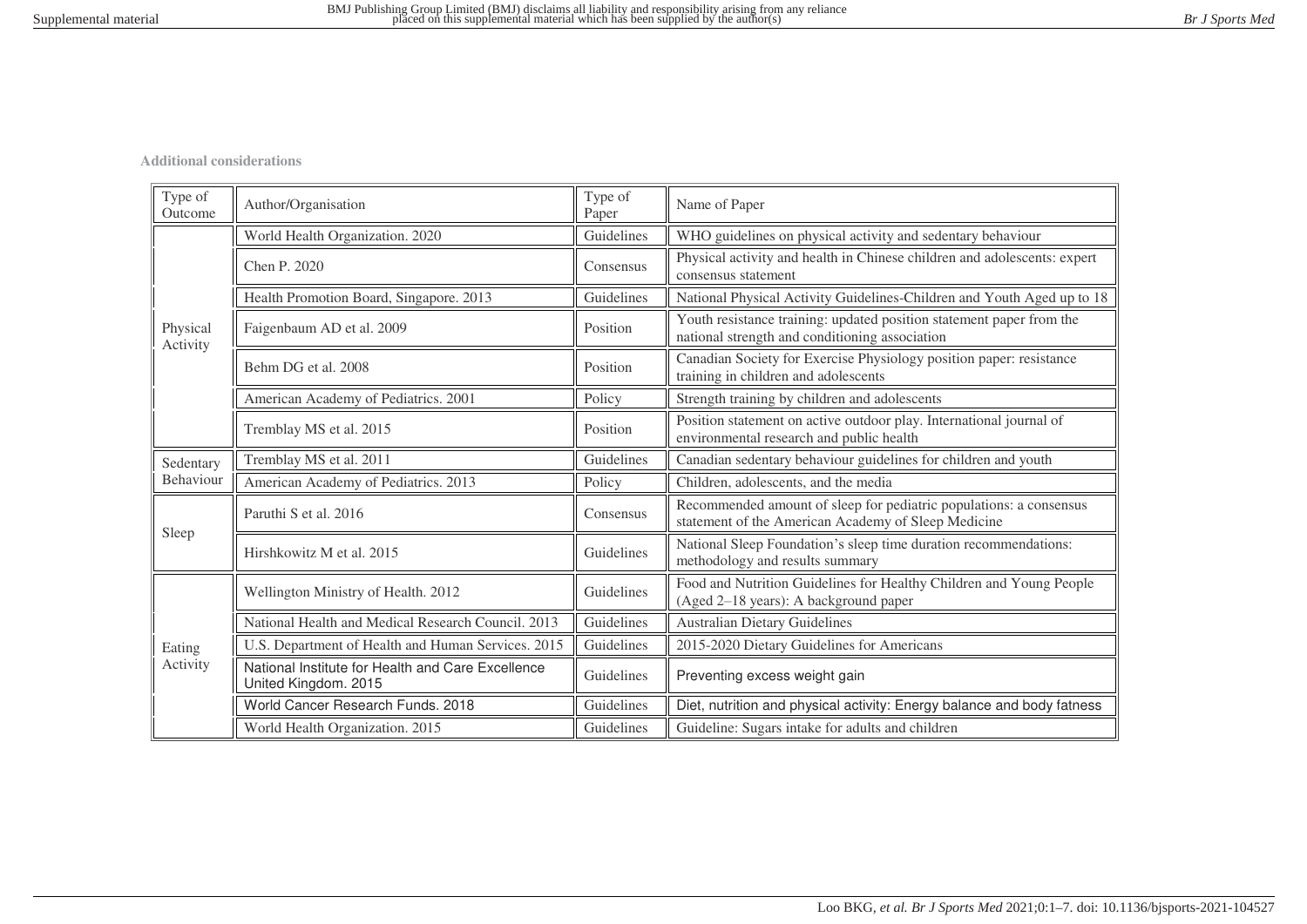# *Undesirable effects* How substantial are the undesirable anticipated effects?

**Judgement**



**Research evidence**

| Type of<br>Outcome    | Author                      | Type of<br>Study     | No. of<br>Studies/Participants      | <b>Summary of Findings</b>                                                                                                                                                                                                                                                                                                                                                                                                                                                                                                                                                                                                                                                                                                          | Certainty<br>0Ť<br>Evidence          |
|-----------------------|-----------------------------|----------------------|-------------------------------------|-------------------------------------------------------------------------------------------------------------------------------------------------------------------------------------------------------------------------------------------------------------------------------------------------------------------------------------------------------------------------------------------------------------------------------------------------------------------------------------------------------------------------------------------------------------------------------------------------------------------------------------------------------------------------------------------------------------------------------------|--------------------------------------|
| Safety in<br>Exercise | Rossler<br>R et al.<br>2014 | Systematic<br>Review | 21 studies (27561)<br>participants) | The overall RR was 0.54 (95 % CI 0.45–0.67) [ $p \le 0.001$ ]. Girls profited more<br>from injury prevention than boys ( $p = 0.05$ ). Both prevention programs with a<br>focus on specific injuries (RR 0.48 [95 $%$ CI 0.37–0.63]) and those aiming at<br>all injuries (RR 0.62 [95 % CI 0.48–0.81]) showed significant reduction<br>effects. Pre-season and in-season interventions were similarly beneficial<br>$(p = 0.93)$ . Studies on programs that include jumping/plyometric exercises<br>showed a significant better ( $p = 0.002$ ) injury preventive effect (RR 0.45 [95 %<br>CI 0.35–0.57], $Z = 6.35$ , $p \le 0.001$ ) than studies without such exercises<br>$(RR 0.74 [95 % CI 0.61–0.90], Z = 3.03, p = 0.002).$ | $\bigoplus\hspace{-0.15cm}\bigoplus$ |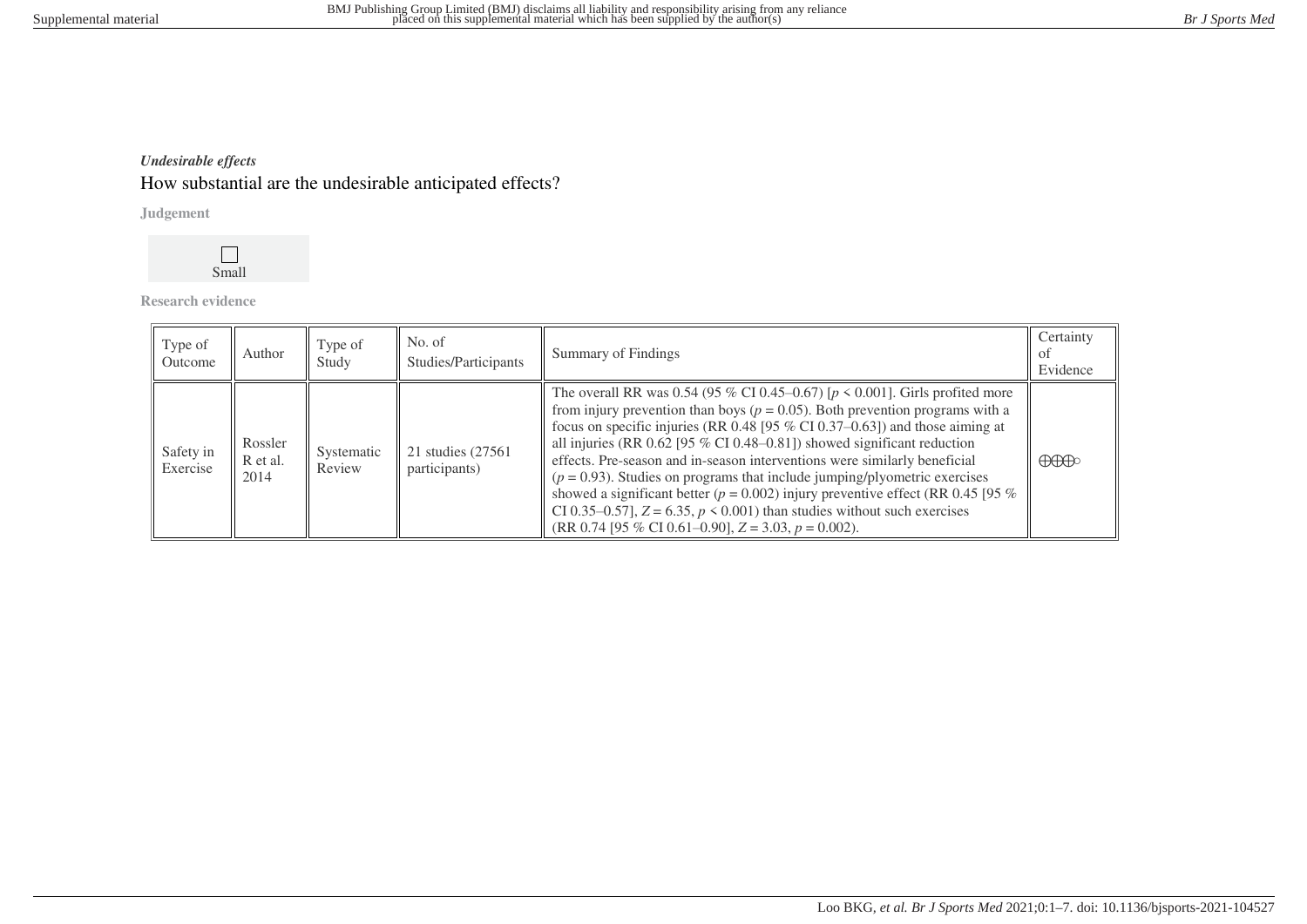**Additional considerations**

| Type of<br>Outcome    | Author/Organisation              | Type of<br>Paper   | Name of Paper                                                                                                                   |
|-----------------------|----------------------------------|--------------------|---------------------------------------------------------------------------------------------------------------------------------|
|                       | Brenner JS, 2016                 | Clinical<br>Report | Sports specialization and intensive training in young athletes                                                                  |
| Safety in<br>Exercise | Guidelines<br>Chen P et al, 2020 |                    | Returning Chinese school-aged children and adolescents to physical activity in the wake of<br>COVID-19: Actions and precautions |
|                       | Bergeron MF et al.<br>2015       | Consensus          | International Olympic Committee consensus statement on youth athletic development                                               |
|                       | Schmied C et al. 2014            | Review             | Sudden cardiac death in athletes                                                                                                |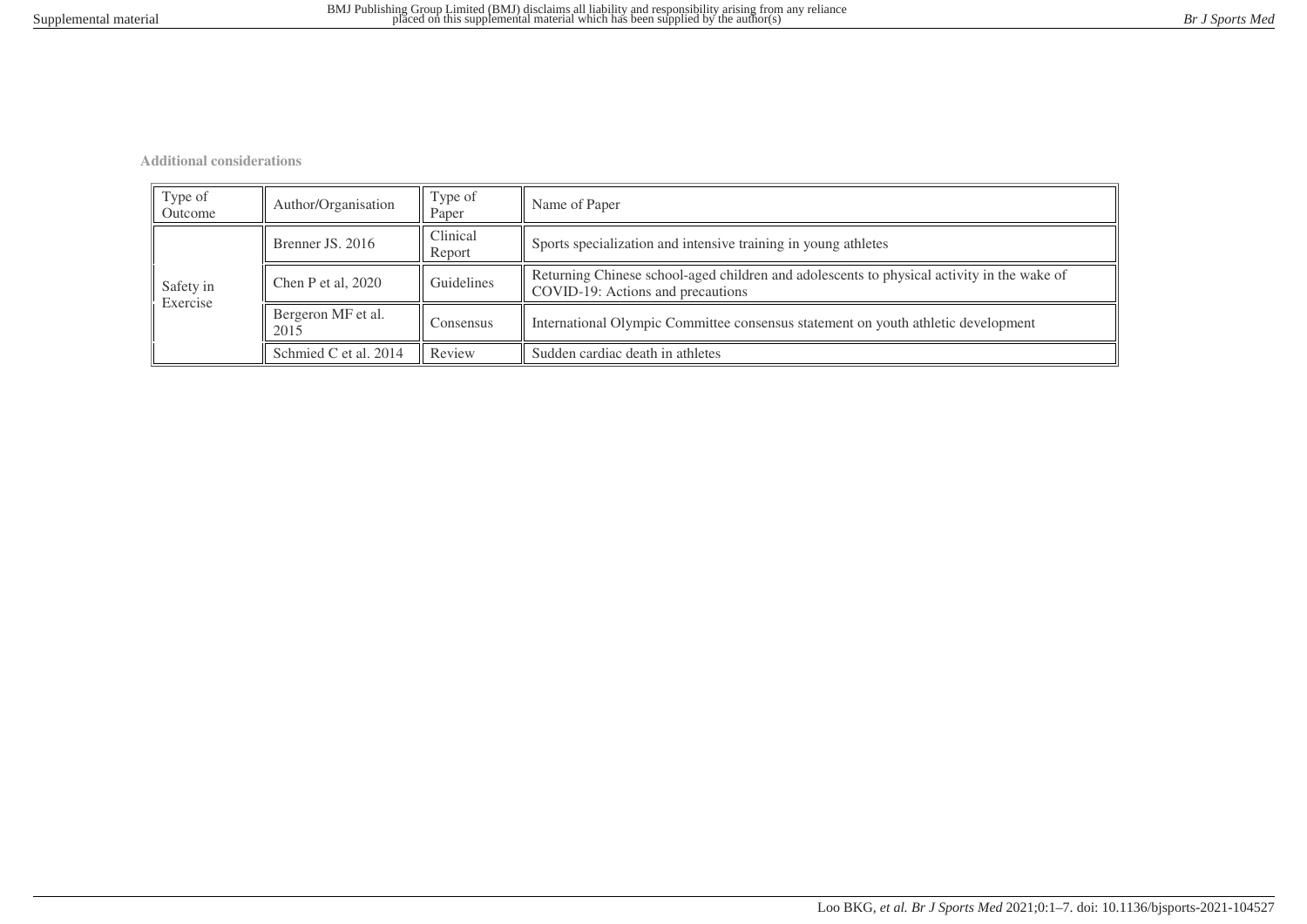# *Certainty of the evidence* What is the overall certainty of the evidence of effects?

## **Judgement**



## **Research evidence**

| Type of Outcome   | Author                         | Type of Study            | No. of Studies/Participants       | Certainty of Evidence                                                                                                                                                                                                                                                                                                                                                                                                                    |
|-------------------|--------------------------------|--------------------------|-----------------------------------|------------------------------------------------------------------------------------------------------------------------------------------------------------------------------------------------------------------------------------------------------------------------------------------------------------------------------------------------------------------------------------------------------------------------------------------|
|                   | Poitras VJ et al. 2016         | <b>Systematic Review</b> | 162 studies (204171 participants) | $\bigoplus\limits_{i=1}^n\bigoplus\limits_{i=1}^n\bigoplus\limits_{i=1}^n\bigoplus\limits_{i=1}^n\bigoplus\limits_{i=1}^n\bigoplus\limits_{i=1}^n\bigoplus\limits_{i=1}^n\bigoplus\limits_{i=1}^n\bigoplus\limits_{i=1}^n\bigoplus\limits_{i=1}^n\bigoplus\limits_{i=1}^n\bigoplus\limits_{i=1}^n\bigoplus\limits_{i=1}^n\bigoplus\limits_{i=1}^n\bigoplus\limits_{i=1}^n\bigoplus\limits_{i=1}^n\bigoplus\limits_{i=1}^$                |
|                   | Janssen I et al. 2010          | <b>Systematic Review</b> | 86 studies                        | $\bigoplus$                                                                                                                                                                                                                                                                                                                                                                                                                              |
|                   | Strong WB et al. 2005          | <b>Systematic Review</b> | 850 studies                       | $\bigoplus\hspace{-0.18cm}\bigoplus\hspace{-0.18cm}\bigoplus\hspace{-0.18cm}\bigoplus\hspace{-0.18cm}\bigoplus\hspace{-0.18cm}\bigoplus\hspace{-0.18cm}\bigoplus\hspace{-0.18cm}\bigoplus\hspace{-0.18cm}\bigoplus\hspace{-0.18cm}\bigoplus\hspace{-0.18cm}\bigoplus\hspace{-0.18cm}\bigoplus\hspace{-0.18cm}\bigoplus\hspace{-0.18cm}\bigoplus\hspace{-0.18cm}\bigoplus\hspace{-0.18cm}\bigoplus\hspace{-0.18cm}\bigoplus\hspace{-0.18$ |
|                   | Jakicic JM et al. 2019         | <b>Systematic Review</b> | 29 studies                        | $\bigoplus$                                                                                                                                                                                                                                                                                                                                                                                                                              |
|                   | da Silva MP et al. 2015        | <b>Systematic Review</b> | 9 studies                         | $\bigoplus$                                                                                                                                                                                                                                                                                                                                                                                                                              |
|                   | Tudor-Locke C et al. 2011      | <b>Systematic Review</b> | 35 studies                        | $\bigoplus$                                                                                                                                                                                                                                                                                                                                                                                                                              |
|                   | Carson V et al. 2013           | Cross-Sectional          | 1731 participants                 | $\bigoplus$                                                                                                                                                                                                                                                                                                                                                                                                                              |
| Physical Activity | Fuezeki E et al. 2017          | <b>Systematic Review</b> | 40 studies                        | $\bigoplus$                                                                                                                                                                                                                                                                                                                                                                                                                              |
|                   | Colley RC et al. 2012          | Cross-Sectional          | 1613 participants                 | $\bigoplus$                                                                                                                                                                                                                                                                                                                                                                                                                              |
|                   | Cao et al. 2019                | <b>Systematic Review</b> | 17 studies (563 participants)     | $\bigoplus$                                                                                                                                                                                                                                                                                                                                                                                                                              |
|                   | Collins et al. 2018            | <b>Systematic Review</b> | 18 studies                        | $\bigoplus$                                                                                                                                                                                                                                                                                                                                                                                                                              |
|                   | Eddolls et al. 2017            | <b>Systematic Review</b> | 13 studies                        | $\bigoplus$                                                                                                                                                                                                                                                                                                                                                                                                                              |
|                   | Marque et al. 2018             | <b>Systematic Review</b> | 51 studies                        | $\bigoplus\hspace{-0.15cm}\bigoplus\hspace{-0.15cm}\bigoplus\hspace{-0.15cm}\bigoplus\hspace{-0.15cm}\bigoplus\hspace{-0.15cm}\bigoplus\hspace{-0.15cm}\bigoplus\hspace{-0.15cm}\bigoplus\hspace{-0.15cm}\bigoplus\hspace{-0.15cm}\bigoplus\hspace{-0.15cm}\bigoplus\hspace{-0.15cm}\bigoplus\hspace{-0.15cm}\bigoplus\hspace{-0.15cm}\bigoplus\hspace{-0.15cm}\bigoplus\hspace{-0.15cm}\bigoplus\hspace{-0.15cm}\bigoplus\hspace{-0.15$ |
|                   | Martin et al. 2017             | <b>Systematic Review</b> | 15 studies                        | $\bigoplus\limits_{i=1}^n\bigoplus\limits_{i=1}^n\bigoplus\limits_{i=1}^n\bigoplus\limits_{i=1}^n\bigoplus\limits_{i=1}^n\bigoplus\limits_{i=1}^n\bigoplus\limits_{i=1}^n\bigoplus\limits_{i=1}^n\bigoplus\limits_{i=1}^n\bigoplus\limits_{i=1}^n\bigoplus\limits_{i=1}^n\bigoplus\limits_{i=1}^n\bigoplus\limits_{i=1}^n\bigoplus\limits_{i=1}^n\bigoplus\limits_{i=1}^n\bigoplus\limits_{i=1}^n\bigoplus\limits_{i=1}^$                |
|                   | Miguel-Berges et al. 2018      | <b>Systematic Review</b> | 36 studies                        | $\bigoplus$                                                                                                                                                                                                                                                                                                                                                                                                                              |
|                   | Pozuelo-Carrascosa et al. 2018 | <b>Systematic Review</b> | 19 studies (11988 participants)   | $\bigoplus\hspace{-0.18cm}\bigoplus\hspace{-0.18cm}\bigoplus\hspace{-0.18cm}\bigoplus\hspace{-0.18cm}\bigoplus\hspace{-0.18cm}\bigoplus\hspace{-0.18cm}\bigoplus\hspace{-0.18cm}\bigoplus\hspace{-0.18cm}\bigoplus\hspace{-0.18cm}\bigoplus\hspace{-0.18cm}\bigoplus\hspace{-0.18cm}\bigoplus\hspace{-0.18cm}\bigoplus\hspace{-0.18cm}\bigoplus\hspace{-0.18cm}\bigoplus\hspace{-0.18cm}\bigoplus\hspace{-0.18cm}\bigoplus\hspace{-0.18$ |
|                   | Xue et al. 2019                | <b>Systematic Review</b> | 19 studies (5038 participants)    | $\bigoplus$                                                                                                                                                                                                                                                                                                                                                                                                                              |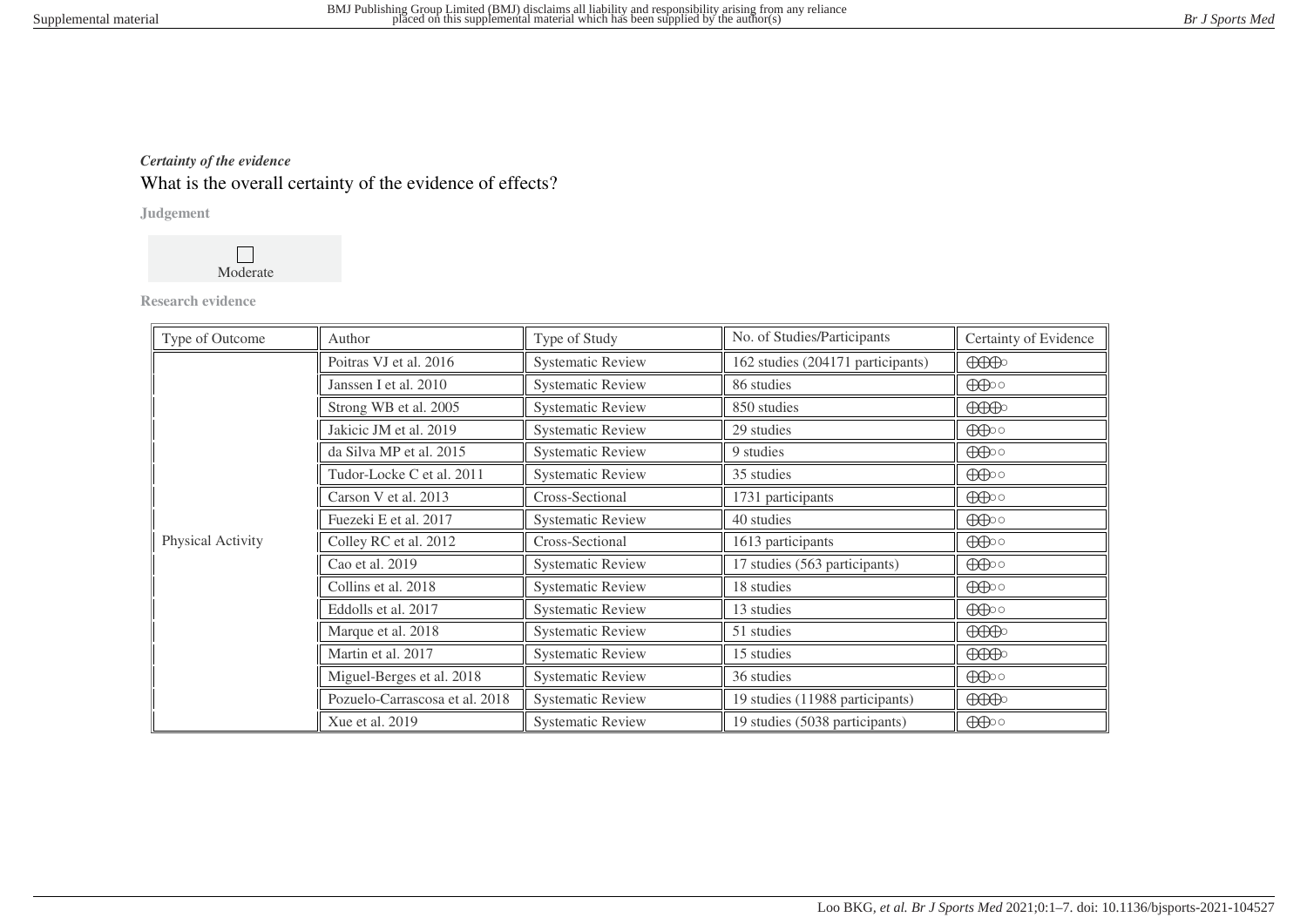|                           | Carson V et al. 2011          | Cross-Sectional                | 2527 participants                     | $\bigoplus$                          |
|---------------------------|-------------------------------|--------------------------------|---------------------------------------|--------------------------------------|
|                           | Veitch J et al. 2012          | Cross-Sectional                | 544 participants                      | $\bigoplus$                          |
|                           | Tremblay MS et al. 2011       | <b>Systematic Review</b>       | 232 studies (983840 participants)     | $\bigoplus\hspace{-0.18cm}\bigoplus$ |
|                           | Twenge JM et al. 2018         | Cross-Sectional                | 40337 participants                    | $\bigoplus$                          |
|                           | Schimdt ME et al. 2012        | <b>Systematic Review</b>       | 47 studies                            | $\bigoplus$                          |
| Sedentary Behaviour       | Drummy C et al. 2016          | Randomised Control Trial       | 120 participants                      | $\bigoplus$                          |
|                           | Ma JK et al. 2014             | Single Cross-Over              | 50 participants                       | $\bigoplus$ 00                       |
|                           | Fang et al. 2019              | <b>Systematic Review</b>       | 16 studies                            | $\bigoplus$                          |
|                           | Koedijk et al. 2017           | <b>Systematic Review</b>       | 17 studies                            | $\bigoplus\hspace{-0.15cm}\bigoplus$ |
|                           | Stanczykiewicz et al. 2019    | <b>Systematic Review</b>       | 31 studies                            | $\bigoplus$                          |
|                           | Chaput et al. 2016            | <b>Systematic Review</b>       | 141 studies (592215 participants)     | $\bigoplus\limits_{i=1}^n\mathbb{R}$ |
|                           | Fatima Y et al. 2015          | <b>Systematic Review</b>       | 22 studies (24821 participants)       | $\bigoplus$                          |
| Sleep                     | Dutil C et al. 2017           | Narrative Review               | 23 studies                            | $\bigoplus$ 00                       |
|                           | Sparano S et al. 2019         | Cross-Sectional / Longitudinal | 7974 participants / 5656 participants | $\bigoplus$                          |
|                           | Belmon et al. 2019            | <b>Systematic Review</b>       | 45 studies                            | $\bigoplus$                          |
|                           | Scaglioni S et al. 2018       | Narrative Review               | 88 studies                            | $\bigoplus$                          |
|                           | Wang DD et al. 2016           | <b>Cohort Study</b>            | 83349 participants                    | $\bigoplus$                          |
| <b>Eating Activity</b>    | Mattes et al. 2011            | <b>Systematic Review</b>       | 12 studies                            | $\bigoplus$                          |
|                           | Morenga at al. 2013           | <b>Systematic Review</b>       | 68 studies                            | $\bigoplus$                          |
|                           | Malik et al. 2013             | <b>Systematic Review</b>       | 32 studies                            | $\bigoplus$                          |
|                           | Mohammadi et al. 2019         | <b>Systematic Review</b>       | 17 studies                            | $\bigoplus$                          |
|                           | Janssen I et al. 2017         | Cross-Sectional                | 17000 participants                    | $\bigoplus$                          |
|                           | Sampasa-Kanyinga H et l. 2017 | Cross-Sectional                | 6106 participants                     | $\bigoplus$                          |
| Relationships of Activity | Saunders TJ et al. 2016       | <b>Systematic Review</b>       | 14 studies (36560 participants)       | $\bigoplus$                          |
|                           | Hjorth MF et al. 2014         | Cross-Sectional / Longitudinal | 723 participants                      | $\bigoplus$                          |
|                           | Carson V et al. 2017          | Cross-Sectional                | 4157 participants                     | $\bigoplus$                          |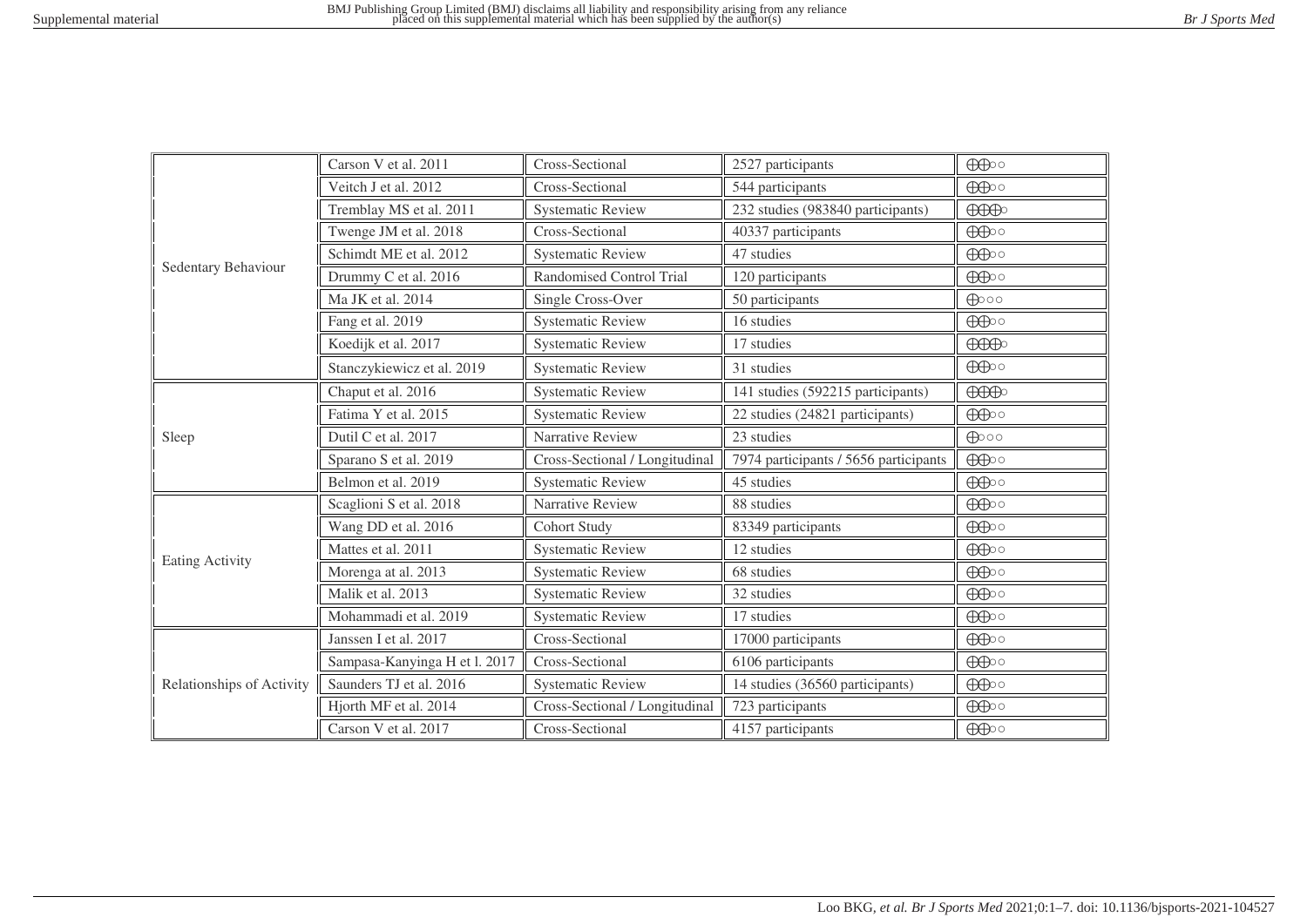|                    | Dalene KE et al. 2017 | Cross-Sectional          | 4937<br>participants           | $\bigoplus$                                                                                                                                                                                                                                                                                                                                                                                                                              |
|--------------------|-----------------------|--------------------------|--------------------------------|------------------------------------------------------------------------------------------------------------------------------------------------------------------------------------------------------------------------------------------------------------------------------------------------------------------------------------------------------------------------------------------------------------------------------------------|
|                    | Huang YW et al. 2016  | Cohort                   | $\sqrt{2}$<br>672 participants | ക്കാറ                                                                                                                                                                                                                                                                                                                                                                                                                                    |
| Safety in Exercise | Rossler R et al. 2014 | <b>Systematic Review</b> | 1 studies (27561 participants) | $\bigoplus\hspace{-0.18cm}\bigoplus\hspace{-0.18cm}\bigoplus\hspace{-0.18cm}\bigoplus\hspace{-0.18cm}\bigoplus\hspace{-0.18cm}\bigoplus\hspace{-0.18cm}\bigoplus\hspace{-0.18cm}\bigoplus\hspace{-0.18cm}\bigoplus\hspace{-0.18cm}\bigoplus\hspace{-0.18cm}\bigoplus\hspace{-0.18cm}\bigoplus\hspace{-0.18cm}\bigoplus\hspace{-0.18cm}\bigoplus\hspace{-0.18cm}\bigoplus\hspace{-0.18cm}\bigoplus\hspace{-0.18cm}\bigoplus\hspace{-0.18$ |

## *Values*

Is there important uncertainty about, or variability in, how much people value the main outcomes?

**Judgement**

 $\Box$ Probably no important uncertainty or variability

**Research evidence**

There are existing national physical activity guidelines and active research in both physical activity and sedentary behaviour of children and adolescents in many countries in the Asia-Pacific region.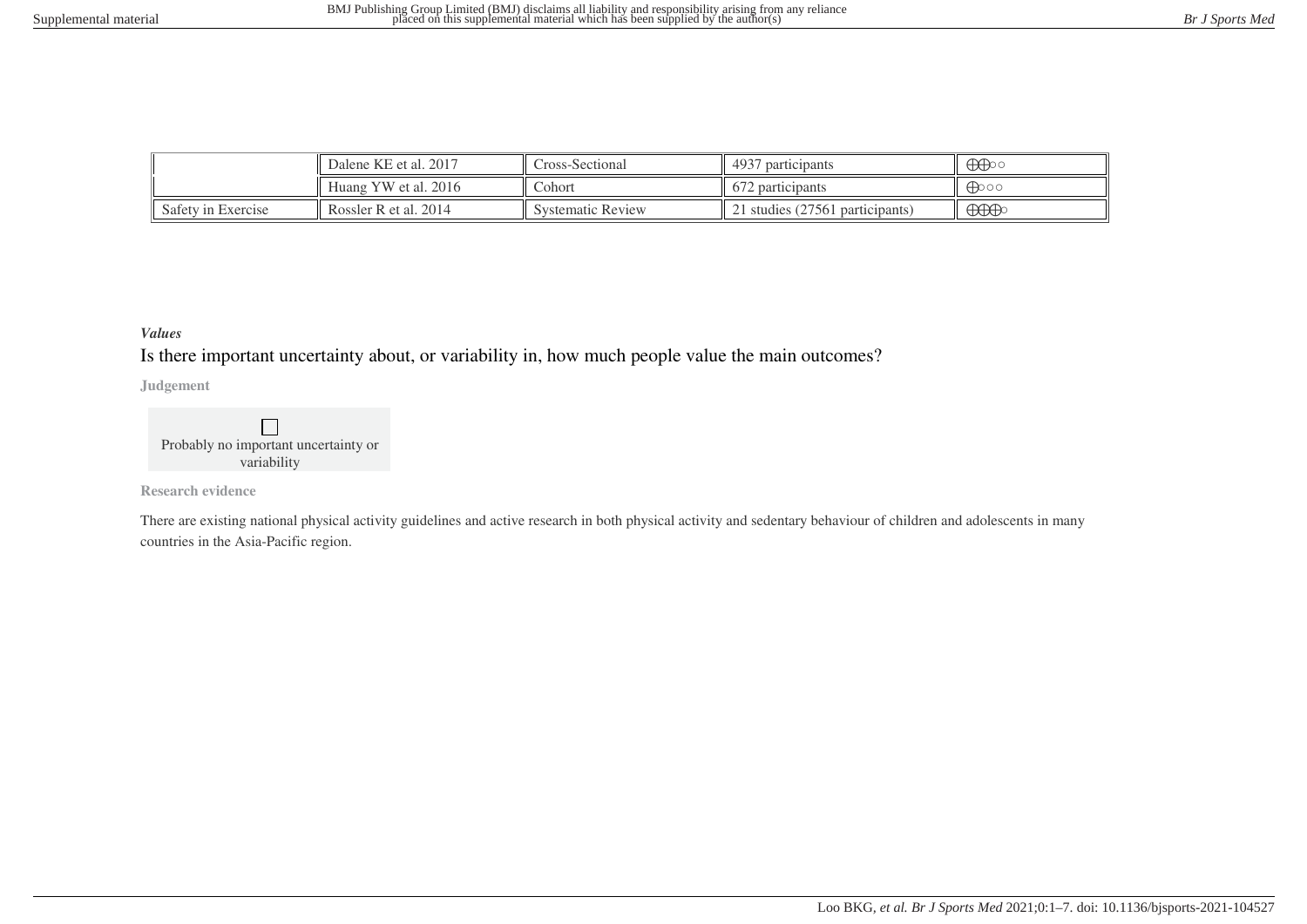## *Balance of effects*

Does the balance between desirable and undesirable effects favour the option or the comparison?

**Judgement**

 $\Box$ Probably favours the option

**Research evidence**

The option offers better outcomes via a holistic approach towards good metabolic and general health in children and adolescents. The option also includes advice and information on possible undesirable effects such as exercise injuries. The option also highlighted the complementary relationships of each activity and the significance of organizing these activities within 24 hours.

*Resources required* How large are the resource requirements (costs)?

**Judgement**

 $\Box$ Moderate savings

**Research evidence**

The public will benefit from educational or infographic aids for easy understanding and reference. Healthcare providers will benefit from scientific reports and educational lectures or workshops to improve skills in delivering the recommendations. Improvement in metabolic and general health will contribute to considerable savings in healthcare expenditure over time.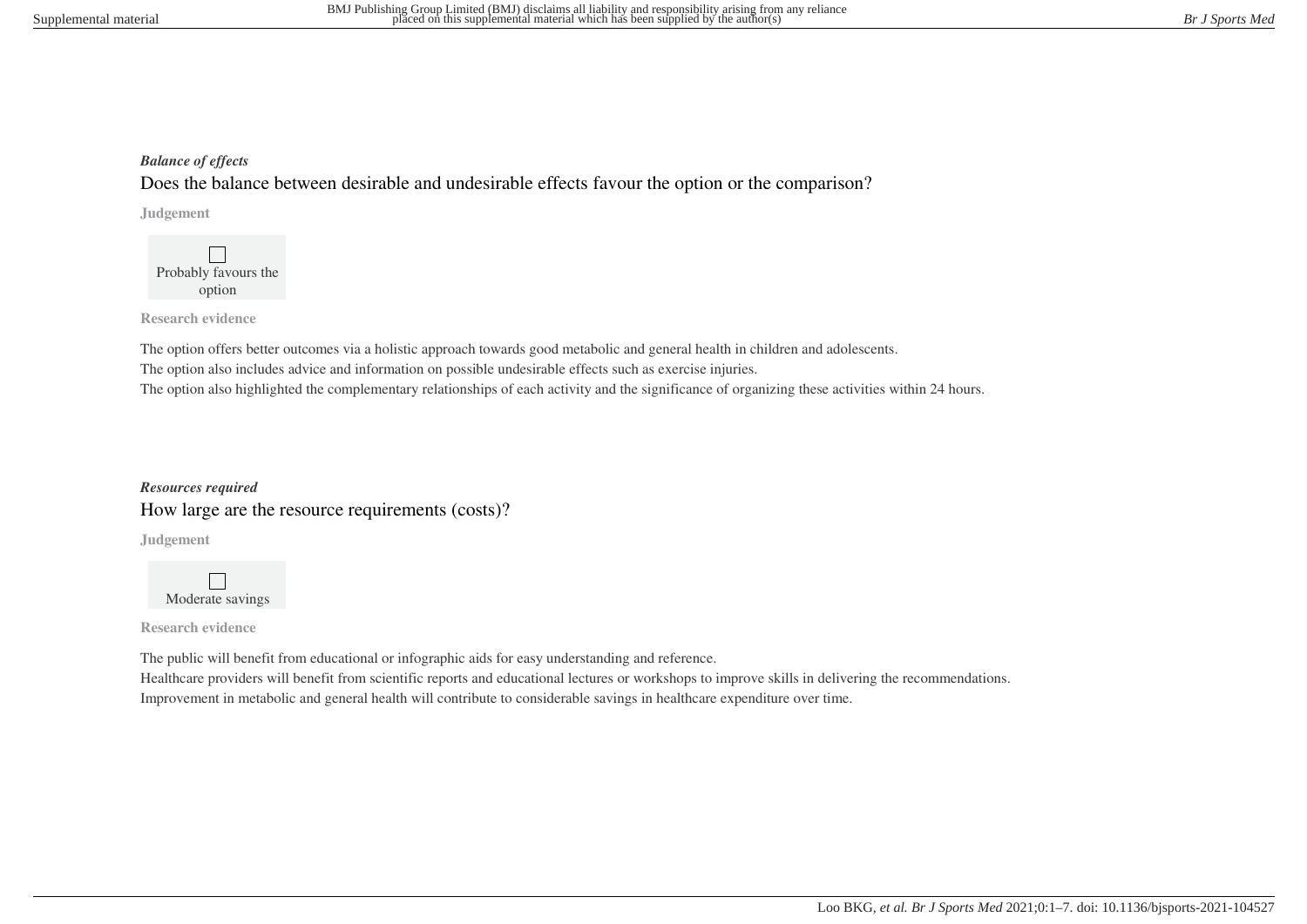## *Certainty of evidence of required resources*

What is the certainty of the evidence of resource requirements (costs)?

**Judgement**



**Research evidence**

Improvement in metabolic and general health will contribute to considerable savings in healthcare expenditure over time. This is assumed to be similar to current campaigns against NCDs in each country.

# *Cost-effectiveness* Does the cost-effectiveness of the option favour the option or the comparison?

**Judgement**



**Research evidence**

The investment in the public education of these recommendations will contribute to considerable savings in healthcare expenditure over time. This is assumed to be similar to current campaigns against NCDs in each country.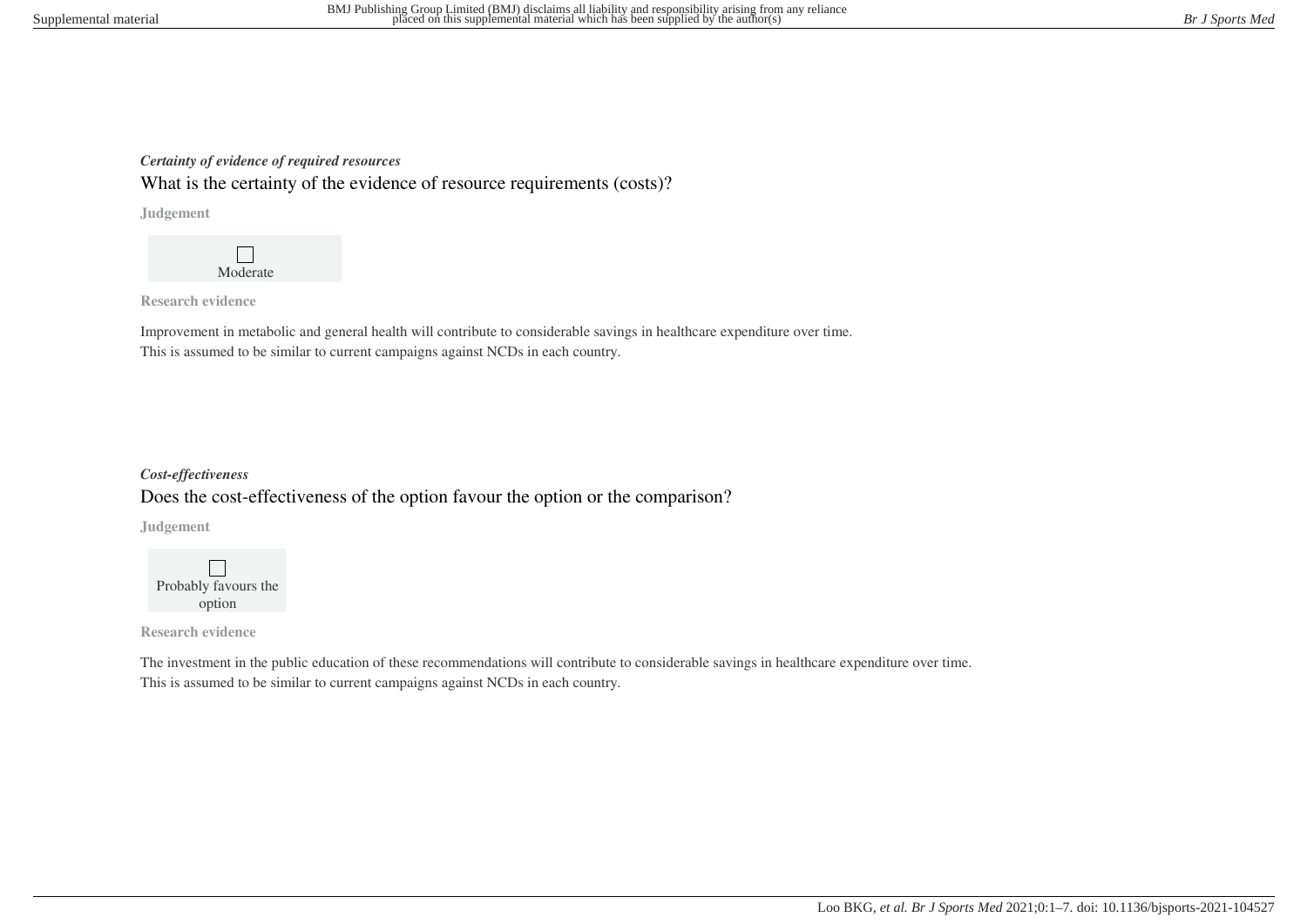## *Equity* What would be the impact on health equity?

**Judgement**

 $\Box$ Probably increased

**Research evidence**

These recommendations are available to all children and adolescents in the Asia-Pacific region. These recommendations can be delivered from primary care, tertiary care and related organisations.

# *Acceptability* Is the option acceptable to key stakeholders?

**Judgement**



**Research evidence**

The option is likely acceptable to key stakeholders as it is similar to their current campaigns against NCDs.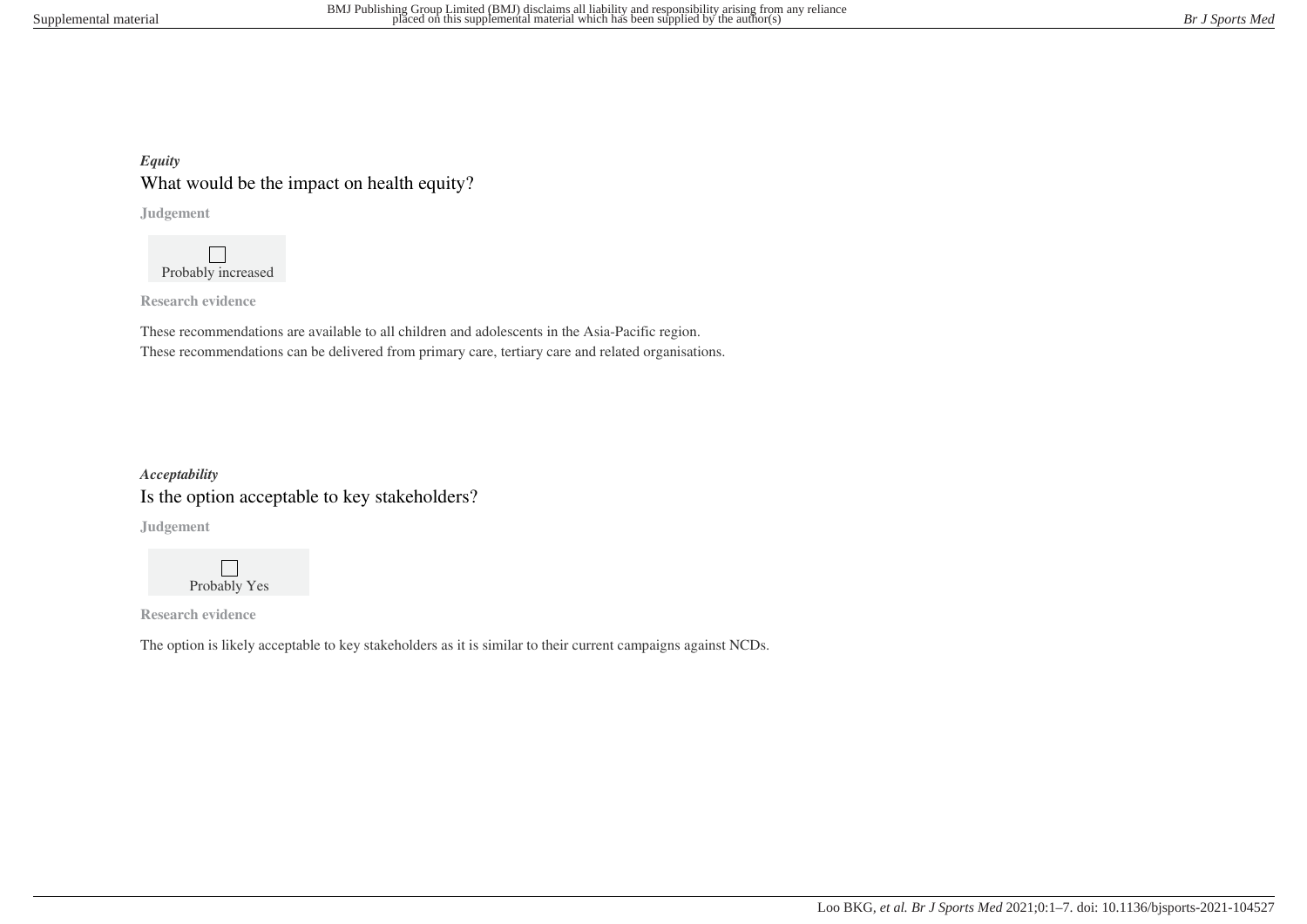# *Feasibility* Is the option feasible to implement?

**Judgement**

 $\mathbf{L}$ Probably Yes

**Research evidence**

The option is likely feasible to implement as this approach is similar to their current campaigns against NCDs.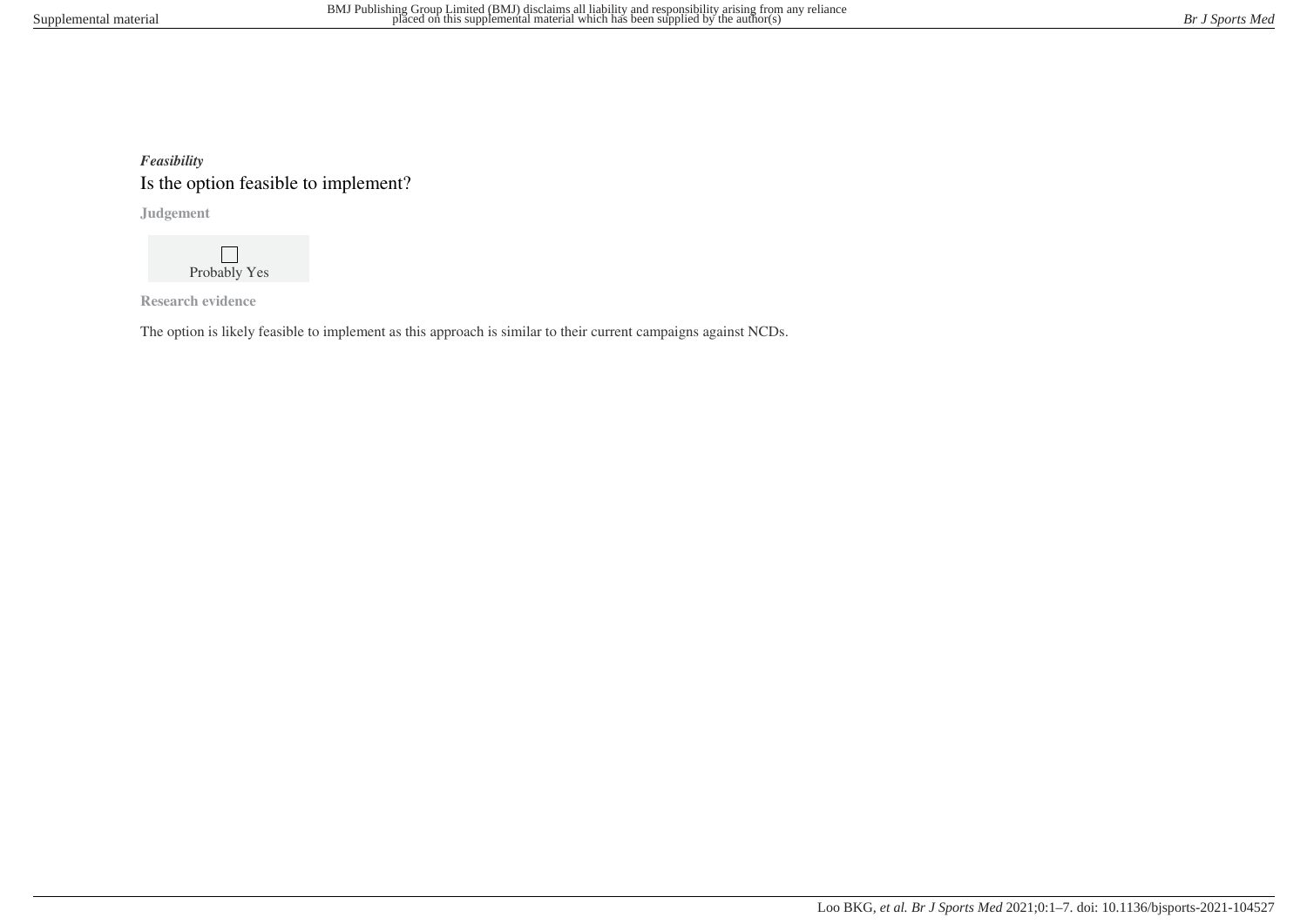#### CONCLUSIONS

## *Summary of judgements*

| Problem                      | -<br>Don't know                    | -<br>Varies        |                           | N <sub>o</sub>                             | Probably No                                               | Probably Yes                                           | Yes                                           |
|------------------------------|------------------------------------|--------------------|---------------------------|--------------------------------------------|-----------------------------------------------------------|--------------------------------------------------------|-----------------------------------------------|
| Desirable effects            | Don't know                         | $\equiv$<br>Varies |                           | Trivial                                    | Small                                                     | Moderate                                               | Large                                         |
| Undesirable effects          | Don't know                         | $\equiv$<br>Varies |                           | Large                                      | Moderate                                                  | <b>Small</b>                                           | $\equiv$<br>Trivial                           |
| Certainty of the<br>evidence | $\equiv$<br>No included<br>studies |                    |                           | Very low                                   | Low                                                       | Moderate                                               | High                                          |
| Values                       |                                    |                    |                           | Important<br>uncertainty or<br>variability | Possibly important<br>uncertainty or variability          | Probably no important<br>uncertainty or<br>variability | No important<br>uncertainty or<br>variability |
| <b>Balance of effects</b>    | Don't know                         | Varies             | Favours the<br>comparison | Probably favours<br>the comparison         | Does not favour either<br>the option or the<br>comparison | Probably favours the<br>option                         | Favours the option                            |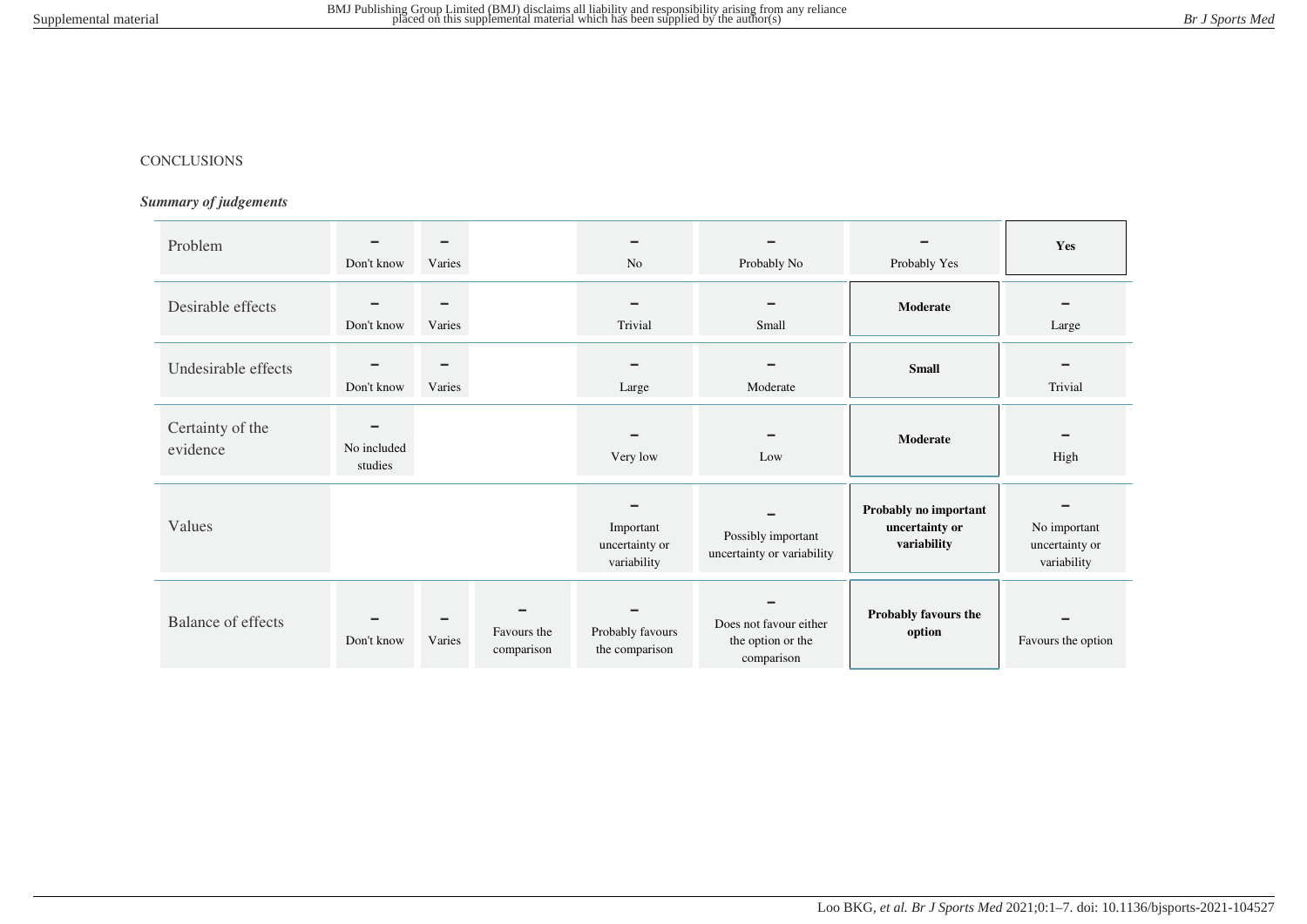| Resources required                             | Don't know                         | Varies             | Large costs               | Moderate costs                     | Negligible costs or<br>savings                            | <b>Moderate savings</b>        | Large savings      |
|------------------------------------------------|------------------------------------|--------------------|---------------------------|------------------------------------|-----------------------------------------------------------|--------------------------------|--------------------|
| Certainty of evidence<br>of required resources | $\equiv$<br>No included<br>studies |                    |                           | Very low                           | <b>COL</b><br>Low                                         | Moderate                       | High               |
| Cost-effectiveness                             | Don't know                         | Varies             | Favours the<br>comparison | Probably favours<br>the comparison | Does not favour either<br>the option or the<br>comparison | Probably favours the<br>option | Favours the option |
| Equity                                         | Don't know                         | Varies             | Reduced                   | Probably reduced                   | Probably no impact                                        | <b>Probably increased</b>      | Increased          |
| Acceptability                                  | Don't know                         | Varies             |                           | N <sub>o</sub>                     | Probably No                                               | <b>Probably Yes</b>            | Yes                |
| Feasibility                                    | Don't know                         | $\equiv$<br>Varies |                           | N <sub>o</sub>                     | Probably No                                               | <b>Probably Yes</b>            | Yes                |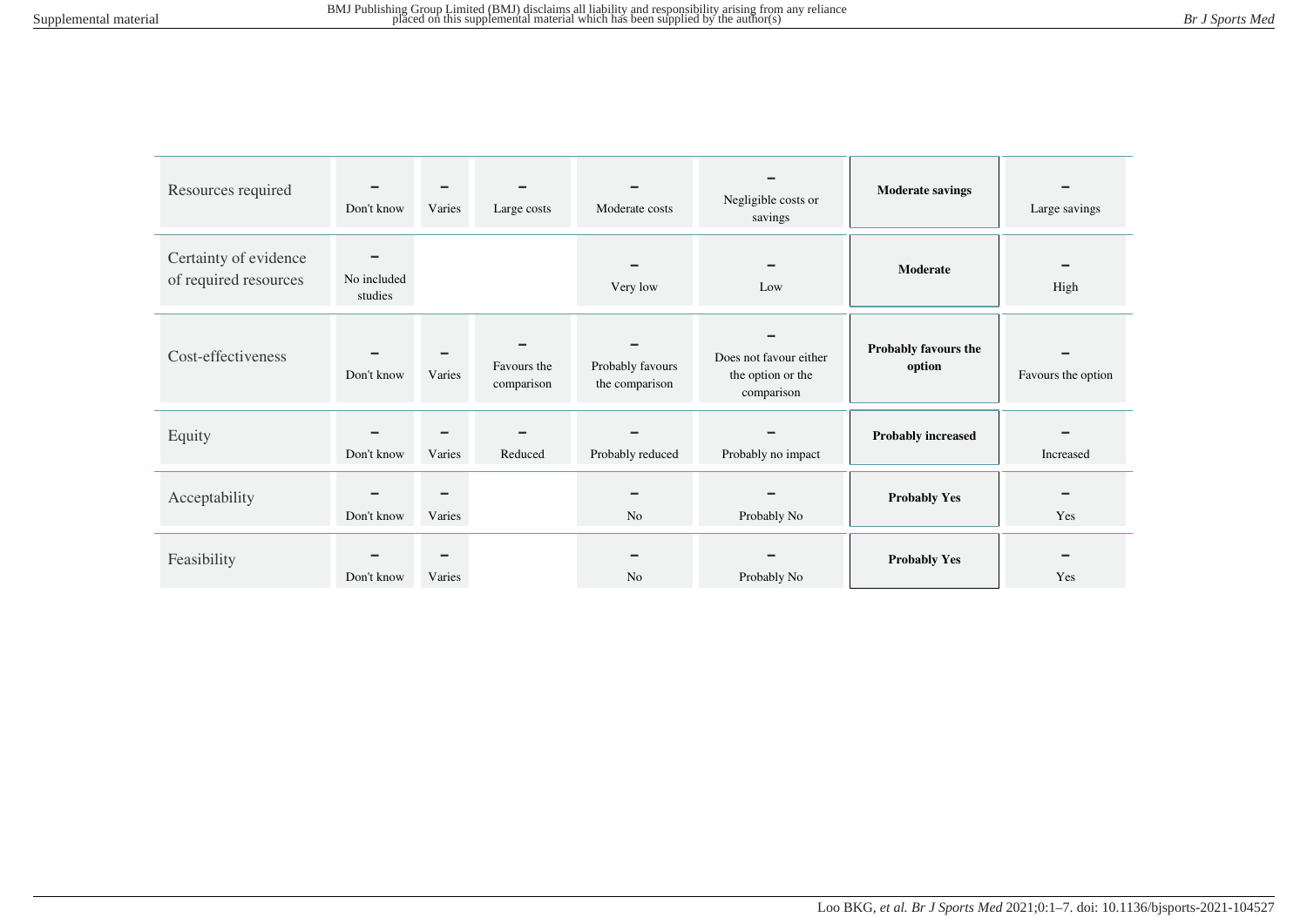## *Type of recommendation*

## *Recommendation*

- 1. Children and adolescents should integrate the recommended physical activity, sedentary behaviour, sleep and eating habits within each 24-hour period for good physical, mental and social health
- 2. Accumulate a daily average of 60 minutes or more of moderate- to vigorous-intensity physical activity
- 3. Engage in muscle and bone strengthening activities at least three times a week
- 4. Engage in a variety of light-intensity physical activities as often as possible throughout the day
- 5. Take the necessary precautions when engaging in physical activity and seek medical help if you feel any discomfort
- 6. Sedentary recreational screen time should be limited to 2 hours or less per day
- 7. Take regular movement breaks when there is prolonged sitting or inactivity
- 8. Have daily sleep of 9 to 11 hours (for 5 13 years old) and 8 to 10 hours (for 14 18 years old)
- 9. Take the recommended amounts of foods and drinks that are balanced and nutritious to support growth and daily activities
- 10. Work towards meeting all the recommendations for physical activity, sedentary behaviour, sleep and eating habits for optimal health and development